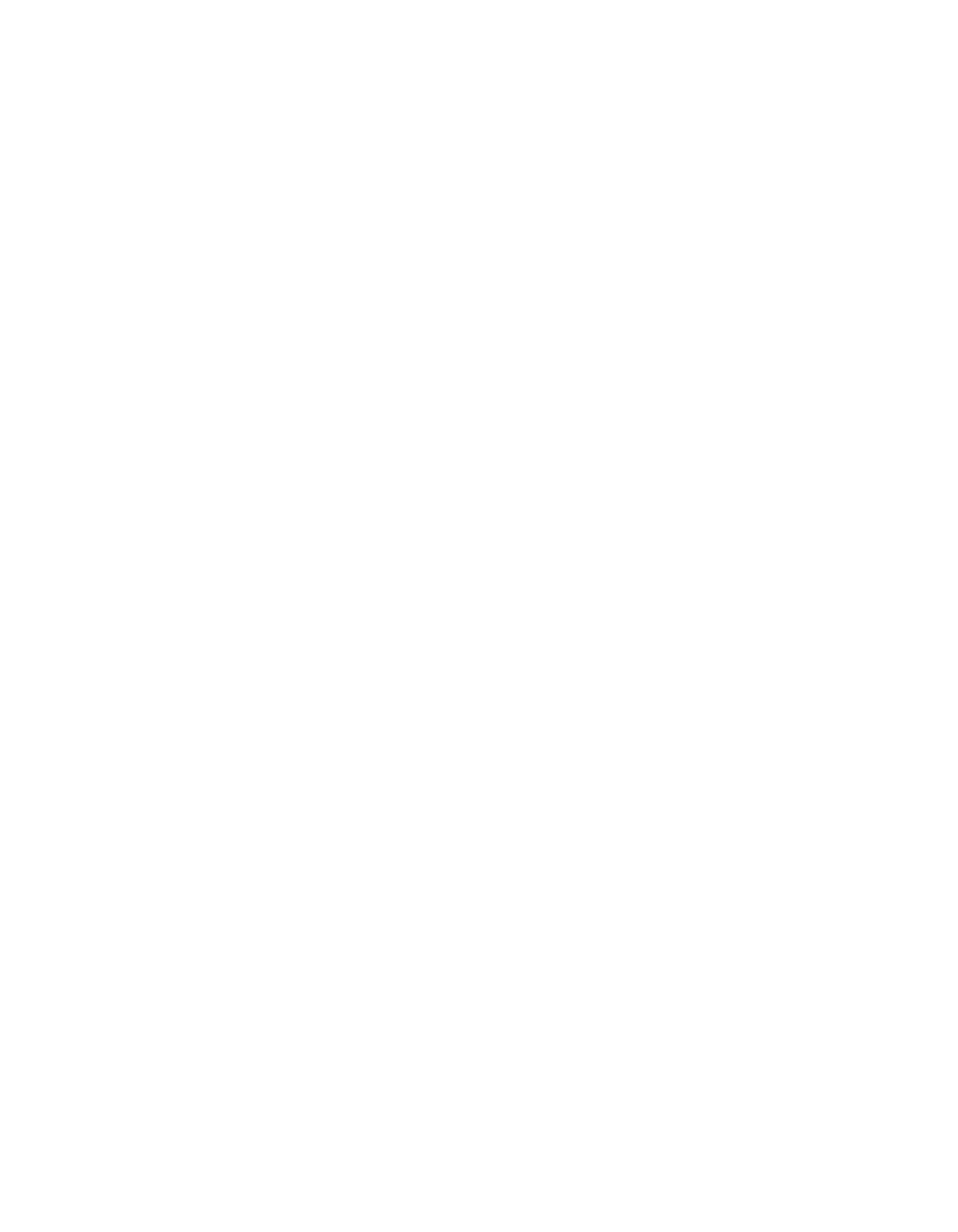# ANNUAL REPORT 2.0

### **BOARD OF DIRECTORS**

Chairman & WholeTime Director Mr. Amarjit Goyal

Managing Director & CEO Mr. Krishan Kumar Goyal

Mr. D.S. Gill Prof. Priyavrat Thareja Dr. Lalit K. Bansal Mr. Aditya Goyal Mr. P.L.Talwar - Whole Time Director

### **GM (SECRETARIAL) & COMPANYSECRETARY**

Mr. Ashish Sharma

#### **AUDITORS**

M/s. A. Goel & Associates Chartered Accountants

### **BANKERS**

State Bank of India Punjab National Bank State Bank of Patiala Canara Bank

## **CONTENTS**

### **CORPORATE OFFICE**

SCO 98-99, Sub City Centre, Sector 34, Chandigarh-160 022, India

#### **REGISTERED OFFICE & WORKS**

G.T. Road, Mandi Gobindgarh, Distt. Fatehgarh Sahib, Punjab - 147 301, India

#### **REGISTRARS & SHARE TRANSFER AGENTS**

M/s. MCS Limited F-65, First Floor, Okhla Industrial Area, Phase 1, New Delhi- 110 020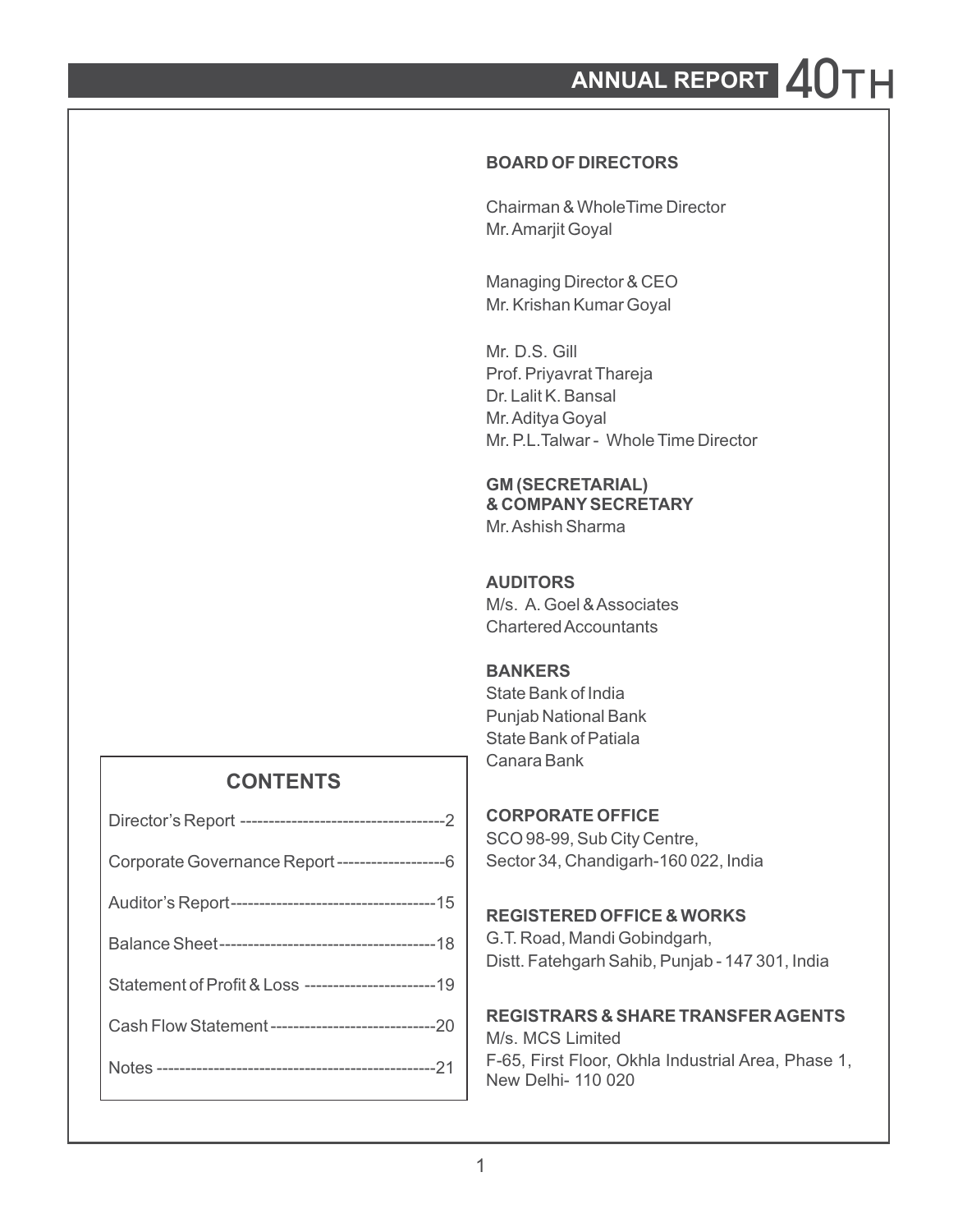

Your Directors hereby present their 40<sup>th</sup> Annual Report and The entire consideration having been received, 11,70,000 Equity audited accounts of the Company for the year ended Shares of  $\bar{\epsilon}$ 10 each (at a premium of  $\bar$ 

#### **FINANCIAL HIGHLIGHTS** ` in Lacs **PROJECTS**

|                                                                              |                       | $\sqrt{111}$ Lates    |                                                                                                                                                                                                                                              |
|------------------------------------------------------------------------------|-----------------------|-----------------------|----------------------------------------------------------------------------------------------------------------------------------------------------------------------------------------------------------------------------------------------|
|                                                                              | <b>Year Ended</b>     | Year Ended            | The company has undertaken to upgrade its existing facilities                                                                                                                                                                                |
|                                                                              | 31.03.2014            | 31.03.2013            | and added new value added production facilities with the cape                                                                                                                                                                                |
| Gross Sales                                                                  | 29542                 | 29352                 | of ₹37.20 crores. The company has installed gasifier unit f                                                                                                                                                                                  |
| Excise Duty                                                                  | 3228                  | 3216                  | production of gas for reheating furnaces in rolling mills and adde                                                                                                                                                                           |
| Net Sales & Income from                                                      | 26314                 | 26136                 | heat treatment facility for alloy steel bars. The company has als                                                                                                                                                                            |
| Operations<br><b>Operating Profit</b><br>Finance Cost<br>Cash Profit /(Loss) | 893<br>1984<br>(1091) | 138<br>1677<br>(1539) | added bigger ingot casting facilities in the steel melting shop<br>diversify process route. The company has successful<br>commissioned auto component division to further expand i<br>product range. Forge shop consisting of forging presse |
| Depreciation & Amortisation                                                  | 467                   | 468                   | hammer, heat treatment facilities along with finishing are                                                                                                                                                                                   |
| Profit /(Loss) before Tax                                                    | (1558)                | (2007)                | inspection facilities were added. It also installed machining                                                                                                                                                                                |
| Profit /(Loss) after Tax                                                     | (1067)                | (1372)                | assembly lines for the manufacturing of auto steel components.                                                                                                                                                                               |
| <b>PERFORMANCE</b>                                                           |                       |                       | CHEBENT OBER ATIONS                                                                                                                                                                                                                          |

**PERFORMANCE CURRENT OPERATIONS**<br>During the year under review, the Company achieved **During the first quarter** the it continued to be in loss situation, slightly better than last same period, previous year. year.

adversely affected the demand of alloy steel sector which caters to this seqment and remained under stress.

caters to this segment and remained under stress. **KAIZEN & TS 16949 ACCREDITATION**  impacted the automobile sector.

Due to the present difficult financial position and the loss global OEMs. suffered by the Company, the Directors have not<br> **DIRECTORS**<br>
Pursuant to the provisions of Section 161(1) of the Companies

1<sup>st</sup> September, 2012. The CDR has sanctioned fresh Corporate loan of  $\overline{z}$ 25.50 crores in addition to creation of contribution. During the year the Scheme has been Independent Directors.<br>
implemented and the major part of the promoter The Board appointed I

During the year your Company allotted 11,70,000 Warrants terms of the provisions of Companies Act, 2013. of face value  $\bar{z}$ 10 each at a price of  $\bar{z}$ 100 inclusive of

**DIRECTORS' REPORT** premium of ₹90 (price being not less than the price calculated as per the SEBI (Issue of Capital and Disclosure Requirements) To Regulations, 2009, to the persons from Promoters and Promoters and Promoters and Promoters and Promoters and Promoters and Promoters and Promoters and Promoters and Promoters and Promoters and Promoters and Promoters an The Members<br>Modern Steels Limited<br>Modern Steels Limited Modern Steels Limited upon exercise of option within a period of eighteen months from<br>Dear Members the date of allotment.

audited accounts of the Company for the year ended Shares of ₹10 each (at a premium of ₹90 per share) have been<br>31<sup>\*</sup> March, 2014. the Share started on 26<sup>\*</sup> June, 2014.

During the year under review, the Company achieved During the first quarter, the Company has achieved Gross Sales<br>Gross Sales and other operating income of ₹295.42 Crores of ₹84.71 Crores as compared to ₹74.58 Crores in t Gross Sales and other operating income of  $z$ 295.42 Crores of  $\bar{z}84.71$  Crores as compared to  $\bar{z}74.58$  Crores in the same<br>as compared to  $\bar{z}293.52$  Crores in the previous year. The pariod in the previous year It as compared to  $\frac{293.52}{2}$  Crores in the previous year. The period, in the previous year. It has incurred net loss after deferred<br>operations of the Company remained at the same level and  $\longrightarrow$  or  $\frac{473.44}{2}$  Crores a tax of  $\bar{z}$ 2.14 Crores as compared to loss of  $\bar{z}$ 1.82 Crores in the

In the current fiscal year domestic steel industry continues to This fiscal year continued to witness slowdown in the remain under stress. Weak price trend coupled with slow demand<br>domestic automobile and consumer durable market. It reputs who our improvement in the operating profitabi growth ruled out any improvement in the operating profitability of<br>Indian steel manufacturers

The input cost of raw materials continued to increase during<br>the year and could not be passed onto the consumer. The<br>high interest rates and liquidity position in the market<br>international Certification Company.

During the year, the Company continued implementation of **DIVIDEND** BUT DURING THE STRAND KAIZEN AND KAIZEN and 5'S' projects to come up to the expectations of major

**Pursuant to the provisions of Section 161(1) of the Companies**<br>Act, 2013 and the Articles of Association professors of Articles of Association of the Company<br>During the vear CDR has sanctioned a rehabilitation professiona During the year CDR has sanctioned a rehabilitation prof. Priyavrat Thareja and Dr. Lalit K. Bansal were appointed as<br>Scheme on 27<sup>th</sup> April, 2013 with a cut off date as Additional Non-Executive Directors designated as Ind Additional Non Executive Directors designated as Independent Directors w.e.f. 26<sup>th</sup> August, 2014 and they shall hold office up to Corporate loan of ₹25.50 crores in addition to creation of the date of the ensuing Annual General Meeting. The Company<br>WCTL and FITL and reschedulement of existing term loan. Thas received notices in writing from members p WCTL and FITL and reschedulement of existing term loan. has received notices in writing from members proposing<br>The promoters were to bring in ₹15.20 crores as their prof Privayrat Thareja and Dr Lalit K Bansal for annointm Prof. Priyavrat Thareja and Dr. Lalit K. Bansal for appointment as

implemented and the major part of the promoter The Board appointed Mr. Amarjit Goyal as Chairman & Whole<br>Contribution has been inducted and correspondingly the sime Director of the Company fare negical of three years we f contribution has been inducted and correspondingly the time Director of the Company for a period of three years w.e.f.<br>banks have also released the term loan. The Scheme is  $\frac{4}{3}$  April 2014, eubject to the approval of

banks have also released the term loan. The Scheme is<br>expected to be implemented completely by the end of<br>September, 2014.<br>September, 2014.<br>**ISSUE OF WARRANTS ON PREFERENTIAL BASIS TO**<br>**ISSUE OF WARRANTS ON PREFERENTIAL BA**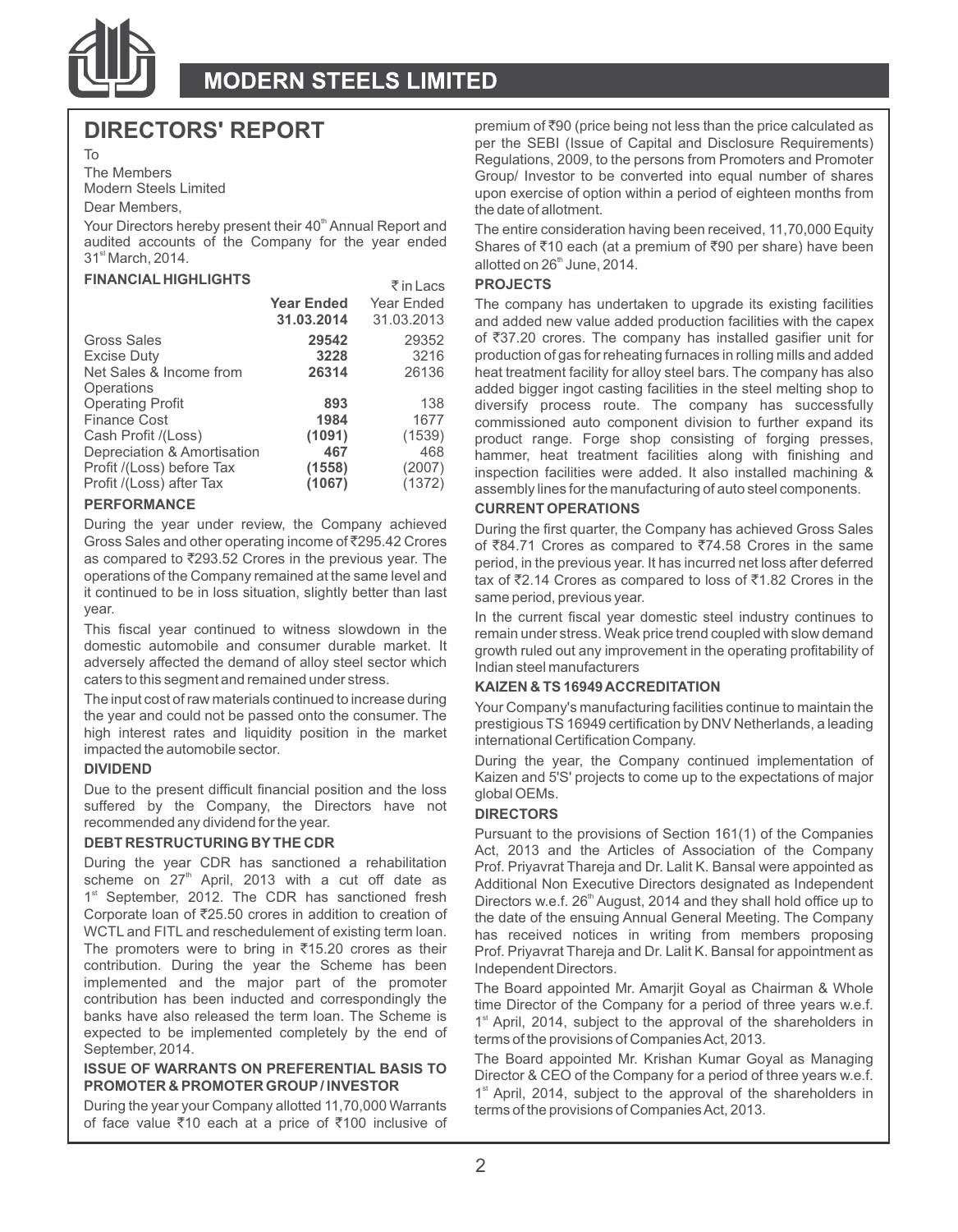ANNUAL REPORT

Mr. Aditya Goyal, Director shall retire by rotation at the Directors Rules, 1988, as amended, is enclosed as Annexure ensuing Annual General Meeting, and being eligible, offers <sup>'A'</sup> and forms part of this report.

The Company has received notice in writing from a member proposing Mr. D.S. Gill for appointment as an Independent **OUTGO Director** 

placed on record its appreciations for the services rendered by Prof. Triloki Nath Kapoor and Mr. Ramesh C. Jain during **DIRECTOR'S RESPONSIBILITY STATEMENT**<br>their respective tenure as Directors of the Company.

The Board appointed Mr. P. L. Talwar as Whole time Director of the Company for a period of three years w.e.f. 1<sup>st</sup> April. of the Company for a period of three years w.e.f. 1<sup>\*</sup> April, i) In the preparation of annual accounts for the financial 2014, subject to the approval of the shareholders in terms of

M/s. A. Goel & Associates, Chartered Accountants, Statutory ii) The accounting policies selected by them have been<br>Auditors of the Company hold office until the conclusion of applied consistently and they have made judgeme

The Board recommends the appointment of M/s. Aaryaa & ended  $31<sup>st</sup>$  March, 2014;<br>Associates, Chartered Accountants, as the Statutory  $\frac{1}{100}$  They have taken prop Associates, Chartered Accountants, as the Statutory iii) They have taken proper and sufficient care for the Auditors of the Company from the conclusion of the ensuing maintenance of adoquate association records in Chartered Accountants, have expressed their willingness to preventing and detecting fraud and other irregularities;<br>act as Statutory Auditors of the Company, if appointed and  $\frac{1}{2}$ . The expand accounts have have accord act as Statutory Auditors of the Company, if appointed and iv) The annual accounts have been prepared on a going<br>have confirmed their eligibility. In this regard, attention of the concern basis. members is invited to item no. 3 of the Notice convening the<br>**APPRECIATION** forthcoming Annual General Meeting.<br>The Beard of Directors have approved the appointment and Your Directors wish to place on record their sincere thanks to

The Board of Directors have approved the appointment and<br>Framunoration of M/s N Kumar & Associates as Cost Auditors the Company's Bankers for their valuable support. remuneration of M/s. V. Kumar & Associates as Cost Auditors of the Company to conduct the cost audit for the year 2014-15 For & on behalf of the Board on the recommendations of the Audit Committee subject to the ratification of the remuneration by the shareholders.

#### **AUDITOR'S REPORT** Place : Chandigarh **AMARJIT GOYAL**

All the comments of the Statutory Auditors on the Annual Accounts of the Company are self-explanatory and require no further comments. **MANAGEMENT DISCUSSIONS AND ANALYSIS**

under review amount to ₹625.54 Lacs (Previous year to Automotives and Bearings sector.<br>₹441.10 Lacs). There are no overdue deposits. **1. Industry's Structure and Developments** ₹441.10 Lacs). There are no overdue deposits.

# **CORPORATE GOVERNANCE AND MANAGEMENT** The slow down in the domestic economy and the **DISCUSSIONS & ANALYSIS AND MANAGEMENT** continuous turmoil in the global market affected the

A separate report on Corporate Governance and performance of the steel sector in the country. Due to the M<br>Management Discussions & Anglueis is attached berquith high rate of interest and the continuous liquidity issues Management Discussions & Analysis is attached herewith has affected the demand in automobile sector. and forms part of this report.

The Company is having motivated work force. Harmonious and the volume of the customer and the volumes employee relations prevailed throughout the year. Your

under Section 217(2A) of the Companies Act, 1956 read with development.<br>the Disclosure of Particulars in the Report of Board of

# himself for re-appointment. **CONSERVATION OF ENERGY, TECHNOLOGY**

Information as per Section 217 (1) (e) of Companies Act, 1956 Prof. Triloki Nath Kapoor and Mr. Ramesh C. Jain have read with Companies (Disclosure of particulars in the Report expressed their desire not to seek appointment. The Board of Board of Directors) Rules, 1988, is given in t of Board of Directors) Rules, 1988, is given in the Annexure 'B'<br>forming part of the report.

Pursuant of Section 217 (2AA) of the Companies Act, 1956<br>the Directors confirm that:

- 2014, subject to the approval of the shareholders in terms of star ended 31<sup>a</sup> March, 2014, the applicable accounting the provisions of Companies Act, 2013.<br>**AUDITORS** standards have been followed and that there were no ma material departures;
- Auditors of the Company hold office until the conclusion of applied consistently and they have made judgements<br>And estimates that are reasonable and principle and the social term for the formulation of the formulation of forthcoming Annual General Meeting. Your management and estimates that are reasonable and prudent so as to put the state of the Company as on puts on record its sincere appreciations for the work done by give a true and fair view of the state of the Company as on<br>Retiring Auditor's during their tenure. 31<sup>st</sup> March, 2014 and loss of the Company for the year
- Auditors of the Company from the conclusion of the ensuing maintenance of adequate accounting records in<br>Annual General Meeting, in accordance with the provisions encordance with the provisions of the Companies Act Annual General Meeting, in accordance with the provisions accordance with the provisions of the Companies Act,<br>
of the Companies Act, 2013. M/s. Aaryaa & Associates, and the associate the assets of the Company and for of the Companies Act, 2013. M/s. Aaryaa & Associates, 1956 to safeguard the assets of the Company and for<br>Chartered Accountants, have expressed their willingness to reaventing and detecting fraud and other irrequierities:
	-

| Place: Chandigarh                    | <b>AMARJIT GOYAL</b>           |
|--------------------------------------|--------------------------------|
| Dated: 26 <sup>th</sup> August, 2014 | Chairman & Whole Time Director |

**FIXED DEPOSITS** The Company is secondary producer of special and alloy steel The outstanding exempted deposits at the end of the year through steel scrap as its main raw material and caters mainly under review amount to  $\overline{8}625.54$  Lacs (Previous vear to Automotives and Bearings sector.

continuous turmoil in the global market affected the performance of the steel sector in the country. Due to the

The cost of inputs and raw material continue to rise which<br>
The cost of inputs and raw material continue to rise which<br>
The cost of inputs and raw material continue to rise which could not be passed on to the customer and

Employee relations prevailed throughout the year. Tour<br>
Directors place on record their appreciation for all employees<br>
for their hard work and dedication.<br>
The Statement showing particulars of employees as required<br>
The S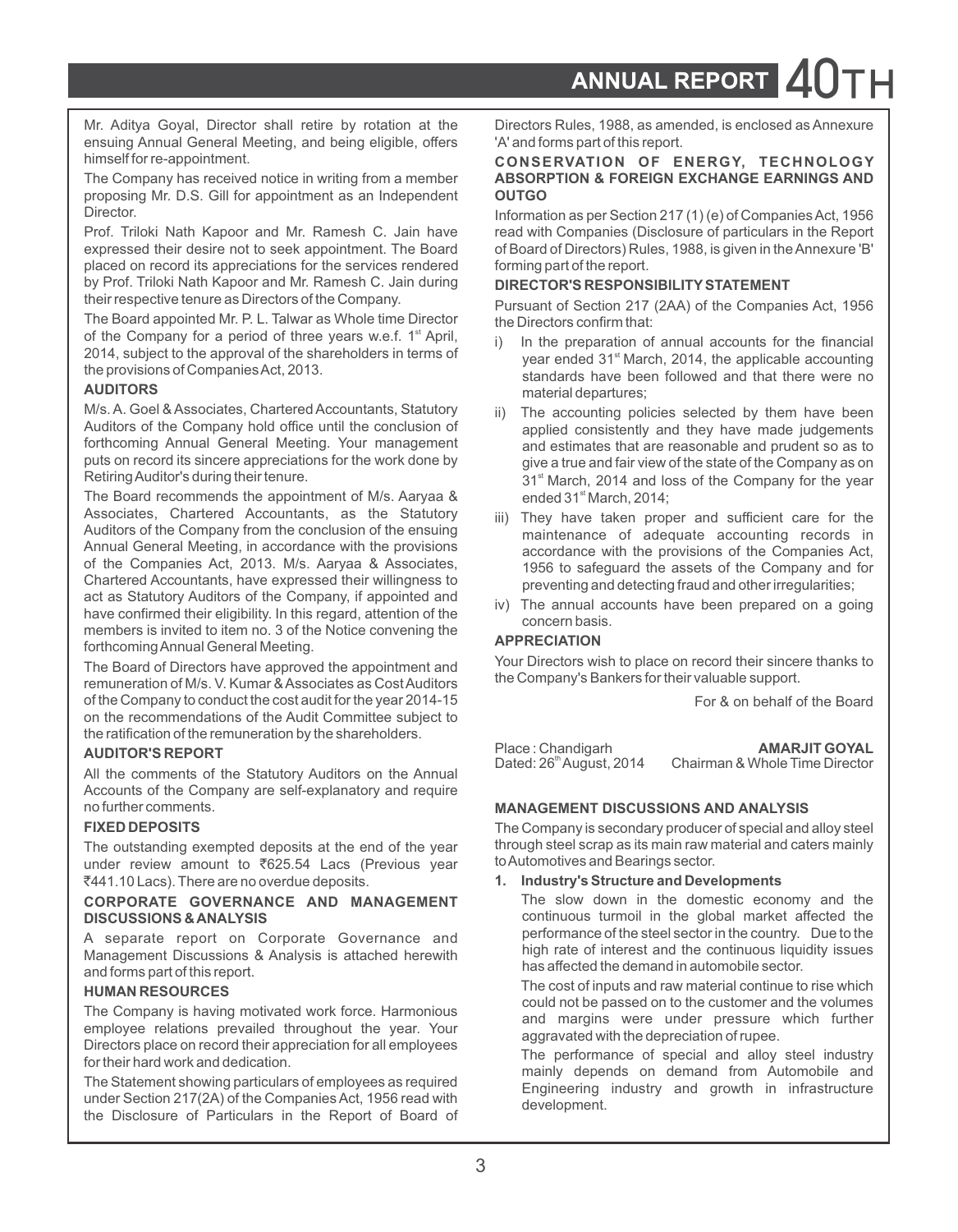

increased their production capacity and major integrated steel producers have shifted their focus to special and steel producers have shifted their focus to special and year. The Company has reported a Net Loss of ₹10.67<br>alloy steels. This shift in focus has led to oversupply Crores as compared to Net Loss of ₹13.72 Crores in the situation in alloy steels market.<br>
2. **Opportunities & Threats**<br>
2. **Opportunities & Threats** 

- Localization of imported steel by foreign auto majors.
- Identify and implement cost reduction measures.

- 
- 
- 
- Volatility of raw material prices & foreign exchange rate.

# rate. 6. **Human Resources**

Dependence on imports for raw material and volatility of Company and the Company recognizes employees'<br>foreign currency is the main concern of management. Contributions to the growth of the Company The foreign currency is the main concern of management.<br>High cost of power and numerous power cuts is another Company is having professionalized and motivated work High cost of power and numerous power cuts is another company is having professionalized and motivated work<br>Three Company's manpower was rationalized keeping in

#### 4. **Internal control system and their adequacy** view of less equipment utilization.

To provide reasonable assurance that assets are 7. **Cautionary statement** safeguarded against loss or damage and that accounting The statement in this management discussion and<br>
records are reliable for preparing financial statements, analysis describing the Company's objectives records are reliable for preparing financial statements, analysis describing the Company's objectives, respectives, analysis describing the Company's objectives, management maintains a system of accounting and projections, estimates, expectations may be forward<br>controls including an internal audit process, Internal proving tatements within the meaning of applicable laws controls including an internal audit process. Internal looking statements within the meaning of applicable laws<br>
controls are supported by Management reviews.

meets periodically with Management, Internal Auditor, include economic conditions effecting demand & supply Statutory Auditors to review the Company's program of and price conditions in the domestic market. internal controls, audit plans and results, the state of the For & on behalf of the Board recommendations of the auditors and management's responses to those recommendations.

**Performance AMARJIT GOYAL** Place: Chandigarh **AMARJIT GOYAL** Exercise the Dated: 26 August, 2014 Chairman & Whole Time Director During the year under review, the Company achieved Dated: 26 August, 2014 Chairman & Whole

On the other hand, special and alloy steel producers have Gross Sales and other operating income of  $\overline{2}95.42$ <br>increased their production capacity and major integrated Crores as compared to  $\overline{2}293.52$  Crores in the Crores as compared to Net Loss of ₹13.72 Crores in the

**2. Opportunities & Threats** The state of the slow This fiscal year also witnessed the slowdown in the vertical year also witnessed the slowdown in the slowdown in the slowdown in the slowdown in the slowdown in the slowdo domestic market and the turmoil in the global market which has impacted the performance of the steel sector in India. Further due to the continuous high rate of interest and the tight liquidity position the demand in interest and the tight liquidity position the demand in **Key Threats include:** automobile sector was impacted which has direct

Furnace Route), having captive Iron Ore & Coal<br>Mines.<br>- Over supply situation in the auto market in India.<br>- Over supply situation in the auto market in India. - Over supply situation in the automarket in India.<br>- Slowdown in demand in the western world. <br>Company in terms of volumes and the margins which Company in terms of volumes and the margins which lead to the difficult position.

**Risks and concerns the management perceives** Human resources are the most valuable assets of the Dependence on imports for raw material and volatility of Company and the Company recognizes employees' force. Company's manpower was rationalized keeping in

and regulations. Actual results could differ materially The Board of Directors have an Audit Committee that is from those expressed & implied. Important factors that chaired by an Independent Director. The committee could make difference to the Company's decisions could make difference to the Company's decisions

### **Annexure 'A' to Directors Report**

**Statement pursuant to Section 217(2A) of the Companies Act, 1956 and the Companies (Particulars of Employees) Rules, 1975**

| S.<br>No.         | Name                                                                                                                                                                                                                                                                                                | Age<br>(Years) | Designation/<br>Nature of<br><b>Duties</b> | Gross<br>Remuneration<br>(₹) | Qualification | Total<br><b>Experience</b><br>(Years) | Date of<br>Commencement<br>of Employment | Previous<br>employment /<br>positions held |
|-------------------|-----------------------------------------------------------------------------------------------------------------------------------------------------------------------------------------------------------------------------------------------------------------------------------------------------|----------------|--------------------------------------------|------------------------------|---------------|---------------------------------------|------------------------------------------|--------------------------------------------|
| 1.                | Mr. Krishan Kumar<br>Goyal                                                                                                                                                                                                                                                                          | 57             | Mg. Director<br>& CEO                      | 63,34,888                    | B.Com. LLB    | 35                                    | 02.10.1978                               |                                            |
| (1)<br>(2)<br>(3) | Notes:<br>Gross remuneration comprises salary, allowances, monetary value of perquisites and the Company's contribution<br>to Provident and Superannuation Funds.<br>The nature of employment is contractual.<br>Mr. Krishan Kumar Goyal is also Chairman & Mg. Director of Modern Dairies Limited. |                |                                            |                              |               |                                       |                                          |                                            |
|                   |                                                                                                                                                                                                                                                                                                     |                |                                            |                              |               |                                       |                                          | For & on behalf of the Board               |
|                   | Place: Chandigarh<br>Dated: 26 <sup>th</sup> August, 2014                                                                                                                                                                                                                                           |                |                                            |                              |               |                                       | Chairman & Whole Time Director           | <b>AMARJIT GOYAL</b>                       |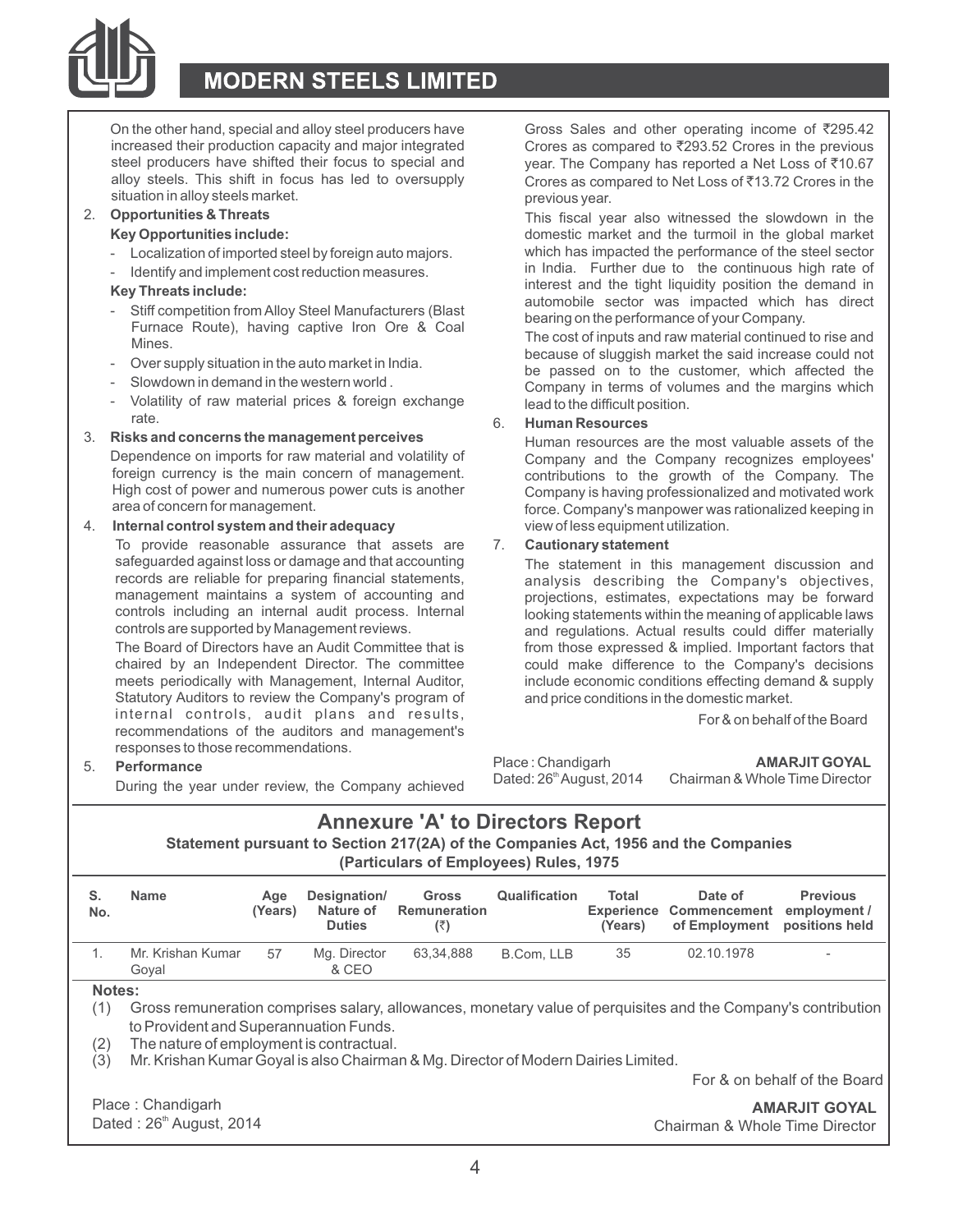|                 | <b>Annexure 'B' to Directors' Report</b>                   |                                                                                                                                                                                                                                       |                                |                              |  |  |
|-----------------|------------------------------------------------------------|---------------------------------------------------------------------------------------------------------------------------------------------------------------------------------------------------------------------------------------|--------------------------------|------------------------------|--|--|
| <b>FORM 'A'</b> |                                                            | INFORMATION AS PER SECTION 217(1)(e) READ WITH COMPANIES (DISCLOSURE OF PARTICULARS IN THE<br>REPORT OF BOARD OF DIRECTORS) RULES, 1988 AND FORMING PART OF THE DIRECTORS' REPORT FOR<br>THE YEAR ENDED 31 <sup>st</sup> MARCH, 2014. |                                |                              |  |  |
| A)              |                                                            | <b>POWER AND FUEL CONSUMPTION</b>                                                                                                                                                                                                     |                                |                              |  |  |
|                 |                                                            |                                                                                                                                                                                                                                       | <b>Current Year</b><br>2013-14 | Previous Year<br>2012-13     |  |  |
|                 | 1.                                                         | Electricity                                                                                                                                                                                                                           |                                |                              |  |  |
|                 |                                                            | Purchased Units (kwh)                                                                                                                                                                                                                 | 5,31,79,500                    | 4,81,78,000                  |  |  |
|                 |                                                            | Total Amount ₹<br>Rate Per unit ₹                                                                                                                                                                                                     | 36,32,94,395<br>6.83           | 30,93,92,130<br>6.42         |  |  |
|                 | 2.                                                         | Fuel                                                                                                                                                                                                                                  |                                |                              |  |  |
|                 |                                                            | Quantity (Kgs)/kl                                                                                                                                                                                                                     | 11,08,729                      | 30,29,836                    |  |  |
|                 |                                                            | Total Amount ₹                                                                                                                                                                                                                        | 5,07,65,171                    | 12,76,71,442                 |  |  |
|                 |                                                            | Rate Per Unit ₹                                                                                                                                                                                                                       | 45.78                          | 42.14                        |  |  |
|                 | 3.                                                         | Steam Coal(Gasifire)                                                                                                                                                                                                                  |                                |                              |  |  |
|                 |                                                            | Quantity (Kgs)                                                                                                                                                                                                                        | 50,85,245                      |                              |  |  |
|                 |                                                            | Total Amount ₹                                                                                                                                                                                                                        | 5, 16, 04, 216                 |                              |  |  |
|                 |                                                            | Rate Per Unit ₹                                                                                                                                                                                                                       | 10.15                          |                              |  |  |
| B)              |                                                            | <b>CONSUMPTION PER UNIT OF PRODUCTION</b>                                                                                                                                                                                             |                                |                              |  |  |
|                 | 1.                                                         | Production (Concast Billets) MT                                                                                                                                                                                                       | 39,030                         | 32,534                       |  |  |
|                 |                                                            | a. Electricity Units                                                                                                                                                                                                                  | 860                            | 831                          |  |  |
|                 |                                                            | b. Furnace Oil (Kgs)                                                                                                                                                                                                                  | 22                             | 21.28                        |  |  |
|                 | 2.                                                         | Production (Ingots) MT                                                                                                                                                                                                                | 18,292                         | 23,268                       |  |  |
|                 |                                                            | a. Electricity Units                                                                                                                                                                                                                  | 703                            | 699                          |  |  |
|                 |                                                            | b. Furnace Oil (Kgs)                                                                                                                                                                                                                  | 3.20                           | 2.62                         |  |  |
|                 | 3.                                                         | Production (Rolled Products with Oil) MT                                                                                                                                                                                              | 2,823                          | 43,947                       |  |  |
|                 |                                                            | Production (Rolled Products with Coal) MT                                                                                                                                                                                             | 44,900                         | 2,123                        |  |  |
|                 |                                                            | a. Electricity Units                                                                                                                                                                                                                  | 93                             | 94                           |  |  |
|                 |                                                            | b. Steam Coal(Kgs)-Gasifier                                                                                                                                                                                                           | 113<br>53.85                   | 51.80                        |  |  |
|                 |                                                            | c. Furnace Oil (Kgs)<br>d. Propane Gas (Kgs)                                                                                                                                                                                          |                                | 38.87                        |  |  |
| <b>FORM 'B'</b> |                                                            |                                                                                                                                                                                                                                       |                                |                              |  |  |
| 1.              |                                                            | <b>TECHNOLOGY ABSORPTION</b>                                                                                                                                                                                                          |                                |                              |  |  |
|                 |                                                            | <b>Research &amp; Development</b>                                                                                                                                                                                                     |                                |                              |  |  |
|                 | a.                                                         | The team of technocrats and metallurgists succeeded in development of new grades for import                                                                                                                                           |                                |                              |  |  |
|                 |                                                            | substitution for auto major. Other grade substitution is progressing as per plan.                                                                                                                                                     |                                |                              |  |  |
|                 | b.                                                         | Technological improvement in processes & systems of steel making to improve quality of our products.                                                                                                                                  |                                |                              |  |  |
|                 |                                                            | <b>Technology Absorption, Adaptation and Innovation</b>                                                                                                                                                                               |                                |                              |  |  |
|                 | a.                                                         | Gasifier for Reheating Furnaces of Rolling Mills have been successfully commissioned for replacing costly<br>heating media.                                                                                                           |                                |                              |  |  |
|                 | b.                                                         | Heat treatment facilities for alloy steel bars were added to improve quality of heat treatment and avoid<br>dependence on outsourcing.                                                                                                |                                |                              |  |  |
|                 | С.                                                         | Bigger ingot casting facilities were added in Steel Melting Shop to enter into niche market.                                                                                                                                          |                                |                              |  |  |
|                 | d.                                                         | Auto Component Division was added with Presses, Hammer, Heat Treatment Furnace, Machining and<br>Assembly lines for adding further value to its product range to meet growing demand in the automobile                                |                                |                              |  |  |
| 2.              |                                                            | sector.<br><b>FOREIGN EXCHANGE EARNING AND OUTGO</b>                                                                                                                                                                                  |                                |                              |  |  |
|                 |                                                            | Particulars with regard to Foreign Exchange earning and outgo appear on the relevant note of the Balance Sheet.                                                                                                                       |                                |                              |  |  |
|                 |                                                            |                                                                                                                                                                                                                                       |                                | For & on behalf of the Board |  |  |
|                 | Place: Chandigarh                                          |                                                                                                                                                                                                                                       |                                | <b>AMARJIT GOYAL</b>         |  |  |
|                 | Dated: 26th August, 2014<br>Chairman & Whole Time Director |                                                                                                                                                                                                                                       |                                |                              |  |  |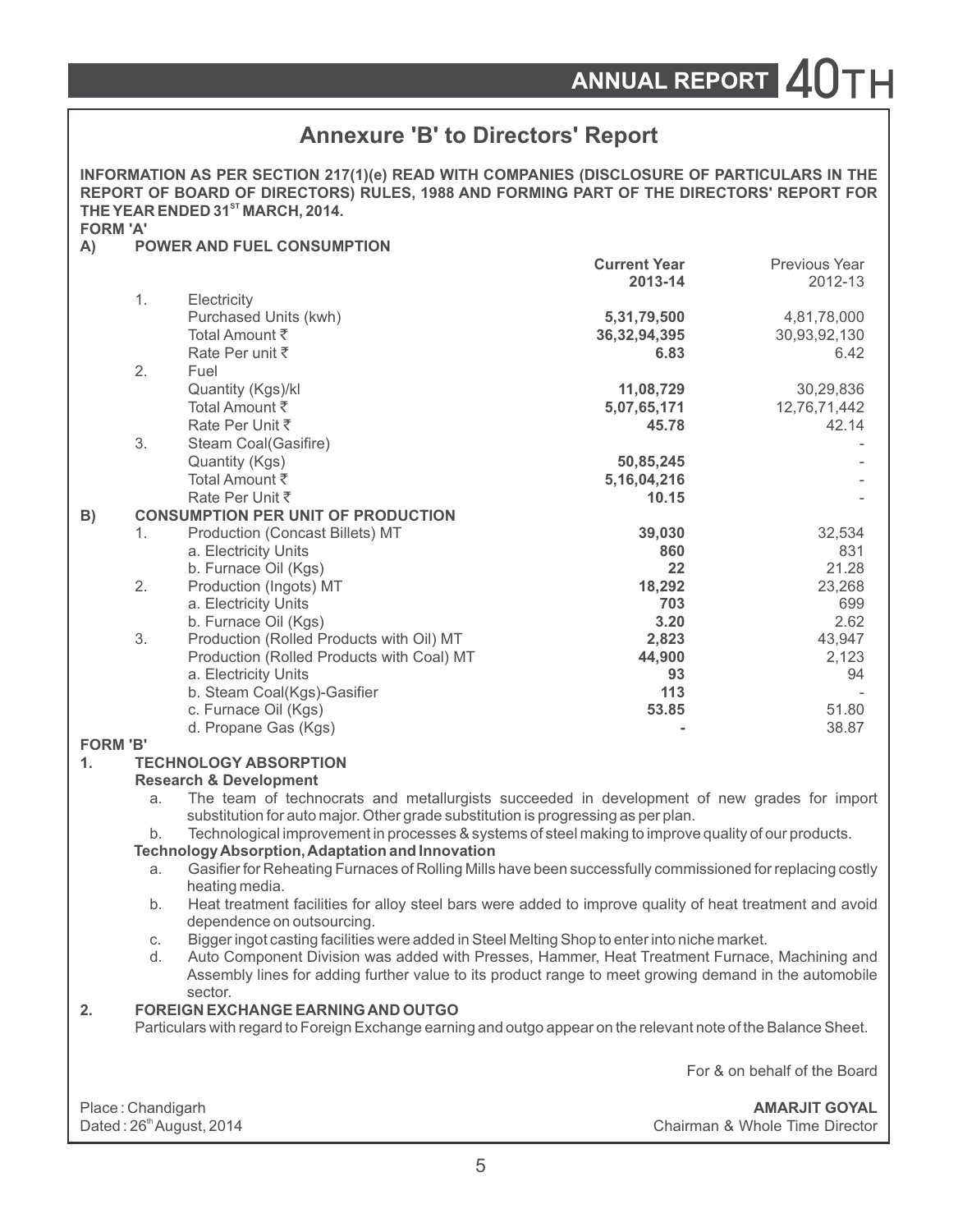

# **CORPORATE GOVERNANCE REPORT**

In line with the requirement for providing a "Report on Corporate Governance" as per Clause 49 of the revised Listing Agreement of the Stock Exchanges as applicable, given below is a report on the Company's Corporate Governance norms.

#### **COMPANY'S PHILOSOPHYON CODE OF GOVERNANCE**

Modern Steels Limited is committed in adopting the best practices of Corporate Governance. The Company endeavours to act on the principles of transparency, accountability, trusteeship, integrity and passion. The ultimate objective being of realizing long term shareholder value, while taking into account the interest of other stakeholders.

#### **1. BOARD OF DIRECTORS**

#### **A. Composition of the Board of Directors**

A list of Directors including the Chairman of the Board and their status as Executive / Non-Executive and Independent / Non-Independent during the year ended 31<sup>st</sup> March, 2014 is set out below:-

| Name of the Director       | Category of the Director                                                        |                      | No. of other<br>Directorships<br>in Public | No. of Committee<br>positions held |   | Last<br><b>AGM</b><br>attended |
|----------------------------|---------------------------------------------------------------------------------|----------------------|--------------------------------------------|------------------------------------|---|--------------------------------|
|                            |                                                                                 | meetings<br>attended | Company                                    | Chairman Member                    |   |                                |
| Mr. Amarjit Goyal          | Chairman & Whole Time Director<br>Executive - Non Independent Promoter Director | 5                    |                                            |                                    |   | Yes                            |
| Mr. Krishan Kumar<br>Goyal | Managing Director & CEO<br>Executive - Non Independent Director                 | 5                    | 3                                          |                                    |   | Yes                            |
| Prof. Triloki Nath Kapoor* | Non Executive - Independent Director                                            | 5                    | 4                                          | 5                                  | 4 | Yes                            |
| Mr. D.S. Gill              | Non Executive - Independent Director                                            | 5                    |                                            |                                    |   | Yes                            |
| Mr. Ramesh C. Jain*        | Non Executive - Independent Director                                            | 5                    | 4                                          | ٠                                  | 2 | Yes                            |
| Mr. Aditya Goyal           | Non Executive - Non Independent Director                                        | 3                    | 2                                          |                                    |   | <b>Yes</b>                     |
| Mr. P.L. Talwar            | Whole Time Director<br>Executive - Non Independent Director                     | 5                    |                                            |                                    |   | Yes                            |

#### **Disclosure of Change :-**

Prof. Triloki Nath Kapoor and Mr. Ramesh C. Jain retired as Non Executive - Independent Directors of the Company upon completion of their terms w.e.f. 26<sup>th</sup> August, 2014. Prof. Priyavrat Thareja and Dr. Lalit K. Bansal were appointed as Non Executive - Independent Directors of the Company by the Board of Directors w.e.f. 26<sup>th</sup> August, 2014.

The Committee composition of Directors underwent the following changes:

Prof. Priyavrat Thareja and Dr. Lalit K. Bansal joined as members of Audit Committee w.e.f. 26<sup>th</sup> August, 2014.

Mr. P.L. Talwar replaced Mr. Krishan Kumar Goyal as member of the Investors Grievances Committee w.e.f. 11<sup>th</sup> February, 2014. Mr. D.S. Gill was appointed as Chairman of the Stakeholders Relationship Committee *(Formerly Investors Grievance Committee)* in place of Prof. Triloki Nath Kapoor, while Mr. Aditya Goyal joined the said Committee as a member in place of Mr. Ramesh C. Jain  $w.e.f. 26<sup>th</sup>$  August, 2014.

Note: In accordance with provisions of Listing Agreement membership / chairmanship of the Audit Committee and Investors Grievance Committee in all Public Limited Companies (listed / unlisted) have been considered.

#### **B. Board Meeting and Attendance**

During the financial year ended 31<sup>st</sup> March, 2014, five meetings of Board of Directors were held. The details of Board Meetings held during the year are as under:-

| S. No. | Date of Board Meeting            | <b>Board's Strength</b> | <b>No. of Directors Present</b> |
|--------|----------------------------------|-------------------------|---------------------------------|
|        | 28 <sup>th</sup> May, 2013       |                         |                                 |
|        | 14 <sup>th</sup> August, 2013    |                         |                                 |
|        | 11 <sup>th</sup> September, 2013 |                         |                                 |
|        | 12 <sup>th</sup> November, 2013  |                         |                                 |
|        | 11 <sup>th</sup> February, 2014  |                         |                                 |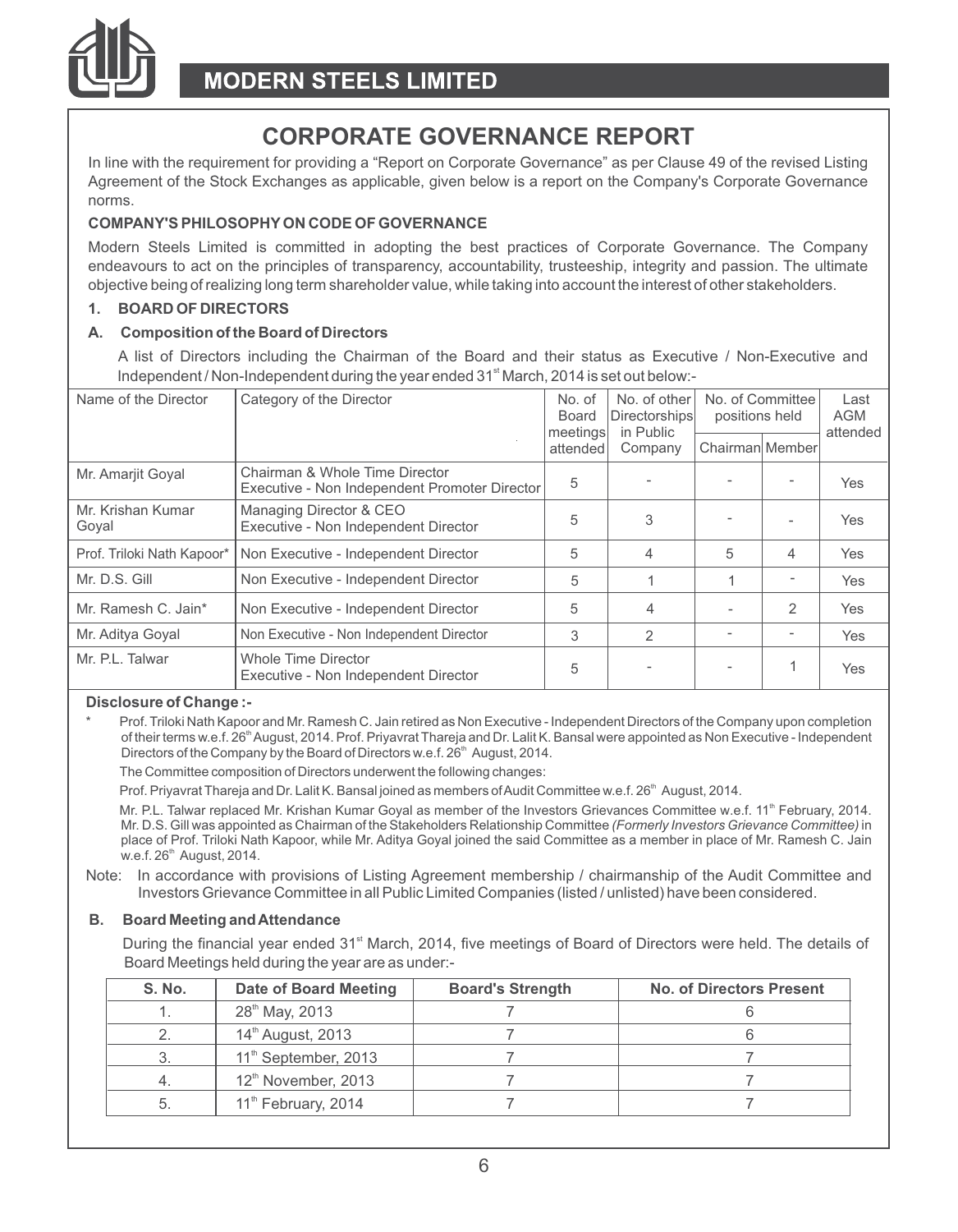### **C. Board's Processes**

It has always been the Company's policy and practice that apart from matters requiring Board's approval by statute, all major decisions including quarterly results of the Company, financial restructuring, capital expenditure proposals, collaborations, material investment proposals in joint venture/promoted companies, sale and acquisition of material nature of assets, mortgages, guarantees, donations etc., are regularly placed before the Board.

The information as required under Corporate Governance is being made available to the Board.

### **2. COMMITTEES OF THE BOARD**

### **# A. Audit Committee**

- a. i) The Company has an Audit Committee as per the provisions of the Listing Agreement and under Section 292A of the Companies Act, 1956, which consists of Independent and Non-Executive Directors namely Mr. D.S. Gill, Prof. Priyavrat Thareja\* and Dr. Lalit K. Bansal\*.
	- ii) The Chairperson of Audit Committee Mr. D.S. Gill is a Non-Executive Independent Director.
	- iii) All of the above Directors are financially literate and have accounting and related financial management expertise.
	- iv) The Chairperson was present at the last Annual General Meeting to answer the shareholders queries.
	- v) The Company Secretary of the Company Mr. Ashish Sharma is the Secretary of the Audit Committee.
- b. The Committee met four times during the year on  $28<sup>th</sup>$  May, 2013, 14<sup>th</sup> August, 2013, 12<sup>th</sup> November, 2013 and 11<sup>th</sup> February, 2014. The status of attendance of members at the Audit Committee meetings was as under:-

| Name of Director            | No. of Meetings attended during 2013-2014 |
|-----------------------------|-------------------------------------------|
| Mr. D.S. Gill               |                                           |
| Prof. Triloki Nath Kapoor** |                                           |

Prof. Priyavrat Thareja and Dr. Lalit K. Bansal joined as member of Audit Committee w.e.f 26<sup>th</sup> August, 2014.

\*\* Prof. Triloki Nath Kapoor retired as Non Executive - Independent Director of the Company upon completion of his term w.e.f. 26<sup>th</sup> August, 2014.

*th # The Board of Directors in its meeting held on 26 June, 2014 revised the terms of reference of Audit Committee as per the provisions of the Companies Act, 2013 and revised Listing Agreement.*

### **c. Powers of Audit Committee:**

- The Audit Committee has the following powers as amended from time to time:-
- 1. To investigate any activity within its terms of reference.
- 2. To seek any information from any employee.
- 3. To obtain outside professional legal advice.
- 4. To secure attendance of outsiders with relevant expertise, if considered necessary.

### **d. Role of Audit Committee**

- 1. Oversight of the Company's financial reporting process and the disclosure of its financial information to ensure that the financial statement is correct, sufficient and credible.
- 2. Recommending to the Board, the appointment, re-appointment and, if required, the replacement or removal of the Statutory Auditor and the fixation of audit fee.
- 3. Approval of payment to the Statutory Auditors for any other services rendered by the Statutory Auditors.
- 4. Reviewing, with management, the annual financial statements before submission to the Board for approval with particular reference to:
	- a) Matters required to be included in the Directors' Responsibility Statement to be included in the Board's Report in terms of clause (2AA) of Section 217 of the Companies Act, 1956.
	- b) Changes, if any, in accounting policies and practices and reasons for the same.
	- c) Major accounting entries involving estimates based on the exercise of judgement by management.
	- d) Significant adjustments made in the financial statements arising out of the audit findings.
	- e) Compliance with Listing and other legal requirements relating to financial statements.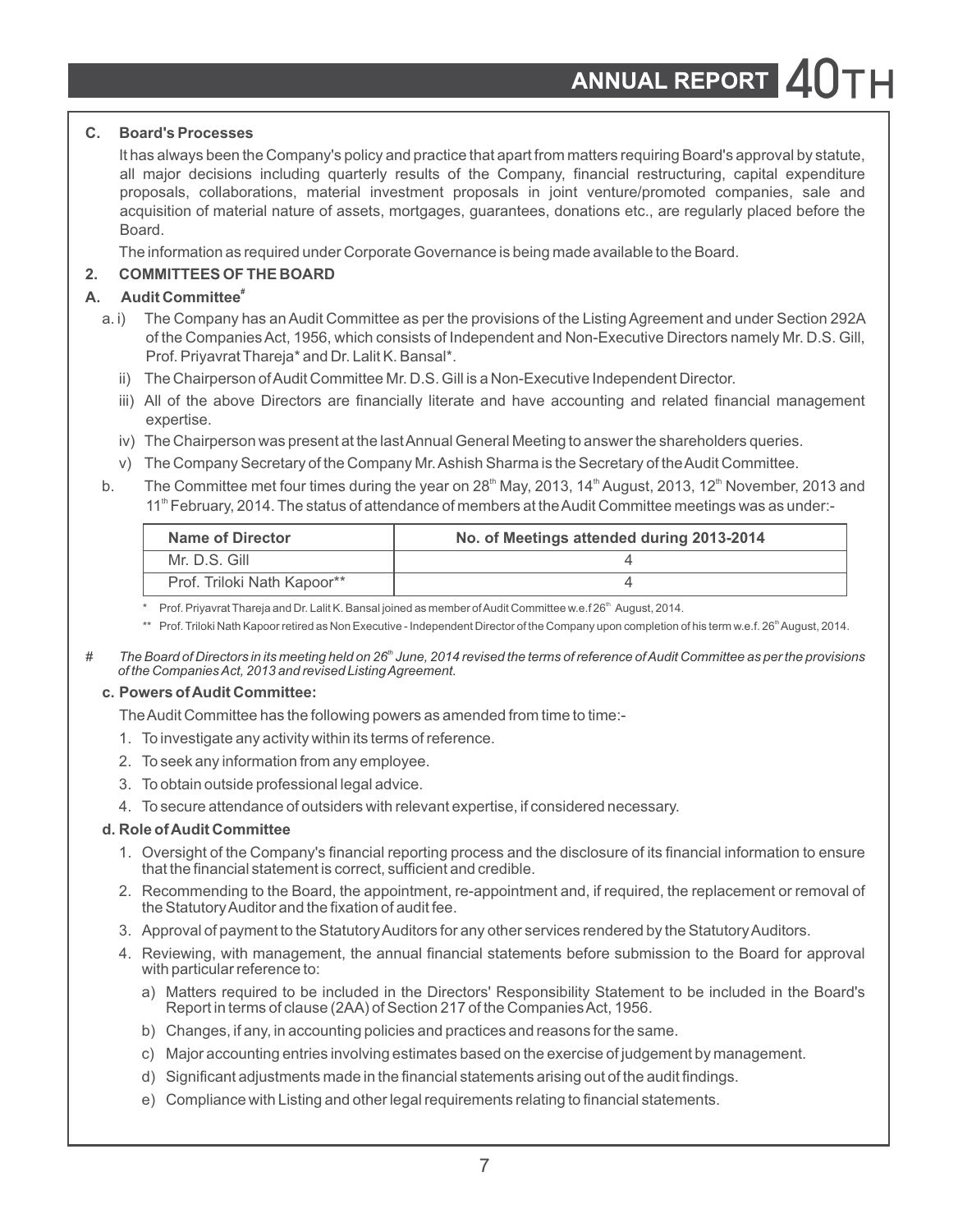

# **MODERN STEELS LIMITED**

- Disclosure of any related party transactions i.e. transactions of the Company of material nature, with promoters or the management, their subsidiaries or relatives etc. that may have potential conflict with the interests of Company at large.
- g) Qualifications in draft audit report.
- 5. Reviewing with the management, the quarterly financial statements before submission to the Board for approval.
- 6. Reviewing with the management, performance of the Statutory and Internal Auditors, adequacy of internal control systems.
- 7. Reviewing the adequacy of internal audit function, if any, including the structure of the internal audit department, staffing and seniority of the official heading the department, reporting structure coverage and frequency of internal audit.
- 8. Discussion with the Internal Auditors on any significant findings and follow-up thereon.
- 9. Reviewing the findings of any internal investigations by the Internal Auditors into matters where there is suspected fraud or irregularity or a failure of internal control system of a material nature and reporting the matter to the Board.
- 10.Discussion with the Statutory Auditors before the audit commences, about the nature and scope of audit as well as post-audit discussion to ascertain any area of concern.
- 11. To look into the reasons for substantial defaults in the payment to the depositors, debenture holders, shareholders (in case of non payment of declared dividends) and creditors.
- 12.To review the functioning of Whistle Blower mechanism, in case the same is existing.
- 13.Carrying out any other function, which may be specified as a role of the Audit Committee under amendments, if any, from time to time as per the Listing Agreement, the Companies Act, 1956, and other statutes.

#### **e. Review of information by Audit Committee:**

The Audit Committee has the power to mandatorily review the following information:-

- 1. Management discussion and analysis of financial conditions and results of operations;
- 2. Statement of significant related party transaction (as defined above), as submitted by management;
- 3. Management letters/ letters of internal control weakness issued by the Statutory Auditors;
- 4. Internal Audit Reports relating to internal control weakness; and
- 5. The appointment, removal and terms of remuneration of the Chief Internal Auditors shall be subject to review by the Audit Committee.

#### **B. Remuneration Committee^**

The Company has a Remuneration Committee to review and recommend payment of annual salaries, commission, service agreements and other employment conditions of the Executive Directors. The Committee fixes the remuneration after taking into consideration remuneration practices followed by companies of similar size and standing in the industry. The Committee periodically reviews and recommends suitable revision in remuneration package of the Executive Directors to the Board.

All members of the Committee are Non Executive and persons of repute and have sound knowledge of management practices. The power and role of the Remuneration Committee is as per guidelines set out in the Listing Agreement. The constitution of the Remuneration Committee is as under:

| <b>Name of Director</b>   | <b>Category of the Director</b> | Member / Chairman |
|---------------------------|---------------------------------|-------------------|
| Mr. $D.S.$ Gill**         | Non Executive Independent       | Chairman          |
| Mr. Aditya Goyal*         | Non Executive Non-Independent   | Member            |
| Prof. Priyavrat Thareja** | Non Executive Independent       | Member            |

- \* Mr. Aditya Goyal joined Remuneration & Nomination Committee *(Formerly Remuneration Committee)* as a member  $w.e.f. 5<sup>th</sup> August, 2014.$
- The Committee has been reconstituted by re-designating Mr. D.S. Gill as Chairman, who replaced Prof. Triloki Nath Kapoor as Chairman and by joining of Prof Priyavrat Thareja as a member of the Committee w.e.f. 26<sup>th</sup> August, 2014.

During the year, one meeting of the Committee was held on 28<sup>th</sup> May, 2013.

*th ^ The Board of Directors in its meeting held on 26 June, 2014 renamed the Remuneration Committee as Nomination and Remuneration Committee and approved the revised terms of reference of Nomination and Remuneration Committee as per the provisions of the Companies Act, 2013 and revised Listing Agreement.*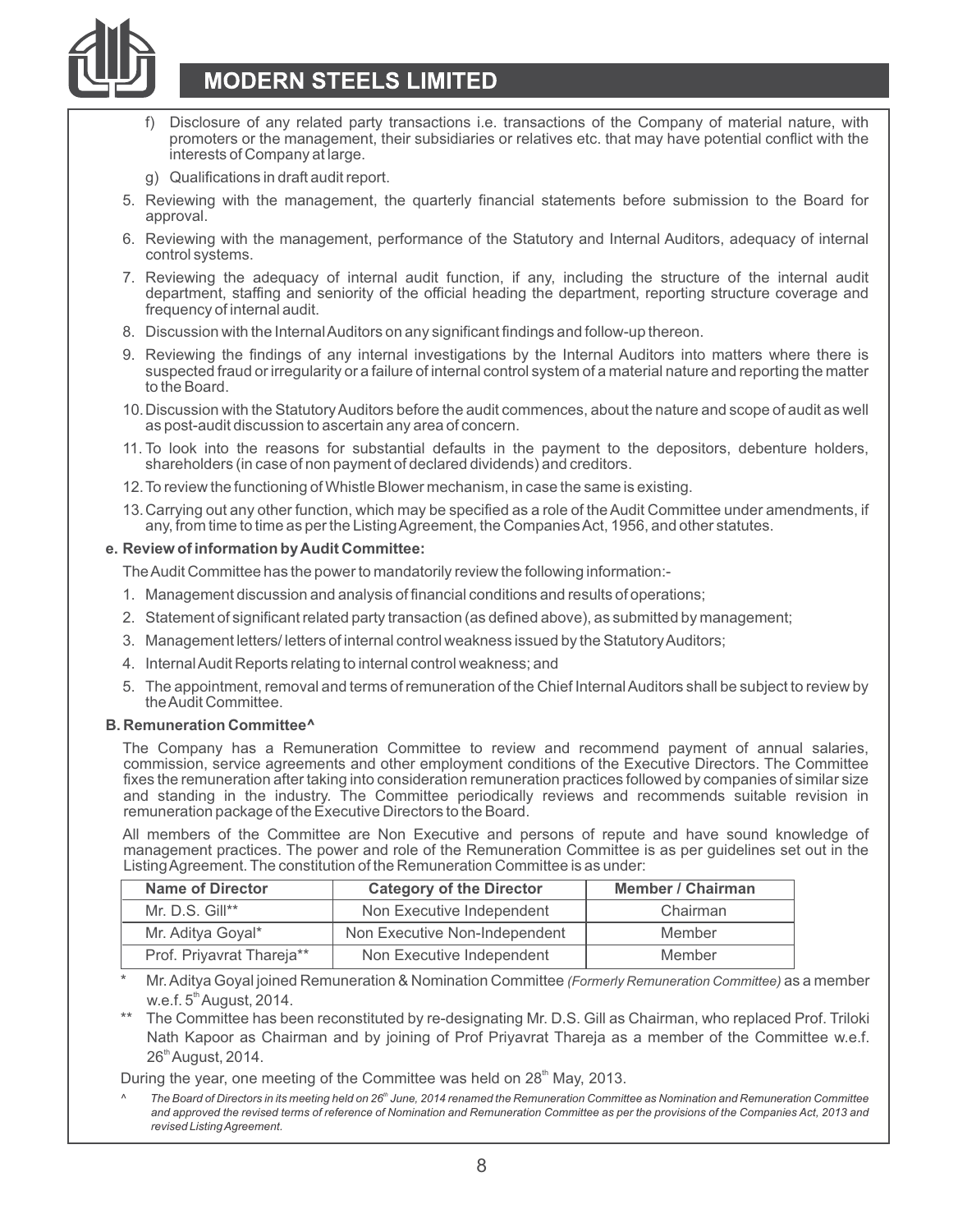#### **Remuneration Policy**

The Executive Directors are paid remuneration as per the terms approved by the Board of Directors and confirmed by the shareholders of the Company. Service contracts are entered into in terms of regulations governing their appointment and terms of remuneration. The Remuneration is fixed considering various factors such as qualification, experience, expertise, prevailing remuneration in the competitive industries, financial position of the Company etc. The remuneration structure comprises Basic Salary, Perquisites and allowances, contribution to Provident Fund and other funds in accordance with various related provisions of the Companies Act, 1956.

Details of Remuneration paid to the Directors during the financial year ended 31<sup>st</sup> March, 2014 Amount in `

|                             |                          |                          |                          |                          |                          | AILIUUILLII N |
|-----------------------------|--------------------------|--------------------------|--------------------------|--------------------------|--------------------------|---------------|
| Name of the Director        | <b>Salary</b>            | <b>Benefits</b>          | <b>Perquisites</b>       | <b>Stock</b><br>Option   | <b>Sitting</b><br>Fee    | <b>Total</b>  |
| Mr. Amarjit Goyal           | 21,00,000                | 2,73,600                 | $\overline{\phantom{a}}$ | $\overline{\phantom{0}}$ | $\overline{\phantom{0}}$ | 23,73,600     |
| Mr. Krishan Kumar Goyal*    | 56, 10, 752              | 8,753                    | 7,15,383                 | ٠                        | $\overline{\phantom{0}}$ | 63,34,888     |
| Prof. Triloki Nath Kapoor** | $\overline{\phantom{a}}$ | $\overline{\phantom{0}}$ | $\overline{\phantom{a}}$ |                          | 1,40,000                 | 1,40,000      |
| Mr. D.S. Gill               | $\overline{\phantom{a}}$ | $\overline{a}$           | ۰                        |                          | 1,10,000                 | 1,10,000      |
| Mr. Ramesh C. Jain**        | $\overline{\phantom{a}}$ | $\overline{\phantom{0}}$ | ۰                        |                          | 90,000                   | 90,000        |
| Mr. Aditya Goyal            | $\overline{\phantom{a}}$ | -                        | ۰                        |                          | 40,000                   | 40,000        |
| Mr. P.L. Talwar             | 17,50,000                | 1,82,800                 | 1,69,612                 |                          | $\overline{\phantom{0}}$ | 21,02,412     |
|                             |                          |                          |                          |                          |                          |               |

The Company has received the approval of the Central Government under Section 309 of the Companies Act, 1956 vide letter no. B21009832/2/2011-CL-vii dated 9<sup>th</sup> May, 2012 for the payment of the remuneration to Mr. Krishan Kumar Goyal.

\*\* Prof. Triloki Nath Kapoor and Mr. Ramesh C. Jain retired as Non Executive - Independent Director of the Company upon completion of their term w.e.f. 26<sup>th</sup> August, 2014.

Mr. D.S. Gill is holding 500 equity shares in the Company, Mr. Aditya Goyal is holding 795590 equity shares in the Company and Prof. Priyavrat Thareja is holding 200 equity shares in the Company. No other Non-Executive Director is holding any shares in the Company as on 31<sup>st</sup> March, 2014.

#### **<sup>~</sup> C. Shareholders/ Investors Grievances Committee**

The Company has formed a Shareholders/Investors Grievances Committee which looks into the redressing of shareholders and investors complaints like transfer of shares, non receipt of balance sheet, change of address etc. The Committee met four times during the year on  $28<sup>m</sup>$  May, 2013, 14<sup>th</sup> August, 2013, 12<sup>th</sup> November, 2013 and  $11<sup>th</sup>$  February, 2014.

The Chairman of the Committee Mr. D.S. Gill\*\* is a Non-Executive Independent Director nominated by the Board. The functioning and terms of reference of the Committee are as prescribed under the Listing Agreement with the Stock Exchange. The constitution of the Shareholders/Investors Grievances Committee is as under:

| Name of Director   | <b>Category of the Director</b> | Member / Chairman |  |
|--------------------|---------------------------------|-------------------|--|
| Mr. D.S. Gill**    | Non Executive Independent       | Chairman          |  |
| Mr. P.I. Talwar*   | Executive Non Independent       | Member            |  |
| Mr. Aditya Goyal** | Non Executive Non-Independent   | Member            |  |

Mr. P.L. Talwar replaced Mr. Krishan Kumar Goyal as member of the Investors Grievances Committee w.e.f. 11<sup>th</sup> February, 2014.

\*\* Mr. D.S. Gill was appointed as Chairman of the Stakeholders Relationship Committee *(Formerly Investors Grievance Committee)* in place of Prof. Triloki Nath Kapoor, while Mr. Aditya Goyal joined the said Committee as a member in place of Mr. Ramesh C. Jain w.e.f. 26<sup>th</sup> August, 2014.

*th ~ The Board of Directors in its meeting held on 26 June, 2014 renamed the Shareholders/Investors Grievances Committee as Stakeholders Relationship Committee and approved the revised terms of reference of Stakeholders Relationship Committee as per the provisions of the Companies Act, 2013 and revised Listing Agreement.*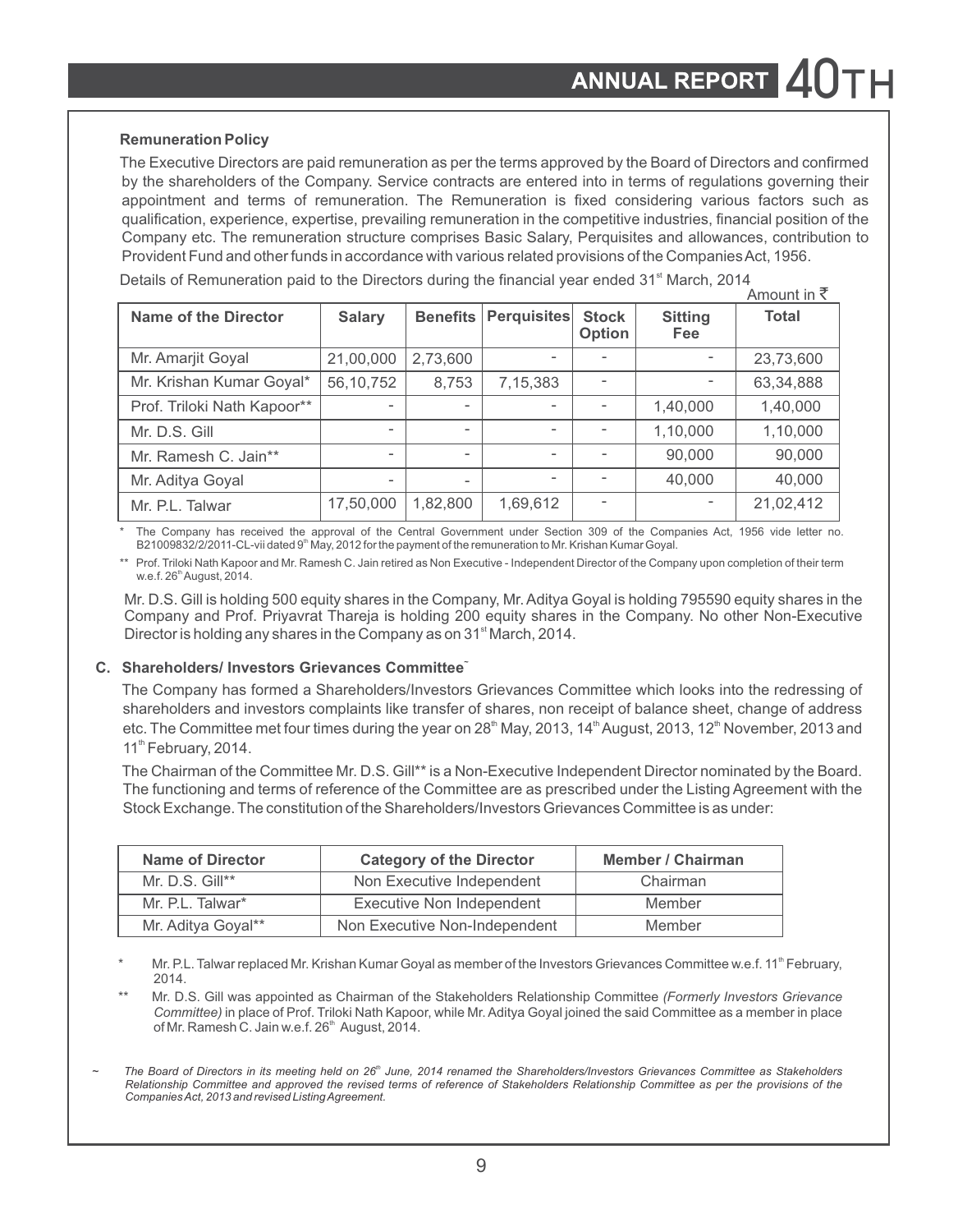

#### **D. Share Transfer Committee**

For the expeditious disposal of the share transfer and allied services, Company has formed a Share Transfer Committee to look into and decide matters pertaining to share allotment, transfer, duplicate share certificates and related matters.

#### **E. Banking & Finance Committee**

The Company has also constituted a Banking & Finance Committee under the chairmanship of Mr. D.S. Gill, a Non-Executive Independent Director. Mr. Aditya Goyal and Mr. P.L. Talwar are the members of the Committee.

The Committee oversees the Company's banking operations and borrowing from banks and financial institutions and allied matters, which otherwise require the consent of Board of Directors.

During the year, one meeting of the Committee was held on 23<sup>rd</sup> July, 2013.

#### **F. Allotment Committee**

The Company has also constituted an Allotment Committee under the chairmanship of Mr. D.S. Gill, a Non-Executive Independent Director. Mr. Krishan Kumar Goyal and Mr. P.L. Talwar are the members of the Committee.

The Committee approves the allotment of Securities i.e Shares / Debentures / Warrants etc. from time to time. During the year, one meeting of the Committee held on 3<sup>rd</sup> October, 2013.

#### **3. Mr. Ashish Sharma, GM (Secretarial) & Company Secretary is the Compliance Officer of the Company.**

#### **4. Details of last three Annual General Meetings (AGMs)**

| <b>Financial Year</b> | Location                                      | Date       | Time       |
|-----------------------|-----------------------------------------------|------------|------------|
| 2010-11               | Regd.office: G.T. Road, Mandi Gobindgarh (Pb) | 16.07.2011 | 11.30 a.m. |
| 2011-12               | Regd.office: G.T. Road, Mandi Gobindgarh (Pb) | 24.09.2012 | 11.30 a.m. |
| 2012-13               | Regd Office: G.T. Road, Mandi Gobindgarh (Pb) | 11.09.2013 | 11.00 a.m. |

Special Resolutions passed in previous three AGMs:

- (i) In the  $37<sup>th</sup>$  AGM dated 16.07.2011 the following Special resolutions were passed:
	- a) Re-appointment and remuneration of Mr. Krishan Kumar Goyal as Mg. Director & CEO of the Company.
	- b) Re-appointment and remuneration of Mr. Aditya Goyal as Whole Time Director of the Company.
	- c) Re-appointment and remuneration of Mr. P.L. Talwar as Director (Operations) of the Company.
- (ii) In the 39<sup>th</sup> AGM dated 11.09.2013 the following Special resolutions were passed:
	- a) Re-appointment and remuneration of Mr. Amarjit Goyal as Whole Time Director of the Company.
	- b) Issuance of 11,70,000 warrants @ ₹100/- per warrant, convertible into equal number of equity shares of ₹10/- each to be issued at a premium of ₹90/- to Promoter & Promoter group/investor on preferential basis.

During the year the Company passed no resolution through postal ballot.

#### **5. Disclosures**

- 1. None of the transactions with any of the related parties were in conflict with the interests of the Company at large. Transaction with related parties are disclosed in Notes to the Accounts in the Annual Report.
- 2. There has been no non-compliance penalties/strictures imposed on the Company by Stock Exchange(s) or SEBI or any other statutory authority, on any matter related to capital markets, during the last three years.
- 3. The Company has complied with the above Mandatory Requirements of Corporate Governance & the Company has not adopted any Non Mandatory Requirements of Corporate Governance except Remuneration Committee, Allotment Committee and Banking & Finance Committee.

#### **6. Means of Communication**

The quarterly /Half yearly/ Yearly results of the Company, Notice of Board Meeting and information relating to Annual General Meeting, Book Closures is published in The Financial World / The Financial Express and Punjabi Tribune / Rozana Spokesman i.e in English and regional language newspaper and is also notified to the Stock Exchange as required under the Listing Agreement. In addition, the Company also files quarterly results, Shareholding Pattern etc. in such form so as to enable Stock Exchange to put it on their website.

**Management Discussion and Analysis forms part of the Annual Report, which is posted to the shareholders.**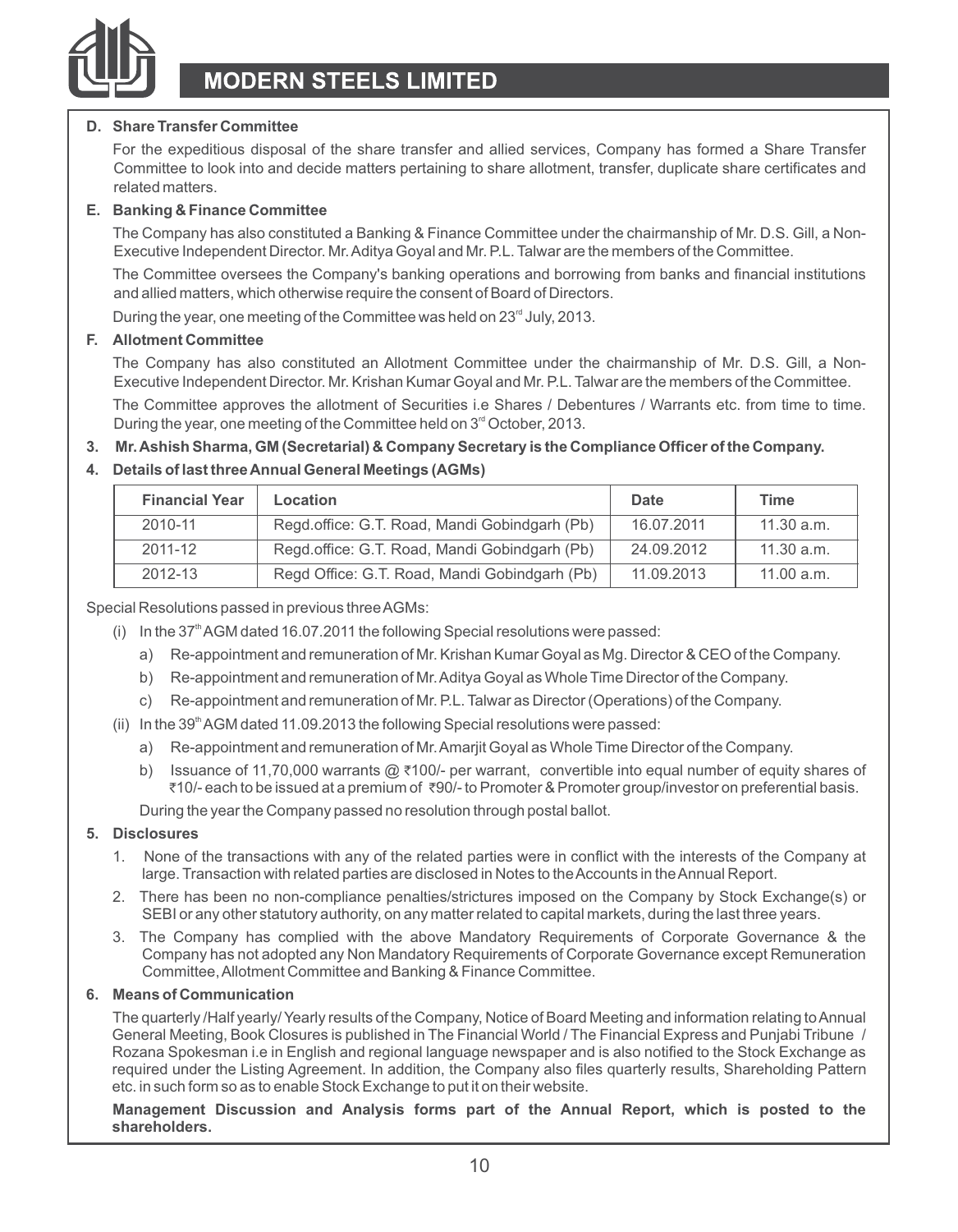### **GENERAL SHAREHOLDER INFORMATION**

### **1. Company Registration Details:**

The Company is registered in the State of Punjab, India. The Corporate Identity Number (CIN) allotted to the Company by the Ministry of Corporate Affairs (MCA) is L27109PB1973PLC003358.

### **2. Annual General Meeting:**

| Day, Date & Time | Monday, the 29 <sup>th</sup> September, 2014 at 11.00 a.m.            |
|------------------|-----------------------------------------------------------------------|
| Venue            | G.T. Road, Mandi Gobindgarh, Distt. Fatehgarh Sahib, Punjab – 147 301 |

### **3. Financial Calendar for:**

| <b>Adoption of Quarterly Results Ended</b> | In the Month of (tentative)                 |
|--------------------------------------------|---------------------------------------------|
| 30 <sup>th</sup> June, 2014                | 5 <sup>th</sup> August, 2014 (Already held) |
| 30 <sup>th</sup> September, 2014           | November, 2014 (2 <sup>nd</sup> week)       |
| 31 <sup>st</sup> December, 2014            | February, 2015 $(2^{nd}$ week)              |
| 31 <sup>st</sup> March, 2014               | May, 2015 (2 <sup>nd</sup> week)            |
| <b>Annual General Meeting</b>              | By September, 2015                          |

### **4. Book Closure Date:**

From  $26<sup>th</sup>$  September, 2014 to  $29<sup>th</sup>$  September, 2014 (both days inclusive).

### **5. Listing on Stock Exchanges:**

Your Company is listed at the Bombay Stock Exchange Limited.

### **6. Stock Code:**

BSE: 513303

ISIN No. in NSDL& CDSL: INE001F01019

### **7. Stock Data:**

| <b>Month</b> |           | <b>Modern Steels Limited at BSE</b> |            |        | <b>BSE SENSEX</b> |          |          |
|--------------|-----------|-------------------------------------|------------|--------|-------------------|----------|----------|
|              | High<br>₹ | Low<br>₹                            | Close<br>₹ | Volume | High              | Low      | Close    |
| 2013         |           |                                     |            |        |                   |          |          |
| April        | 8.45      | 6.52                                | 8.00       | 10527  | 19622.68          | 18144.22 | 19504.18 |
| May          | 9.49      | 6.85                                | 8.68       | 6140   | 20443.62          | 19451.26 | 19760.30 |
| June         | 11.73     | 9.45                                | 11.73      | 136    | 19860.19          | 18467.16 | 19395.81 |
| July         | 13.23     | 11.41                               | 13.23      | 153    | 20351.06          | 19126.82 | 19345.70 |
| August       | 16.24     | 10.27                               | 16.24      | 1080   | 19569.20          | 17448.71 | 18619.72 |
| September    | 16.90     | 16.90                               | 16.90      | 1      | 20739.69          | 18166.17 | 19379.77 |
| October      | 16.85     | 15.70                               | 16.45      | 115    | 21205.44          | 19264.72 | 21164.52 |
| November     | 16.90     | 16.90                               | 16.90      | 2      | 21321.53          | 20137.67 | 20791.93 |
| December     |           | $\overline{\phantom{a}}$            |            |        | 21483.74          | 20568.70 | 21170.68 |
| 2014         |           |                                     |            |        |                   |          |          |
| January      | 16.10     | 15.25                               | 15.80      | 333    | 21409.66          | 20343.78 | 20513.85 |
| February     | 15.80     | 11.95                               | 11.95      | 261    | 21140.51          | 19963.12 | 21120.12 |
| March        | 12.50     | 7.93                                | 8.54       | 7706   | 22467.21          | 20920.98 | 22386.27 |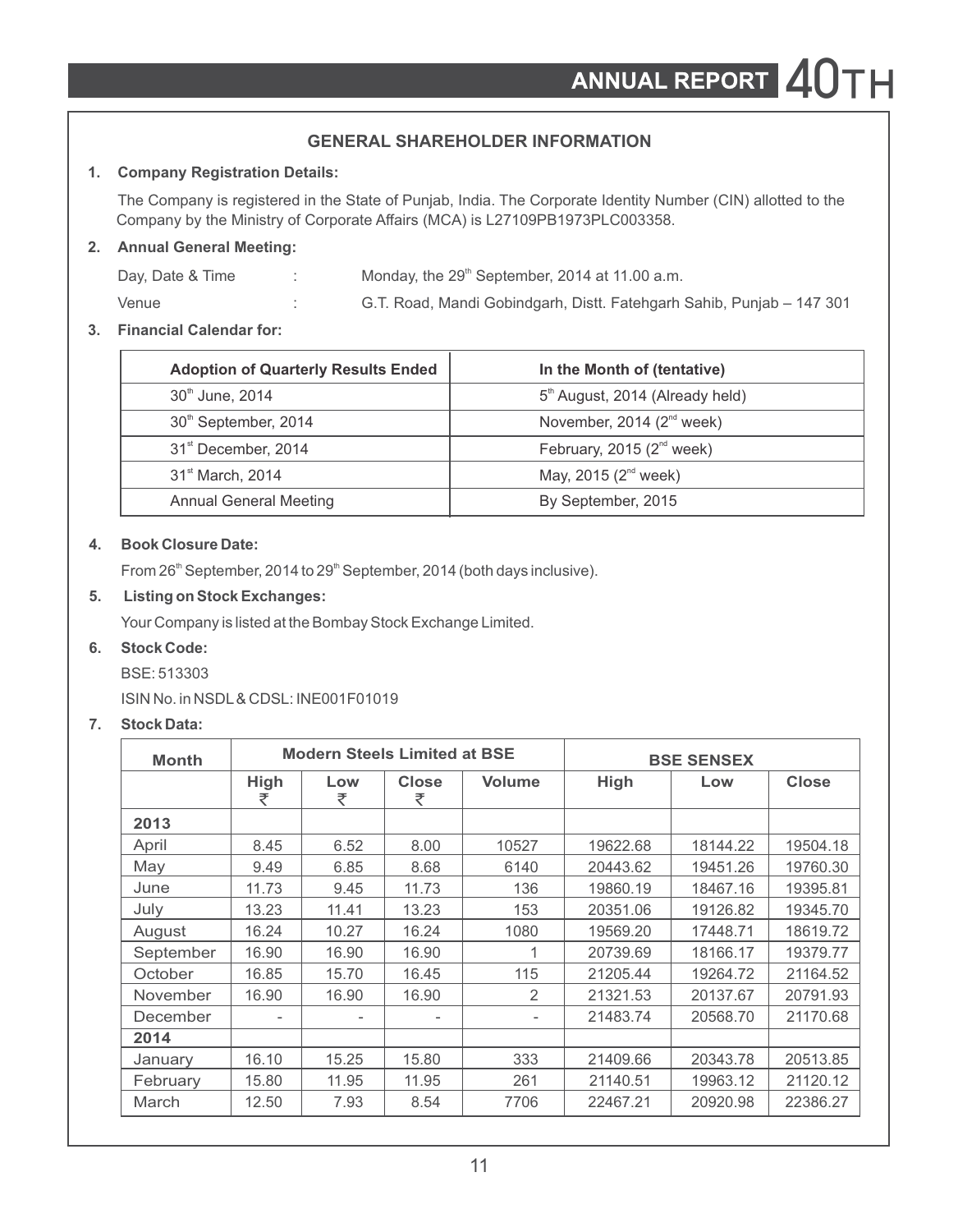

#### **8. Registrars and Share Transfer Agents (For Physical as well as for Demat Segment):**

M/s. MCS Limited

F- 65, First Floor, Okhla Industrial Area Phase-I, New Delhi - 110 020.

Tel.No. : +91-11- 41406149 , Fax No.: +91-11- 41709881, E-mail : admin@mcsdel.com

Website: www.mcsdel.com.

All shareholders of the Company can avail online services from our Registrars & Share Transfer Agents M/s. MCS Limited, with regard to Investor Grievances. Please login on the site of MCS Limited at www.mcsdel.com and click on Investors Services and you can register your queries/grievances and details as required by you. The registered queries/grievances on the site will be responded by M/s. MCS Limited on priority basis.

#### **st 9. Shareholding Pattern of the Company as on 31 March, 2014:**

| Category                              | No. of shares held | %age of shareholding |
|---------------------------------------|--------------------|----------------------|
| Promoters & Promoter Group            | 78.48.936          | 62.33                |
| Mutual Funds & UTI                    | 6.000              | 0.05                 |
| <b>Financial Institutions / Banks</b> | 1.000              | 0.01                 |
| Bodies Corporate (not included above) | 3,70,052           | 2.94                 |
| Indian Public                         | 43,23,921          | 34.34                |
| NRIs/OCBs                             | 42.450             | 0.33                 |
| <b>TOTAL</b>                          | 1,25,92,359        | 100.00               |

#### **st 10. Distribution of Shareholding as on 31 March, 2014:**

|             | <b>SHAREHOLDING</b> |               | <b>SHAREHOLDERS</b> | <b>NO. OF SHARES</b> |            |
|-------------|---------------------|---------------|---------------------|----------------------|------------|
| <b>From</b> | To                  | <b>Number</b> | % of total          | <b>Number</b>        | % of total |
| upto        | 5000                | 6.366         | 88.23               | 14.47.684            | 11.49      |
| 5001        | 10000               | 436           | 6.04                | 3,55,093             | 2.82       |
| 10001       | 20000               | 226           | 3.13                | 3.26.306             | 2.59       |
| 20001       | 30000               | 51            | 0.71                | 1,29,324             | 1.03       |
| 30001       | 40000               | 28            | 0.39                | 1,00,420             | 0.80       |
| 40001       | 50000               | 14            | 0.19                | 63,372               | 0.50       |
| 50001       | 100000              | 43            | 0.60                | 3.09.291             | 2.46       |
| 100001      | and above           | 51            | 0.71                | 98,60,866            | 78.31      |
|             | <b>TOTAL</b>        | 7,215         | 100.00              | 1,25,92,359          | 100.00     |

#### **11. Dematerialisation of Shares:**

The trading in Company's shares is permitted only in dematerialised form. In order to enable the shareholders to hold their shares in electronic form and to facilitate scripless trading, the Company has enlisted its shares with National Securities Depository Limited (NSDL) and Central Depository Services (India) Limited (CDSL).

**Share Dematerialisation record:** The following data indicates the extent of Dematerialization of Company's shares as on 31<sup>st</sup> March, 2014.

| No<br>דר |  | Capital.<br>ົ<br>ч,<br>…… …uai ∂∏8f⊌ Udum∽<br>$\overline{\phantom{a}}$ |  |
|----------|--|------------------------------------------------------------------------|--|
|----------|--|------------------------------------------------------------------------|--|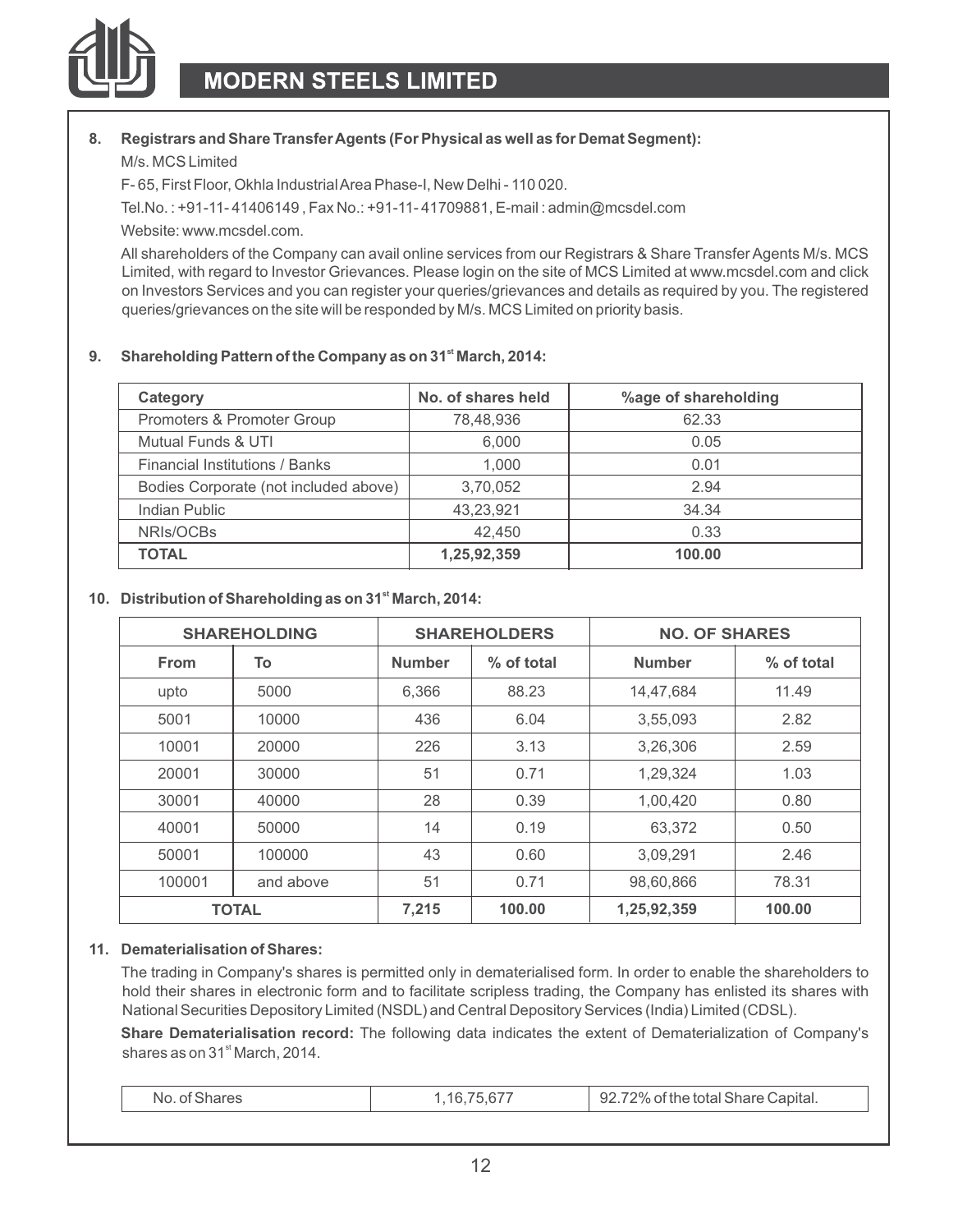#### **12. Plant Location of the Company:**

Registered Office & Works: G.T. Road, Mandi Gobindgarh, Distt. Fatehgarh Sahib, Punjab – 147 301

#### **13. Investors Correspondence Address:**

All queries of investors regarding the Company's shares in Physical / D'mat form may be sent at the following addresses:

- i) Modern Steels Limited Corporate Office: SCO 98-99, Sub City Centre, Sector 34, Chandigarh-160022 Tel.: +91-172- 2609001, 2609002, 2609003, Fax.: +91-172- 2609000 E-mail: secretarial@modernsteels.com, Company's Website: www.modernsteels.com
- ii) M/s.MCS Limited F- 65, First Floor, Okhla Industrial Area Phase-I, New Delhi 110 020. Tel.No. : +91-11- 41406149 , Fax No.: +91-11- 41709881, E-mail : admin@mcsdel.com, Website: www.mcsdel.com

### **Declaration under Clause 49.I (D)(ii) by the Executive Director, of affirmation by the Board of Directors and Senior Management of compliance with code of conduct.**

The Shareholders,

I, Krishan Kumar Goyal, Managing Director & CEO of the Company do hereby declare that all the Board members and Senior Management Personnel have affirmed compliance with the Code of Conduct adopted by the Board of Directors, as applicable to the Board of Directors and Senior Management of the Company.

Place : Chandigarh **Krishan Kumar Goyal** Dated : 26<sup>th</sup> June, 2014 **Managing Director & CEO**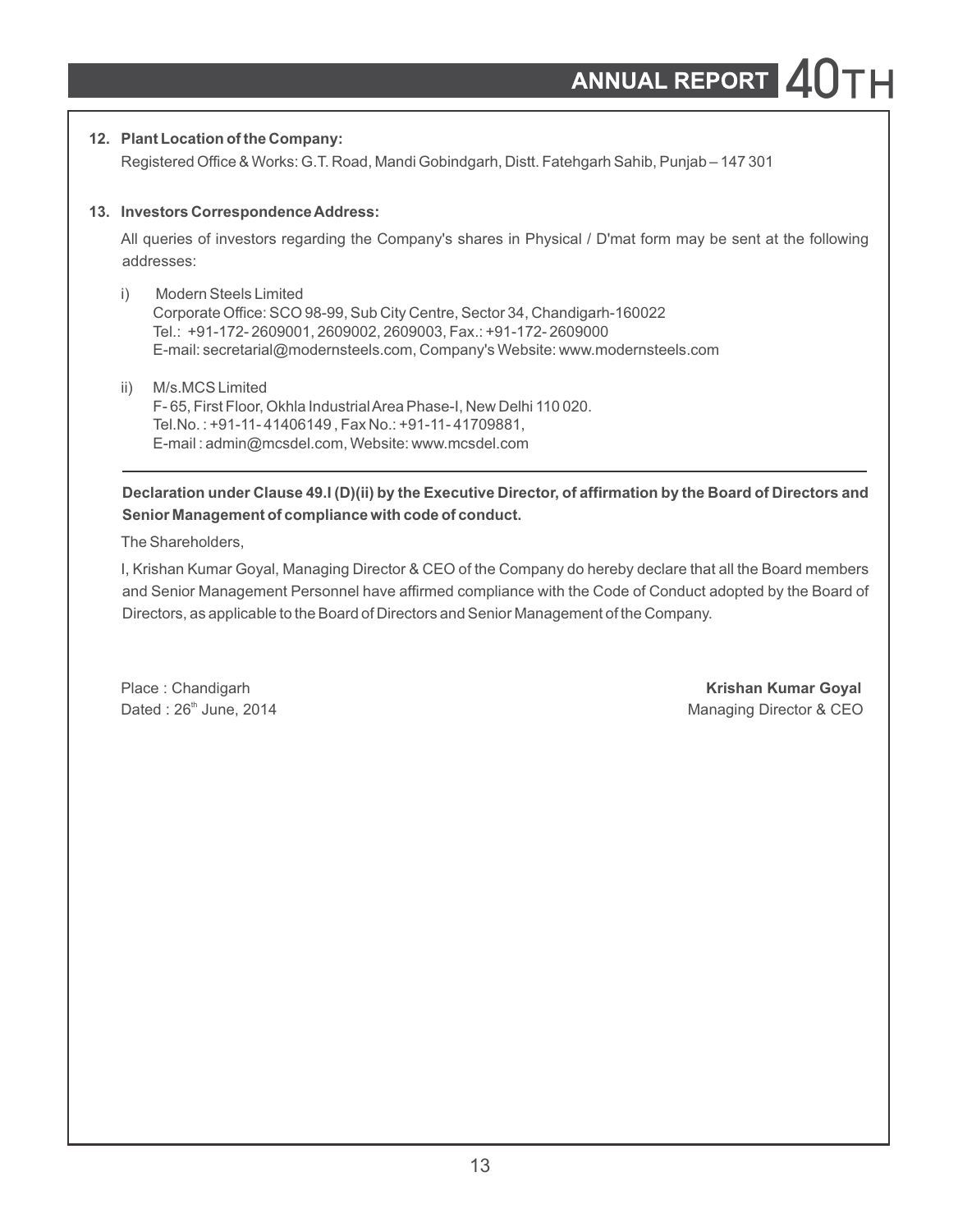

**AUDITOR'S CERTIFICATE ON COMPLIANCE WITH THE CONDITIONS OF CORPORATE GOVERNANCE UNDER CLAUSE 49 OF THE LISTING AGREEMENT**

**To, The Members Modern Steels Limited**

We have examined the compliance of Corporate Governance by Modern Steels Limited for the year ended 31<sup><sup>st</sup> March, 2014, as stipulated in Clause 49 of the Listing Agreement of the said Company with Stock Exchange. The</sup> compliance of conditions of the Corporate Governance is the responsibility of the Management. Our examination has been limited to the review of the procedures and implementations thereof adopted by the Company for ensuring compliance with the conditions of the certificate of Corporate Governance as stipulated in the said clause. It is neither an audit nor an expression of opinion on the financial statements of the Company.

In our opinion and to the best of our information and according to the explanations given to us and the representations made by the Directors and the management, we certify that the Company has complied with the conditions of Corporate Governance as stipulated in Clause 49 of the Listing Agreement.

As required by the guidance note issued by the Institute of Chartered Accountants of India, we have to state that no investor complaint is pending for a period exceeding one month as on  $31<sup>st</sup>$  March, 2014 against the Company, as per records maintained by the Investor Grievance Committee of the Company.

We further state that such compliance is neither an assurance as to future viability of the Company nor of the efficiency or effectiveness with which the management has conducted the affairs of the Company.

> **FOR A. GOEL & ASSOCIATES** Chartered Accountants

Place: Chandigarh Dated: 26<sup>th</sup> August, 2014 **NEERAJ K. JINDAL** Partner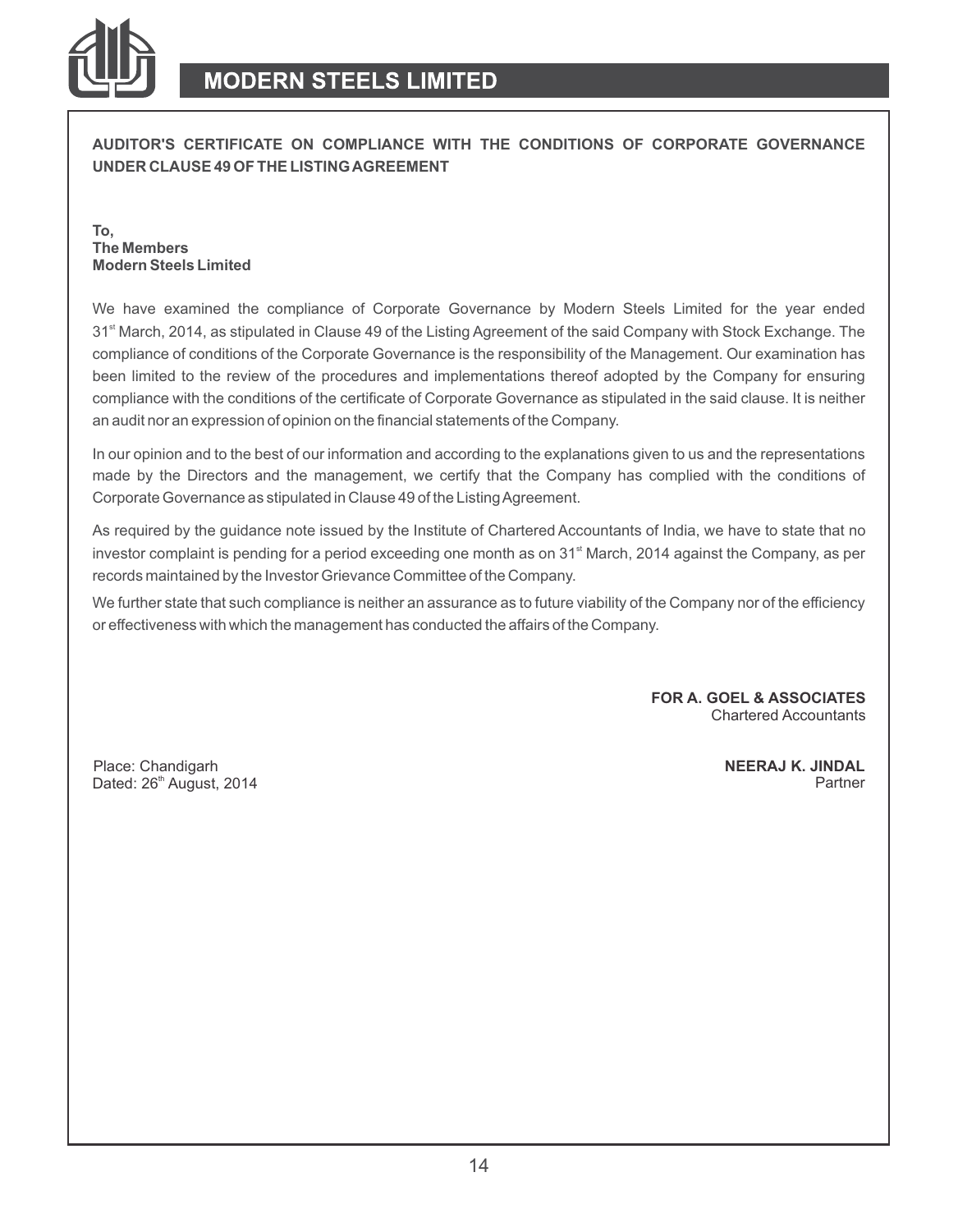### **AUDITOR'S REPORT Opinion**

We have audited the accompanying infinition statements of<br>
MODERN STEELS LIMITED, MANDI GOBINDGARH<br>
which comprise the Balance Sheet as at 31<sup>\*</sup> March, 2014,<br>
the Statement of Profit and Loss and Cash Flow Statement for th for the year then ended and a summary of significant (c) In the case of the Cash Flow Statement, of the cash accounting policies and other Explanatory information flows of the Company for the year ended on that date. accounting policies and other Explanatory information.

# **Management's Responsibility for the Financial Report on Other Legal and Regulatory Requirements**

The Company's Management is responsible for the Corder, 2003 issued by the Central Government of interpretation of these financial statements that give a true India in terms of sub-section (4A) of Section 227 of preparation of these financial statements that give a true labor india in terms of sub-section (4A) of Section 227 of the formation financial performance the Companies Act, 1956, we give in the Annexure a and fair view of the financial position, financial performance the Companies Act, 1956, we give in the Annexure a<br>and cash flows of the Company in accordance with the statement on the matters specified in paragraphs 4 and cash flows of the Company in accordance with the statement on the respectively of the Matters specified in  $\frac{1}{2}$  and  $\frac{1}{2}$  of and  $\frac{1}{2}$  of the Order. Accounting Standards referred to in sub-section (3C) of Section 211 of the Companies Act, 1956. This responsibility 2. As required by Section 227(3) of the Companies Act, includes the design, implementation and maintenance of 1956, we report that: includes the design, implementation and maintenance of internal control relevant to the preparation and presentation of the financial statements that give a true and fair view and<br>of the financial statements that give a true and fair view and<br>of the financial statements that give a true and fair view and<br>or explanations which to the best

Our responsibility is to express an opinion on these required by law have been kept by the Company<br>financial statements based on our audit. We conducted our so far as appears from our examination of those audit in accordance with the Standards on Auditing issued<br>by the Institute of Chartered Accountants of India, Those by the mistige of chartered Accountants of higher than the comply with ethical requirements<br>
and plan and perform the audit to obtain reasonable<br>
and Cash Flow Statement dealt with by this report<br>
are in agreement with the assurance about whether the financial statements are free from material misstatement. The statement of the Balance Sheet, Statement of

An audit involves performing procedures to obtain audit<br>
evidence about the amounts and disclosures in the<br>
financial statements. The procedures selected depend on<br>
the auditor's judgement, including the assessment of the<br> whether due to fraud or error. In making those risk from the Directors as on 31<sup>st</sup> March, 2014, and assessments, the auditor considers internal control taken on record by the Board of Directors none of assessments, the auditor considers internal control taken on record by the Board of Directors, none of relevant to the Company's preparation and fair presentation the Directors is disqualified as on 31<sup>\*</sup> March, relevant to the Company's preparation and fair presentation of the financial statements in order to design audit procedures that are appropriate in the circumstances, but of clause (g) of sub-section of the purpose of expressing an opinion on the the Companies Act, 1956. not for the purpose of expressing an opinion on the effectiveness of the Company's internal control. An audit EDITERTIES OF THE COMPANY STRENGT CONTOUR AND AND THE COMPANY CONDUCT THE COMPANY CONDUCT CONDUCT THE PROCEL SURFER POINT CONTROLLED POINT CONTROLLED POINT CONTROLLED POINT CONTROLLED POINT CONTROLLED POINT CONTROLLED CONT overall presentation of the financial statements.

We believe that the audit evidence we have obtained is Place : Chandigarh **NEERAJ K. JINDAL**<br>sufficient and appropriate to provide a basis for our audit Dated : 26<sup>th</sup> June, 2014 Partner sufficient and appropriate to provide a basis for our audit opinion.

In our opinion and to the best of our information and To according to the explanations given to us, the aforesaid The Members,<br>
Modern Steels Ltd.<br>
Modern Steels Ltd.<br>
Companies Act 1956 in the managers arguined and give a Modern Steels Ltd. Companies Act,1956 in the manner so required and give a MANDI GOBINDGARH true and fair view in conformity with the accounting principles generally accepted in India: Dear Members,

- Four members,<br> **Report on the Financial Statements** (a) In the case of the Balance Sheet, of the state of affairs<br>
We have audited the accompanying financial statements of (b) In the sees of the Statement of Profit 8 Lege
	-
	-

- 1. As required by the Companies (Auditor's Report) Order, 2003 issued by the Central Government of
- - audit;
- **Auditor's Responsibility**<br>Our responsibility is to express an opinion on these the company of the Company<br>Provided by law have been kent by the Company so far as appears from our examination of those<br>books:
	-
	-
	- e) On the basis of written representations received<br>from the Directors as on 31<sup>st</sup> March, 2014, and 2014, from being appointed as a Director in terms of clause (q) of sub-section (1) of Section 274 of

M. No. 515077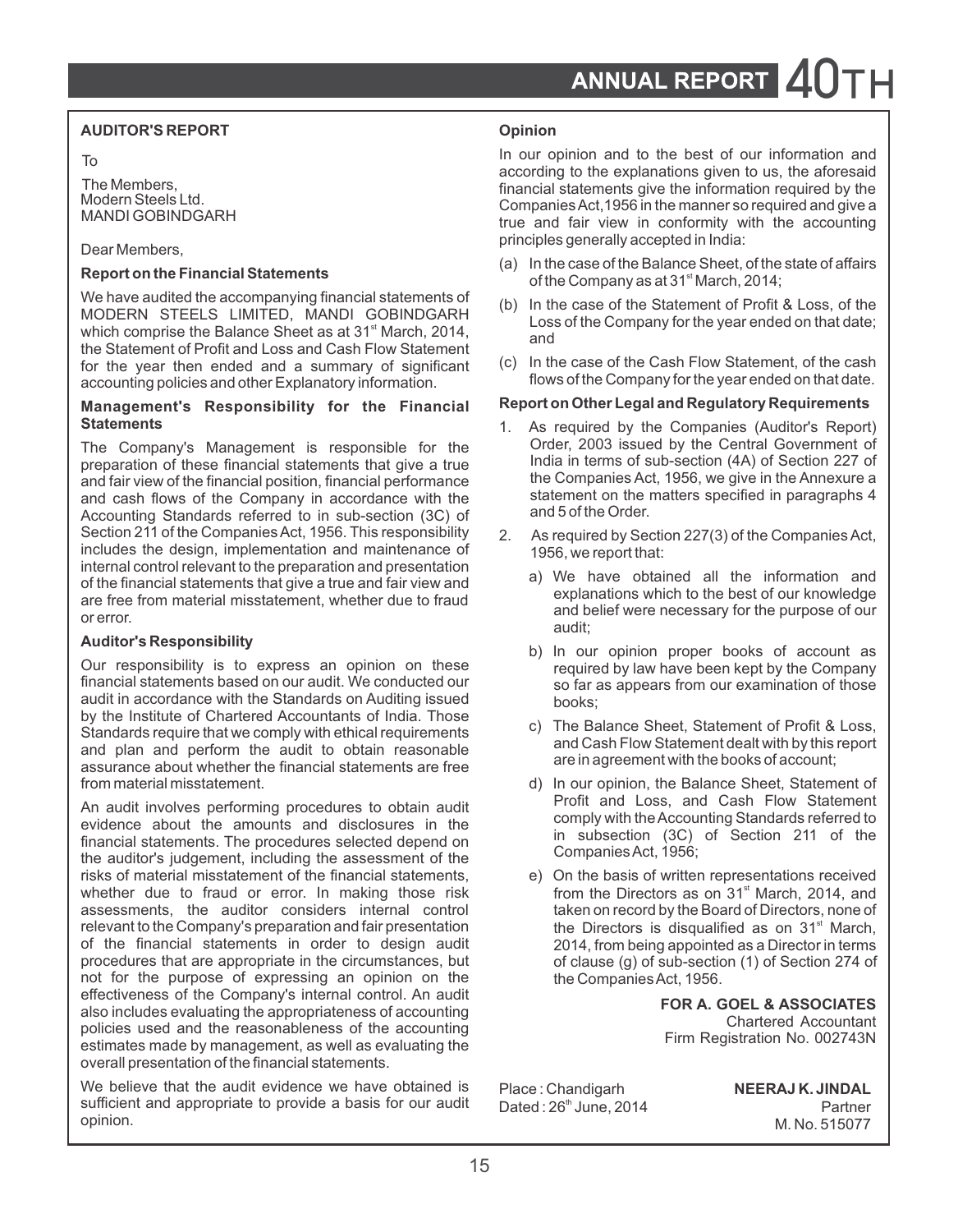

The Annexure referred to in our report to the members of the and records of the Company and according to Company for the year ended 31<sup>st</sup> March, 2014. To the best of and records of the Company for the year ended 31<sup>st</sup> Ma Company for the year ended 31<sup>st</sup> March, 2014. To the best of information and explanations given to us we have been informed of our knowledge and belief and information & explanation **inclusively** neither came across nor h our knowledge and belief and information & explanation qiven to us, we further report that:-

- 1. a) The Company has maintained proper records to the aforesaid internal control procedures.<br>show full particulars including quantitative details  $\&5$  To the hest of our knowledge and he
	-
	-
- - b) In our opinion and according to the information and<br>explanation given to us, the procedures of physical<br>explanations given to us, the Company has<br>verification of inventories followed by the complied with the provisions relation to the size of the Company and nature of its
	- inventories and no material discrepancies were noticed on physical verification.
- 3. In respect of loans, secured or unsecured granted by exam or any court or any other Tribunal.<br>
the Company to Companies Firms or other parties 7. In our opinion the Company's present internal covered in the Register maintained under Section 301 of the Companies Act, 1956, according to the nature of business.<br>information and explanation given to us. 8 0n the basis of rec
	-
	- above loan is, in our opinion, not prima facie prejudicial to the interest of the Company.
	-
	-
	-
	-
	- such loans are in our opinion, prima facie not prejudicial to the interest of the Company.
	- g) Payment of principal amount and interest have been regular/ as per stipulations.
- 4. There is an adequate internal control system service tax, excise duty and cess which have not is an adequate internal control system service tax, excise duty and cess which have not is an account of any dispute other nature of its business with regard to the purchase of than the following amounting to the purchase of the purchase of than the following amounting to all the purchase of the purchase of the analytic details are as underfixed assets, inventory, sale of goods & services.

**ANNEXURE TO THE AUDITORS'S REPORT** Further on the basis of our examination of books any continuing failure to correct major weakness in

- show full particulars including quantitative details & 5. To the best of our knowledge and belief and<br>situation of its fixed assets. situation of its fixed assets.<br>b) As explained to us, the fixed assets have been a solution to us we are of the opinion that the As explained to us, the fixed assets have been given to us we are of the opinion that the physically verified by the management which in our<br>transactions need to be entered into the register physically verified by the management which in our transactions need to be entered into the register<br>opinion is reasonable having regards to size of the maintained under Section 301 of the Companies opinion is reasonable having regards to size of the maintained under Section 301 of the Companies<br>Company and nature of its assets. No material and the 1956 have been so entered in our opinion Company and nature of its assets. No material Act, 1956 have been so entered. In our opinion discrepancies have been noticed during the year. and according to the information and explanation c) During the year substantial part of fixed assets have given to us, the transactions made in pursuance of not<br>been disposed off by the Company. contracts or arrangements have been made at 2. a) The inventory of the Company has been physically prices which are reasonable having regard to verified by the management during the year.
	- Management are reasonable and adequate in complied with the provisions of Section 58A and Management are reasonable and adequate in 58AA of the Companies Act. 1956 and the rules Framed there under with regard to the deposits<br>business.<br>The Company has maintained proper records of its accepted from the public. No order has been c) The Company has maintained proper records of its<br>c) The Company has maintained proper records of its<br>passed by the Company Law Board or National Company Law Tribunal or Reserve Bank of India<br>or any court or any other Tribunal.
		- the Company to Companies, Firms or other parties 7. In our opinion the Company's present internal<br>covered in the Register maintained under Section audit system is commensurate with its size and
	- information and explanation given to us. <br>a) The Company has granted unsecured loan to one the opinion that prima facie the cost records The Company has granted unsecured loan to one the opinion that prima facie the cost records<br>Company during the year. The maximum amount onescribed by the Central Government of India Company during the year. The maximum amount prescribed by the Central Government of India<br>
	involved during the year is ₹2.61 crores & year end<br>
	under Section 209(1) (d) of the Companies Act involved during the year is `2.61 crores & year end under Section 209(1) (d) of the Companies Act, outstanding is  $\overline{\epsilon}$ 2.07 crores.<br>
	b) The rate of interest and other term & conditions of the carried out, any detailed examination of such carried out any detailed examination of such account & records.
	- Englandario di e interestioni e Company.<br>
	C) The receipts of principal amounts and interest have<br>
	been regular as per stipulations.<br>
	d) There was no overdue amount.<br>
	In respect of loans, secured or unsecured taken by<br>  $\frac{$ In respect of loans, secured or unsecured taken by<br>
	the Company to Companies, Firms or other parties<br>
	covered in the Register maintained under Section<br>
	301 of the Companies Act, 1956, according to the<br>
	information and Pro maximum amount involved during the year is  $\overline{*}4.86$  crores and year end outstanding is  $\overline{*}4.80$  crores.<br>
	The rate of interest and other terms and conditions of  $\overline{...}$  of more than six month as on 31<sup>\*</sup> March, 2014
		- examined by us and the information and explanations given to us, there are no dues of sales tax, income tax, customs duty, wealth tax, service tax, excise duty and cess which have not commensurate with the size of the Company and the been deposited on account of any dispute other nature of its business with regard to the purchase of than the following amounting to ₹1.93 crores. The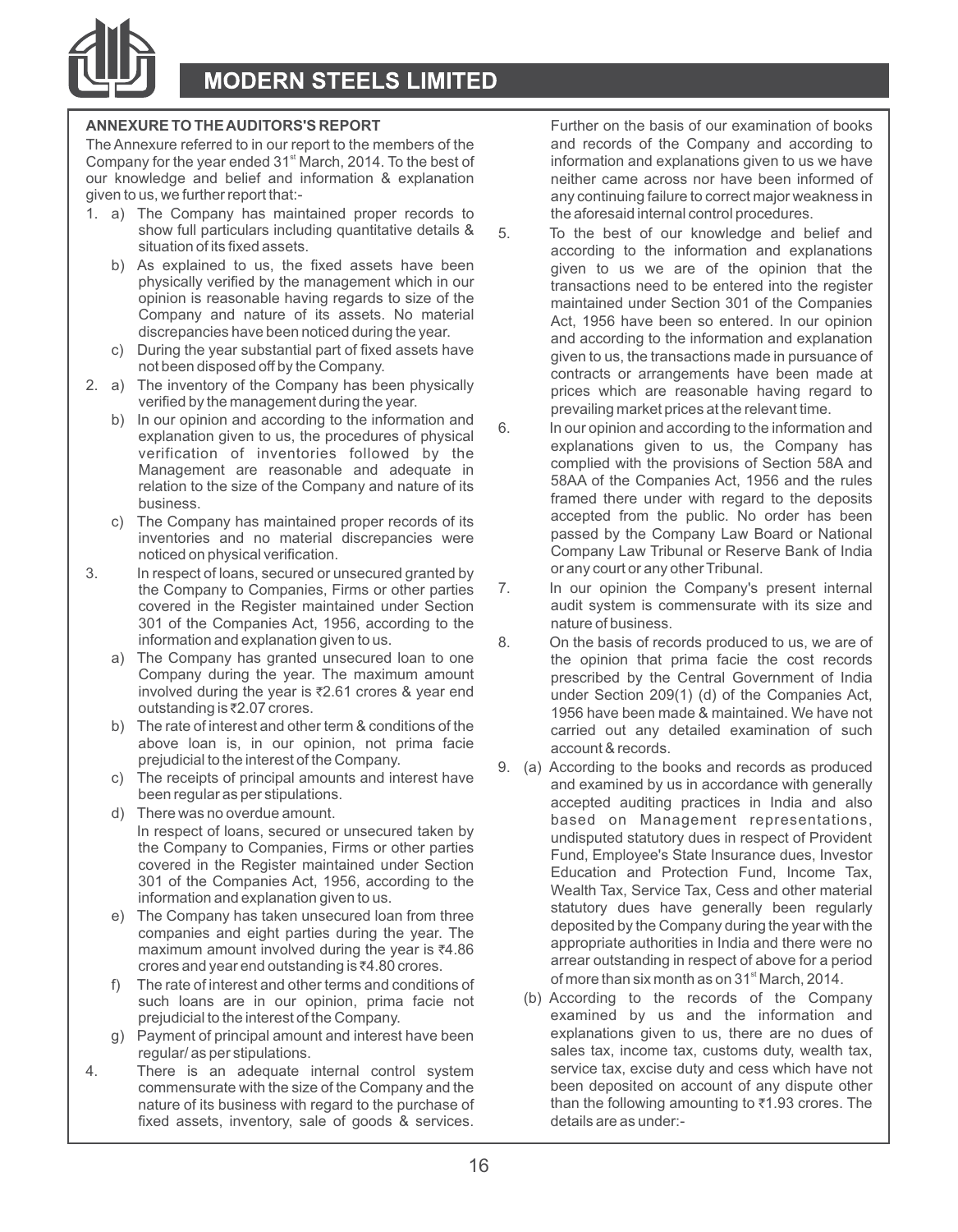# **ANNUAL REPORT** 40

| <b>NATURE OF DUES/</b><br><b>NAME OF STATUTES</b> | <b>FORUM WHERE DISPUTE IS PENDING</b>     | <b>YEAR</b>              | <b>DISPUTED</b><br><b>AMOUNT₹</b> |
|---------------------------------------------------|-------------------------------------------|--------------------------|-----------------------------------|
| <b>EXCISE DUTY</b>                                |                                           |                          |                                   |
| CENTRAL EXCISE ACT 1944                           | PUNJAB AND HARYANA HIGH COURT             | 1989-90                  | 6,47,885                          |
| CENTRAL EXCISE ACT 1944                           | COMMISSIONER (APPEALS), CHANDIGARH        | 2007-08                  | 2,56,533                          |
| CENTRAL EXCISE ACT 1944                           | COMMISSIONER (APPEALS), CHANDIGARH        | 2007-08 to 2008-09       | 2,59,085                          |
| <b>CENTRAL EXCISE ACT 1944</b>                    | COMMISSIONER (APPEALS), CHANDIGARH        | 2004-05 to 2006-07       | 89.56.212                         |
| CENTRAL EXCISE ACT 1944                           | <b>CESTAT, NEW DELHI</b>                  | 2004-05                  | 78,579                            |
| CENTRAL EXCISE ACT 1944                           | <b>CESTAT, NEW DELHI</b>                  | 2002-03 to 2004-05       | 15,87,580                         |
| <b>CENTRAL EXCISE ACT 1944</b>                    | <b>CESTAT, NEW DELHI</b>                  | 2005-06 to 2006-07       | 11,30,998                         |
| CENTRAL EXCISE ACT 1944                           | COMMISSIONER (APPEALS), CHANDIGARH        | 2007-08                  | 2,64,934                          |
| CENTRAL EXCISE ACT 1944                           | COMMISSIONER (APPEALS), CHANDIGARH        | 2007-08 to 2008-09       | 3, 11, 332                        |
| CENTRAL EXCISE ACT 1944                           | <b>CESTAT, NEW DELHI</b>                  | 2004-05 to 2005-06       | 3,55,235                          |
| <b>CENTRAL EXCISE ACT 1944</b>                    | <b>CESTAT, NEW DELHI</b>                  | 2008-09                  | 1,10,550                          |
| CENTRAL EXCISE ACT 1944                           | <b>CESTAT, NEW DELHI</b>                  | 2003-04 to 2007-08       | 20,78,246                         |
| <b>CENTRAL EXCISE ACT 1944</b>                    | COMMISSIONER (APPEALS), CHANDIGARH        | 2004-05                  | 5, 16, 272                        |
| <b>CUSTOMS DUTY</b>                               |                                           |                          |                                   |
| <b>CUSTOMS ACT 1962</b>                           | <b>CESTAT, AHMEDABAD</b>                  | 2004-05                  | 25,35,450                         |
| <b>INCOME TAX</b>                                 |                                           |                          |                                   |
| <b>INCOME TAX ACT 1961</b>                        | INCOME TAX APPELLATE TRIBUNAL, CHANDIGARH | A/Y 2005-06 &<br>2006-07 | 1,64,482                          |

- 10. The Company has no accumulated losses as at to us and as represented to us by the Management,<br>31<sup>st</sup> March, 2014. It has suffered cash loss during the funds raised on short term basis have not been used 31<sup><sup>st</sup> March, 2014. It has suffered cash loss during the funds raised on short term<br>financial vear ended on that date and also in the forlong term investment.</sup> financial year ended on that date and also in the immediately preceding financial year.
- institutions, banks, institution and has not issued any debentures.
- 12. The Company has not granted any loans or advances<br>on the basis of security by way of pledge of shares.
- 13. In our opinion, considering the nature of activities 20. The Company has not raised any by the Company during the vear, the signal during the vear. carried on by the Company during the year, the provisions of any special / statute applicable to chit provisions of any special / statute applicable to chit 21. As per the information and explanation given to us<br>fund / nidhi / mutual benefit fund / societies are not and on the basis of examination of records no
- 14. The Company has not dealt or traded in shares. securities debentures or other securities during the year. **FOR A. GOEL & ASSOCIATES**
- 15. The Company has not given any guarantee for loans and the chartered Accountants taken by others from bank or financial institutions. taken by others from bank or financial institutions.
- 16. In our opinion the term loans raised during the year have been applied for the purpose for which they were<br>raised during the year.
- 17. On the basis of review of utilization of funds, which is Place : Chandigarh Partner<br>based on overall examination of the balance sheet of Dated :26<sup>th</sup> June, 2014 M. No. 515077 the Company, related information as made available

- 18. According to the information and explanation given<br>to us. During the vear the Company has made 11. Based on our audit procedures and according to the to us. During the year the Company has made<br>information and explanation given to us, the Company breferential allotment of warrants which are information and explanation given to us, the Company expreferential allotment of warrants which are<br>has not defaulted in any repayment of dues to financial convertible in equity shares at later date to four has not defaulted in any repayment of dues to financial convertible in equity shares at later date to four<br>institutions, banks, institution and has not issued any sparties and one Company covered in register maintained under Section 301 of the Companies Act,<br>1956
	- on the basis of security by way of pledge of shares, 19. The Company has not issued any debentures that debentures and other securities. were outstanding at any time during the year.<br>20. The Company has not raised any money by public
		-
	- fund / nidhi / mutual benefit fund / societies are not and on the basis of examination of records, no<br>applicable to it. and it and on or by the Company was noticed or material fraud on or by the Company was noticed or<br>reported during the course of our audit.

**NEERAJ K. JINDAL**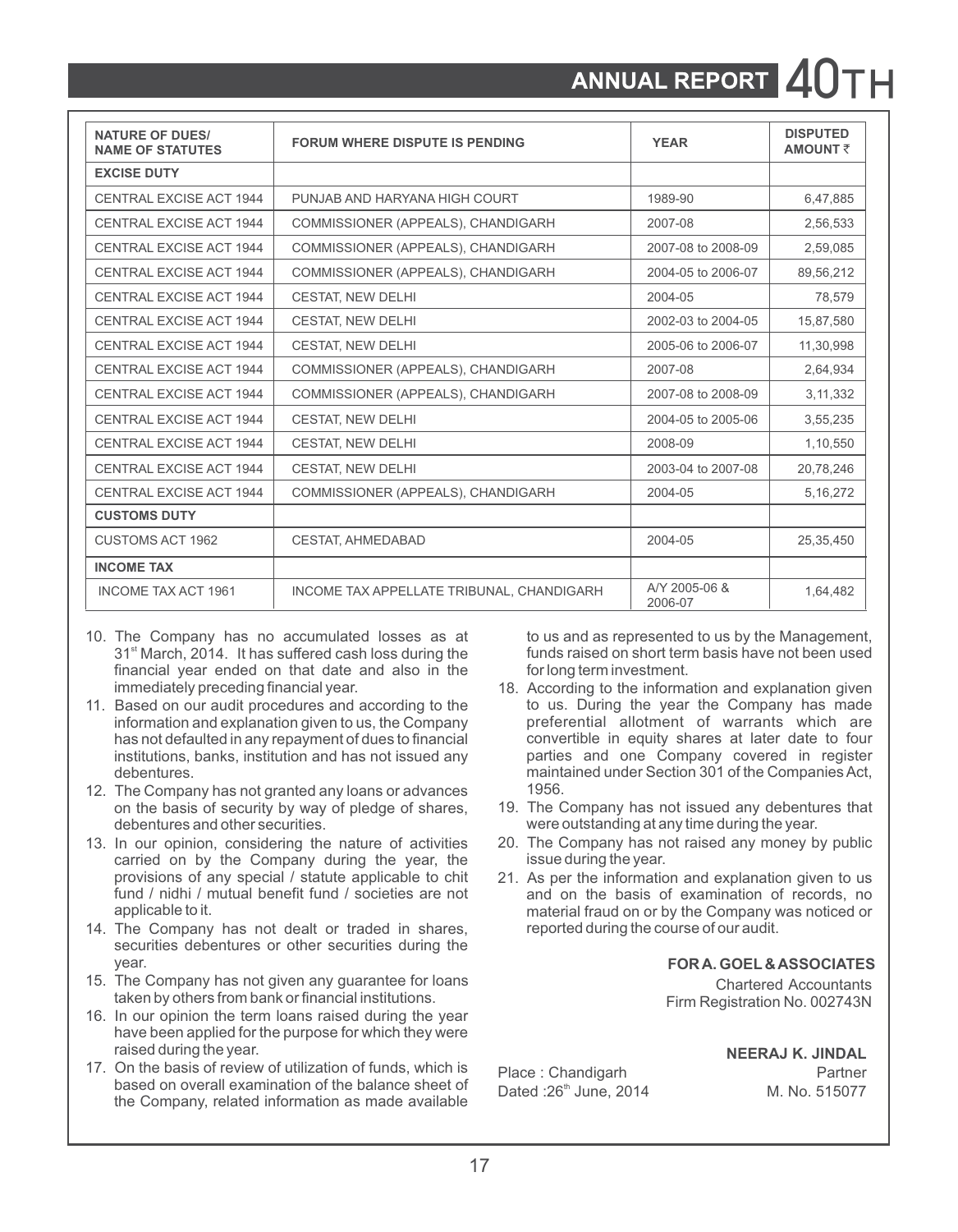

# **MODERN STEELS LIMITED**

# **BALANCE SHEET AS AT 31<sup>ST</sup> MARCH, 2014**

| וט וח טח ושבווט שטוחש                                               |              |                               | 111111011, 2017 |                                           |                  |
|---------------------------------------------------------------------|--------------|-------------------------------|-----------------|-------------------------------------------|------------------|
| <b>Particulars</b>                                                  | <b>Notes</b> | 31 <sup>st</sup> March, 2014  |                 | 31st March, 2013                          |                  |
|                                                                     |              | ₹ in Lacs                     |                 | ₹ in Lacs                                 |                  |
| <b>EQUITY AND LIABILITIES</b>                                       |              |                               |                 |                                           |                  |
| <b>Shareholder's Funds</b>                                          |              |                               |                 |                                           |                  |
| Share Capital                                                       | Ш            | 13,24                         |                 | 13,24                                     |                  |
| Reserves and Surplus                                                | IV           | 10,32                         |                 | 20,99                                     |                  |
| Money received against Warrants                                     | v            | 10,67                         | 34,23           |                                           | 34,23            |
| <b>Non-Current Liabilities</b>                                      |              |                               |                 |                                           |                  |
| Long Term Borrowings                                                | VI           | 91,40                         |                 | 64,21                                     |                  |
| Other Long Term Liabilities                                         | VII          | 4                             |                 | 3                                         |                  |
| Long-Term provisions                                                | VIII         | 1,67                          | 93,11           | 1,92                                      | 66,16            |
|                                                                     |              |                               |                 |                                           |                  |
| <b>Current Liabilities</b>                                          |              |                               |                 |                                           |                  |
| Short Term Borrowings                                               | IX           | 67,11                         |                 | 48,85                                     |                  |
| Trade payables                                                      | X            | 29,42                         |                 | 27,67                                     |                  |
| <b>Other Current Liabilities</b>                                    | XI           | 8,51                          |                 | 5,50                                      |                  |
| Short-Term provisions                                               | XII          | 67                            | 1,05,71         | 50                                        | 82,52            |
| <b>TOTAL</b>                                                        |              |                               | 2,33,05         |                                           | 1.82.91          |
|                                                                     |              |                               |                 |                                           |                  |
| <b>ASSETS</b>                                                       |              |                               |                 |                                           |                  |
| <b>Non-Currents Assets</b>                                          |              |                               |                 |                                           |                  |
| <b>Fixed Assets</b>                                                 |              |                               |                 |                                           |                  |
| <b>Tangible Assets</b>                                              | XIII         | 51,19                         |                 | 52,75                                     |                  |
| Intangible Assets                                                   | XIII         | 7                             |                 | 22                                        |                  |
| Capital Work-in-Progress                                            | XIII         | 21,22                         |                 | 1,31                                      |                  |
| Non-current investments                                             | <b>XIV</b>   | 7,03                          |                 | 7,03                                      |                  |
| Deferred Tax Assets (net)                                           | <b>XV</b>    | 10,40                         |                 | 5,50                                      |                  |
| Long Term Loans and advances                                        | XVI          | 11,07                         | 1,00,98         | 11,61                                     | 78,42            |
| <b>Current Assets</b>                                               |              |                               |                 |                                           |                  |
| Inventories                                                         | <b>XVII</b>  | 54,85                         |                 | 40,61                                     |                  |
| <b>Trade Receivables</b>                                            | <b>XVIII</b> | 63,01                         |                 | 53,11                                     |                  |
| Cash and Bank Balances                                              | <b>XIX</b>   | 8,40                          |                 | 5,17                                      |                  |
| <b>Short Term Loans and Advances</b>                                | <b>XX</b>    | 5,31                          |                 | 5,16                                      |                  |
| <b>Other Current Assets</b>                                         | XXI          | 50                            | 1,32,07         | 44                                        | 1,04,49          |
| <b>TOTAL</b>                                                        |              |                               | 2,33,05         |                                           | $1.82.9^{\circ}$ |
| <b>Significant Accounting Policies</b>                              | Ш            |                               |                 |                                           |                  |
| Notes I to XXXXII form an integral part of the Financial Statements |              |                               |                 |                                           |                  |
|                                                                     |              |                               |                 |                                           |                  |
| As per our report of even date attached.                            |              |                               |                 | For & on behalf of the Board of Directors |                  |
| <b>For A.GOEL &amp; ASSOCIATES</b>                                  |              |                               |                 |                                           |                  |
| <b>Chartered Accountants</b>                                        |              |                               |                 |                                           |                  |
| Firm Registration No 002743N                                        |              | <b>MUKESH SEHGAL</b>          |                 | <b>KRISHAN KUMAR GOYAL</b>                |                  |
|                                                                     |              | G.M. (Corporate Finance)      |                 |                                           | <b>Director</b>  |
| <b>NEERAJ K. JINDAL</b>                                             | & CFO        |                               |                 |                                           |                  |
| Partner                                                             |              |                               |                 |                                           |                  |
| M. No. 515077                                                       |              | <b>ASHISH SHARMA</b>          |                 |                                           | <b>D.S.GILL</b>  |
|                                                                     |              | General Manager (Secretarial) |                 |                                           | Director         |
| Place: Chandigarh                                                   |              | & Company Secretary           |                 |                                           |                  |
| Dated: 26 <sup>th</sup> June, 2014                                  |              |                               |                 |                                           |                  |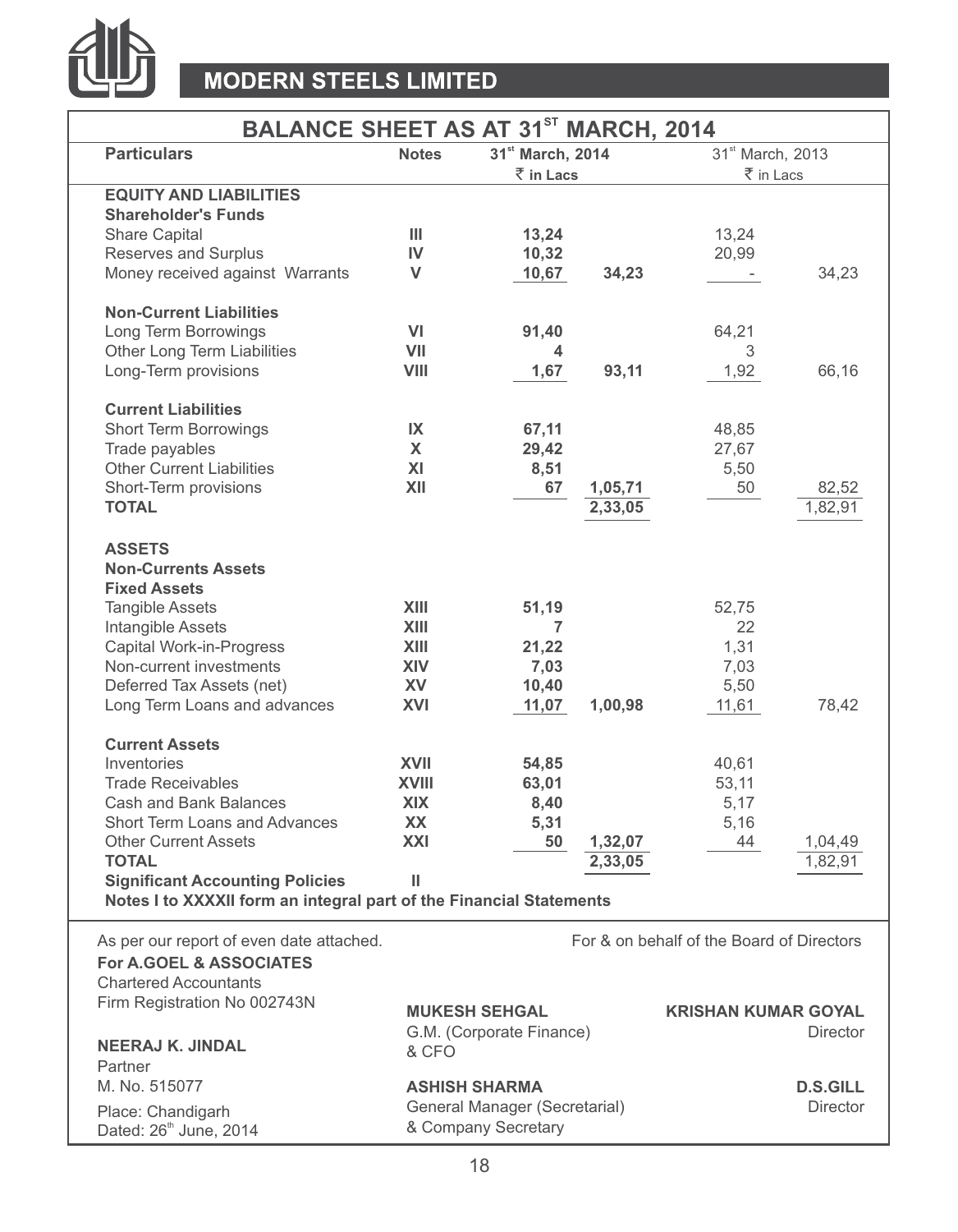| STATEMENT OF PROFIT & LOSS FOR THE YEAR ENDED 31 <sup>ST</sup> MARCH, 2014                         |                                                                       |                                           |                                               |
|----------------------------------------------------------------------------------------------------|-----------------------------------------------------------------------|-------------------------------------------|-----------------------------------------------|
| <b>Particulars</b>                                                                                 | <b>Notes</b>                                                          | 31 <sup>st</sup> March, 2014<br>₹ in Lacs | 31 <sup>st</sup> March, 2013<br>₹ in Lacs     |
| <b>REVENUE</b>                                                                                     |                                                                       |                                           |                                               |
| Revenue from Operations (Gross)                                                                    | <b>XXII</b>                                                           | 2,95,42                                   | 2,93,52                                       |
| Less Excise Duty                                                                                   |                                                                       | 32,28                                     | 32,16                                         |
| Revenue from Operations (Net)                                                                      |                                                                       | 2,63,14                                   | 2,61,36                                       |
| Other Income                                                                                       | <b>XXIII</b>                                                          | 3,62                                      | 4,61                                          |
| <b>Total Revenue</b>                                                                               |                                                                       | 2,66,76                                   | 2,65,97                                       |
| <b>EXPENSES</b>                                                                                    |                                                                       |                                           |                                               |
| Cost of material consumed                                                                          | <b>XXIV</b>                                                           | 1,66,89                                   | 1,69,29                                       |
| Changes in inventories of finished goods                                                           | <b>XXV</b>                                                            | (4, 99)                                   | 7,82                                          |
| and work-in-process                                                                                |                                                                       |                                           |                                               |
| Employee benefits expenses                                                                         | <b>XXVI</b>                                                           | 13,34                                     | 12,65                                         |
| <b>Finance Costs</b>                                                                               | <b>XXVII</b>                                                          | 19,84                                     | 16,77                                         |
| Depreciation and Amortisation expenses                                                             | XIII                                                                  | 4,67                                      | 4,68                                          |
| Other Expenses                                                                                     | <b>XXVIII</b>                                                         | 82,64                                     | 74,87                                         |
| Prior Period Items                                                                                 | <b>XXIX</b>                                                           | (5)                                       | (4)                                           |
| <b>Total Expenses</b>                                                                              |                                                                       | 2,82,34                                   | 2,86,04                                       |
| Profit/(Loss) before Tax<br><b>Tax Expense:</b>                                                    |                                                                       | (15, 58)                                  | (20, 07)                                      |
| - Deferred Tax Asset/(Liability)                                                                   |                                                                       | 4,91                                      | 6,35                                          |
| Profit/(Loss) for the year                                                                         |                                                                       | (10, 67)                                  | (13, 72)                                      |
| Earning/(Loss) per share<br>(Face value of ₹10 per share)                                          | <b>XXXI</b>                                                           |                                           |                                               |
| - Basic (in $\overline{\tau}$ )                                                                    |                                                                       | (8.47)                                    | (10.90)                                       |
| - Diluted (in $\overline{\tau}$ )                                                                  |                                                                       | (8.10)                                    | (10.90)                                       |
| <b>Significant Accounting Policies</b>                                                             | Ш                                                                     |                                           |                                               |
| Notes I to XXXXII form an integral part of the Financial Statements                                |                                                                       |                                           |                                               |
| As per our report of even date attached.                                                           |                                                                       |                                           | For & on behalf of the Board of Directors     |
| <b>For A.GOEL &amp; ASSOCIATES</b><br><b>Chartered Accountants</b><br>Firm Registration No 002743N | <b>MUKESH SEHGAL</b><br>G.M. (Corporate Finance)<br>& CFO             |                                           | <b>KRISHAN KUMAR GOYAL</b><br><b>Director</b> |
| <b>NEERAJ K. JINDAL</b><br>Partner<br>M. No. 515077                                                | ASHISH SHARMA<br>General Manager (Secretarial)<br>& Company Secretary |                                           | D.S. GILL<br><b>Director</b>                  |
| Place: Chandigarh<br>Dated: 26 <sup>th</sup> June, 2014                                            |                                                                       |                                           |                                               |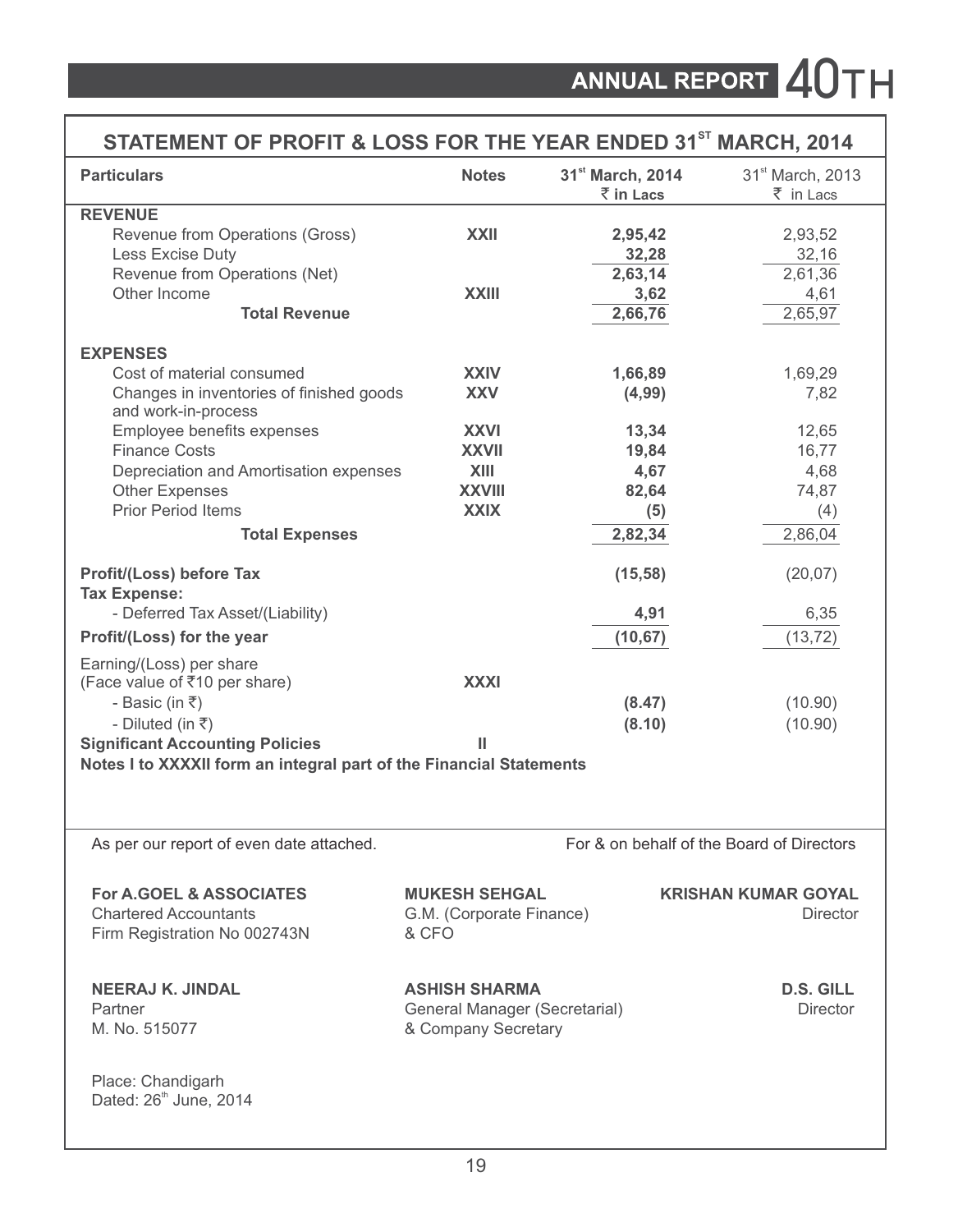

# **CASH FLOW STATEMENT FOR THE YEAR ENDED 31<sup>st</sup> MARCH, 2014**

| <b>Particulars</b>                                               | 31 <sup>st</sup> March, 2014<br>₹ in Lacs |              | 31 <sup>st</sup> March, 2013<br>₹ in Lacs |            |
|------------------------------------------------------------------|-------------------------------------------|--------------|-------------------------------------------|------------|
| <b>Cash Flow from Operating Activities:</b>                      |                                           |              |                                           |            |
| Net Profit/(Loss) after tax                                      |                                           | (10, 66)     |                                           | (13, 72)   |
| Adjusted for:                                                    |                                           |              |                                           |            |
| Depreciation                                                     | 4.67                                      |              | 4.68                                      |            |
| Loss on Sale of Fixed Assets                                     |                                           |              |                                           |            |
| Deferred Tax Liability/Asset                                     | (4, 91)                                   |              | (6, 35)                                   |            |
| <b>Finance Cost</b>                                              | 19,83                                     |              | 16.77                                     |            |
| Interest Income                                                  | (3, 56)                                   | 16,03        | (4, 35)                                   | 10,75      |
| Operating profit before working capital changes<br>Adjusted for: |                                           | 5,37         |                                           | (2, 97)    |
| Inventories                                                      | (14, 25)                                  |              | 7,53                                      |            |
| Trade & other receivables                                        | (9,21)                                    |              | 15,03                                     |            |
| Trade payable & other liabilities                                | 4,92                                      | (18, 54)     | (8,25)                                    | 14,31      |
| <b>Cash Generated from Operations</b>                            |                                           | (13, 18)     |                                           | 11,34      |
| Taxes paid                                                       |                                           | (36)         |                                           | (43)       |
| Net Cash outflow from Operating Activities (A)                   |                                           | (13, 53)     |                                           | 10,91      |
|                                                                  |                                           |              |                                           |            |
| <b>Cash Flow from Investing Activities</b>                       |                                           |              |                                           |            |
| Increase in Fixed Assets and Capital WIP                         |                                           | (22, 92)     |                                           | (4, 95)    |
| Sale/Adjustments of Fixed Assets<br>Interest Income              |                                           | 7            |                                           | 22<br>4,35 |
| Increase/(decrease) in Bank balances not                         |                                           | 3,56<br>(19) |                                           | (41)       |
| considered as cash and cash equivalents                          |                                           |              |                                           |            |
| Net Cash used in Investing Activities (B)                        |                                           | (19, 48)     |                                           | (79)       |
| <b>Cash Flow from Financing Activities</b>                       |                                           |              |                                           |            |
| Increase/(Decrease) in Share Warrants                            |                                           | 10,67        |                                           |            |
| Net Increase(Decrease) in Long Term Borrowings                   |                                           | 27,18        |                                           | 47,20      |
| Net Increase(Decrease) in Liabilities / Provisions               |                                           | (24)         |                                           | (1)        |
| Net Increase (Decrease) in Short Term Borrowings                 |                                           | 18,26        |                                           | (40, 48)   |
| Finance cost                                                     |                                           | (19, 83)     |                                           | (16, 77)   |
| Net Cash from Financing Activities (C)                           |                                           | 36,04        |                                           | (10,06)    |
| Net increase/decrease in Cash & Cash Equivalents (A+B+C)         |                                           | 3,03         |                                           | 6          |
| Cash & Cash equivalents as on 1st April, 2013                    |                                           | 2,29         |                                           | 2,23       |
| Cash & Cash equivalents as on 31 <sup>st</sup> March, 2014       |                                           | 5,33         |                                           | 2,29       |
| Reconciliation of Cash and Bank Balances with Balance Sheet      |                                           |              |                                           |            |
| Cash and Bank Balances as per Balance Sheet                      |                                           | 8,40         |                                           | 5,17       |
| Less: Bank Balances not considered as Cash and Cash Equivalents  |                                           | 3,07         |                                           | 2,88       |
|                                                                  |                                           |              |                                           |            |
| Cash & Cash Equivalents as on 31 <sup>st</sup> March, 2014       |                                           | 5,33         |                                           | 2,29       |
| as all somewhat all a salaboration and and                       |                                           |              |                                           |            |

As per our report of even date attached. For & on behalf of the Board of Directors

Dated: 26<sup>th</sup> June, 2014

| <b>For A.GOEL &amp; ASSOCIATES</b><br><b>Chartered Accountants</b><br>Firm Registration No 002743N | <b>MUKESH SEHGAL</b><br>G.M. (Corporate Finance)<br>& CFO                    | <b>KRISHAN KUMAR GOYAL</b><br><b>Director</b> |
|----------------------------------------------------------------------------------------------------|------------------------------------------------------------------------------|-----------------------------------------------|
| <b>NEERAJ K. JINDAL</b><br>Partner<br>M. No. 515077                                                | <b>ASHISH SHARMA</b><br>General Manager (Secretarial)<br>& Company Secretary | <b>D.S. GILL</b><br>Director                  |
| Place: Chandigarh                                                                                  |                                                                              |                                               |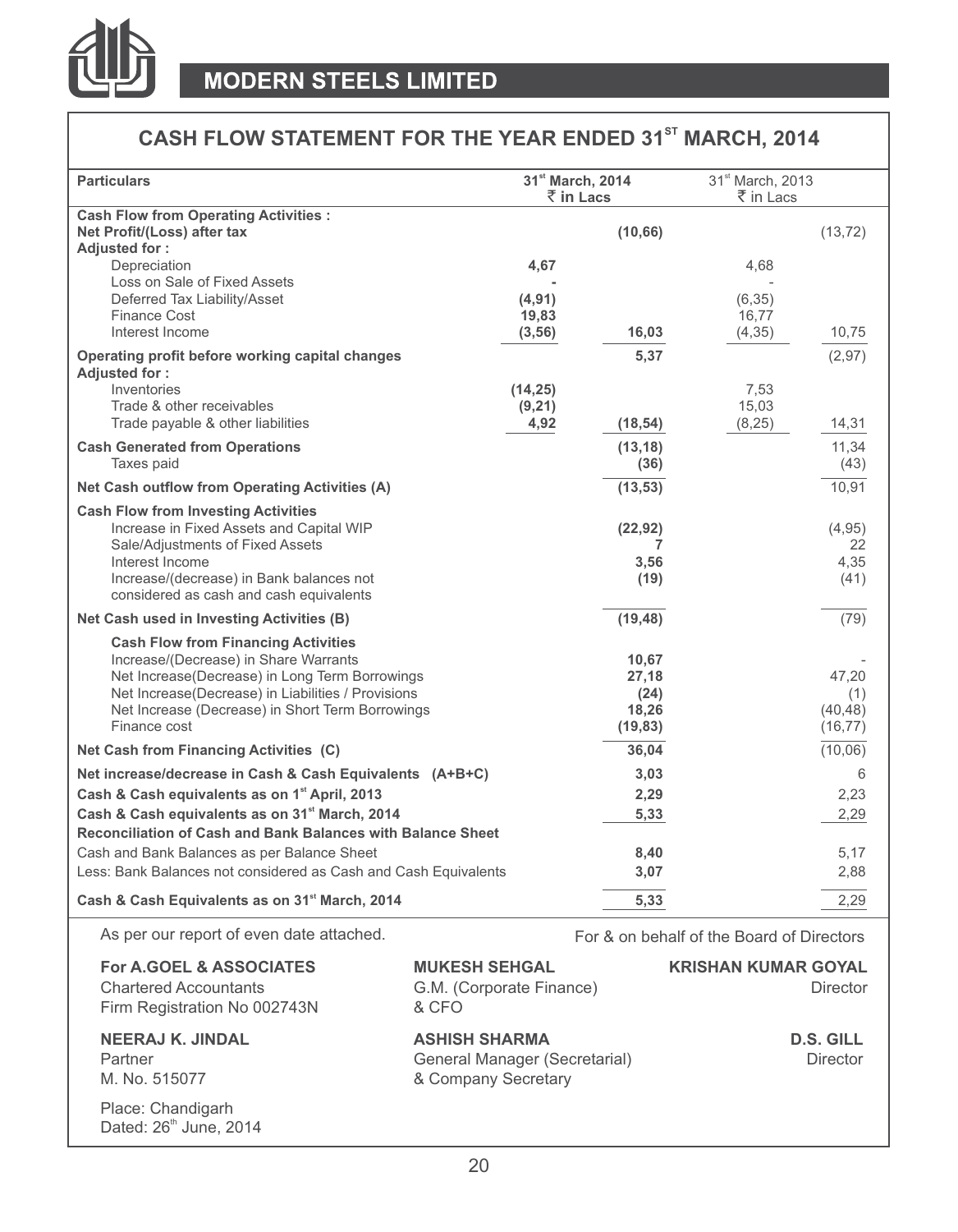#### **NOTES TO FINANCIAL STATEMENTS FOR THE YEAR ENDED 31<sup>st</sup> MARCH, 2014**

#### **NOTE : I CORPORATE INFORMATION**

Modern Steels Limited (the Company) is a public listed Company incorporated under the provisions of the Companies Act, 1956 on 19<sup>th</sup> November, 1973. The Company is engaged in manufacturing of Steel Rolled products.

#### **NOTE : II SIGNIFICANT ACCOUNTING POLICIES**

#### **2.1) Accounting Convention**

The Financial Statements are prepared under the Historical Cost Convention in accordance with applicable Accounting Standards referred to in Section 211(3c) and relevant presentational requirements of the Companies Act, 1956.

#### **2.2) Use of Estimates**

The preparation of financial statements, in conformity with the generally accepted accounting principals, require estimates and assumptions to be made that affect the reported amount of assets and liabilities as of the date of the financial statements and the reported amount of revenues and expenses during the reporting period. Difference between the actual results and estimates are recognized in the year in which the results materialize.

#### **2.3) Fixed Assets and Depreciation**

All tangible fixed assets are stated at cost less accumulated depreciation. Cost comprises the purchase price and other attributable cost including financing & other cost of borrowed funds attributable to construction or acquisition of tangible fixed assets for the period upto the date when the assets are first put to use. Modvat credit, service tax credit and VAT credit on tangible fixed assets has been reduced from the cost. Expenditure during construction is being capitalized.

Depreciation on tangible fixed assets has been provided on straight-line method according to the Schedule XIV of the Companies Act, 1956, except for assets costing less than and up to ₹5,000/- which are fully depreciated in the year of purchase.

#### **2.4) Intangibles and Amortisation**

Intangible assets are recognized if it is probable that the future economic benefits attributable to that assets will flow to the enterprise and cost of the asset can be measured reliably in accordance with Accounting Standard-26 on "Intangibles" issued by the Institute of Chartered Accountant of India. Intangibles assets are amortized on straight line basis over their useful lives, which range from 1-5

years, determined on the basis of expected future economic benefits. The amortization period and method would be reviewed at the end of each financial year.

#### **2.5) Inventories**

Inventories are valued at cost or net realizable value, which ever is lower. The cost in respect of various items of inventory is computed as under:-

- i) In case of Raw-material on FIFO Basis (net of Modvat, Service Tax & VAT).
- ii) In case of Work in Progress Rolling Mill Raw Material are valued at monthly average cost basis. Cost for this purpose includes direct cost and all appropriate allocable overheads.
- iii) In case of Finished Goods at cost plus all appropriate allocable overheads and Excise Duty thereon. Cost for this purpose includes direct cost on monthly average cost basis, all appropriate allocable overheads and Excise Duty thereon.

Fresh Stocks of Stores, spares & Fuel are valued at cost or net realizable value, whichever is lower and cost is computed on FIFO Basis (net of MODVAT, Service tax, VAT). Stocks in working condition are valued at depreciated value or realizable value whichever is less. Disposable and used stocks is valued at net realizable value.

#### **2.6) Foreign Exchange Transaction**

The transactions in Foreign exchange are accounted for at the exchange rates prevailing on the date of the transactions. The current assets and current liabilities are converted at the exchange rate prevailing at the last working day of the accounting year. The resultant gains/losses are recognized in the profit & loss account relating to current assets & current liabilities. Exchange differences on foreign currency transactions relating to fixed assets acquired from a country outside India have been adjusted to revenue.

#### **Forward Exchange contracts not intended for trading or speculation purpose**

In case of forward exchange contract, the premium or discount arising at the inception of such contract is amortized as income or expense over the life of contract as well as exchange difference on such contract i.e. difference between the exchange rate at the reporting/ settlement date and the exchange rate on the date of inception/ the last reporting date, is recognized as income/ expense for the period.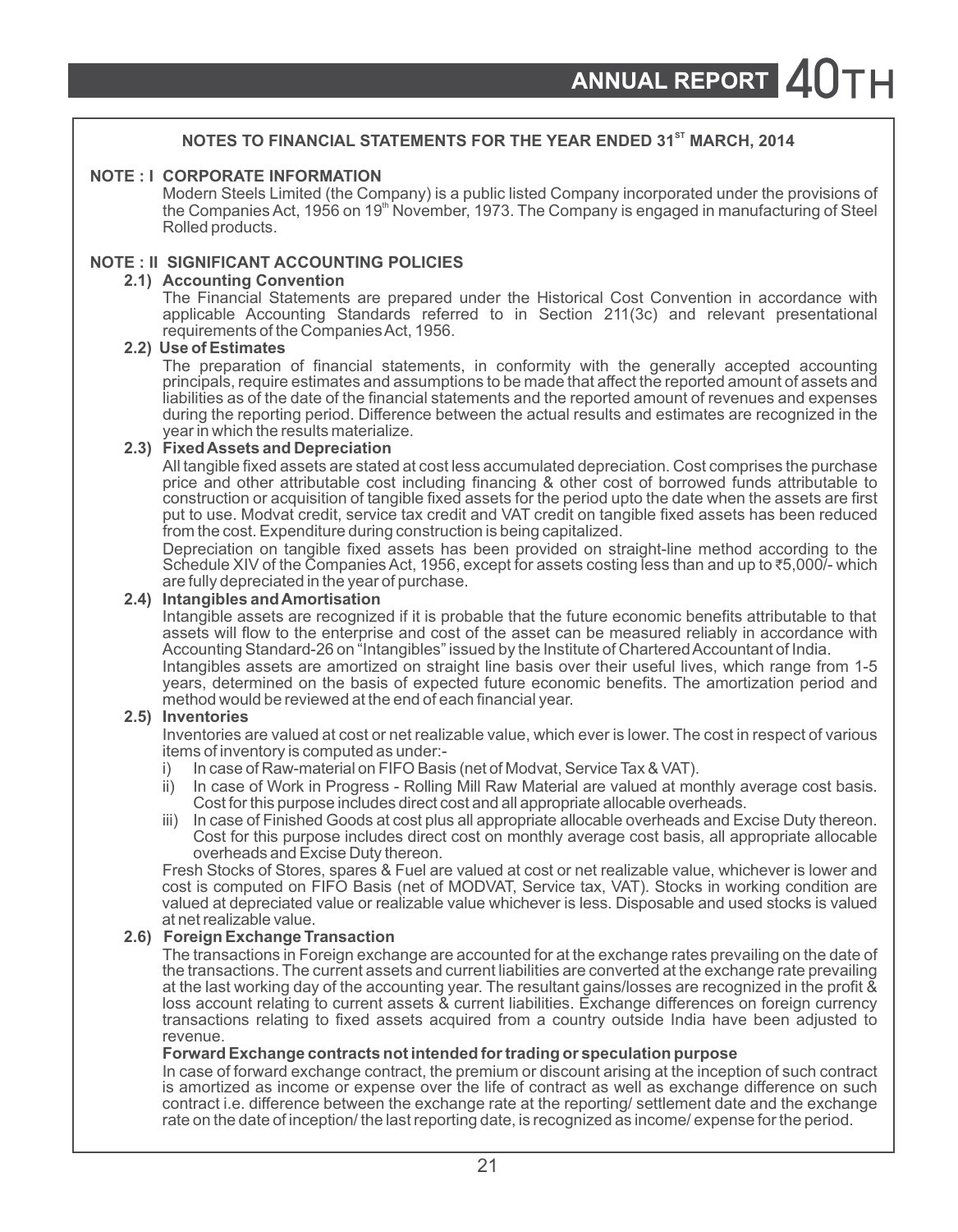

#### **2.7) Investments**

Investments, which are readily realizable and intended to be held for not more than one year from the date on which such investments are made, are classified as current investments. All other investments are classified as Non Current investments.

Currents investments are carried in the financial statements at lower of cost and fair value determined and long term investments are carried at cost. However, provision for dilution in value is made to recognized a declined other than temporary in the value of investments.

#### **2.8) Employees Benefits**

#### **Provident Fund**

Retirement benefits in the form of Provident Fund and Family Pension Fund whether in pursuance of law or otherwise is accounted on accrual basis and charged to Statement of Profit & Loss of the year. **Gratuity** 

The retirement benefits in the form of Gratuity Scheme have been provided for the year ended as on 31<sup><sup>st</sup> March, 2014. In accordance with Accounting Standard 15 (revised 2005), actuarial valuation was</sup> done in respect of the aforesaid defined "benefit" scheme.

#### **2.9) Borrowing Costs**

To capitalize the borrowing costs that is directly attributable to the acquisition or construction of that Capital asset. Other borrowing Costs are recognized as an expense in the period in which they are incurred.

#### **2.10) Revenue Recognition**

Revenues / Incomes and Cost /Expenditures are being generally accounted on accrual basis, as they are earned or incurred. Expenditures have been disclosed net of excise duty, service tax and VAT which are Modvatable.

#### **Sales**

Sales comprise of value of sales of products (net of returns) excluding VAT and Trade Discounts but including excise duty. Sales are recognized when the title of the goods is passed to the customers. Excise duty is reduced from gross sales to arrive at net sales.

#### **Interest**

Interest income is recognized on a time proportion basis (accrual basis) taking into account the amount outstanding and the rate applicable.

#### **Dividend**

Dividend Income is accounted for in the year in which the right to receive the same is established.

#### **2.11) Taxes on Income**

Provision for Taxation is made on the basis of the taxable profits computed for the current accounting period in accordance with the Income Tax Act, 1961 and Wealth Tax Act. Deferred Tax resulting from timing difference between Book Profits and Tax Profits is accounted for at the applicable rate of tax to extent the timing differences are expected to crystallize, in case of Deferred Tax Liabilities with reasonable certainty and in case of Deferred Tax Assets with virtual certainty that there would be adequate future taxable income against which Deferred Tax Assets can be realized.

#### **2.12)Impairment of Fixed Assets**

As at 31 $^{\circ}$  March, 2014 the Company has reviewed the future earning of its cash generating unit in accordance with the "Accounting Standards 28 Impairment of Assets" issued by the Institute of Chartered Accountant of India. As the carrying amount of the assets does not exceed the future recoverable amount consequently, no adjustment is considered necessary by the management.

#### **2.13) Provisions for Contingent liabilities and Contingent Assets**

Provisions involving substantial degree of estimation in measurement are recognized when there is a present obligation as a result of past event and it is probable that there will be outflow of resources. Contingent liabilities are disclosed by way of notes. Contingent assets are neither recognized nor disclosed in the financial statement.

#### **2.14)Earning Per Share**

Basic earning per share is computed by dividing the net profit or loss for the period attributable to equity shareholders by the weighted average number of equity shares outstanding during the period. Diluted earning per share is computed by taking into the account the aggregate of the weighted average number of equity shares outstanding during the period and weighted average number of equity shares which would be issued on conversion of all the dilutive potential equity shares into equity shares.

#### **2.15) Cash Flow Statement**

The cash flow statement has been in accordance with the Accounting Standard (AS)-3 on "Cash Flow Statements" issued by the Companies (Accounting Standard) Rules, 2006.

**2.16)**Accounting policies not specifically referred to above are consistent with Generally Accepted Accounting Practices (GAAP).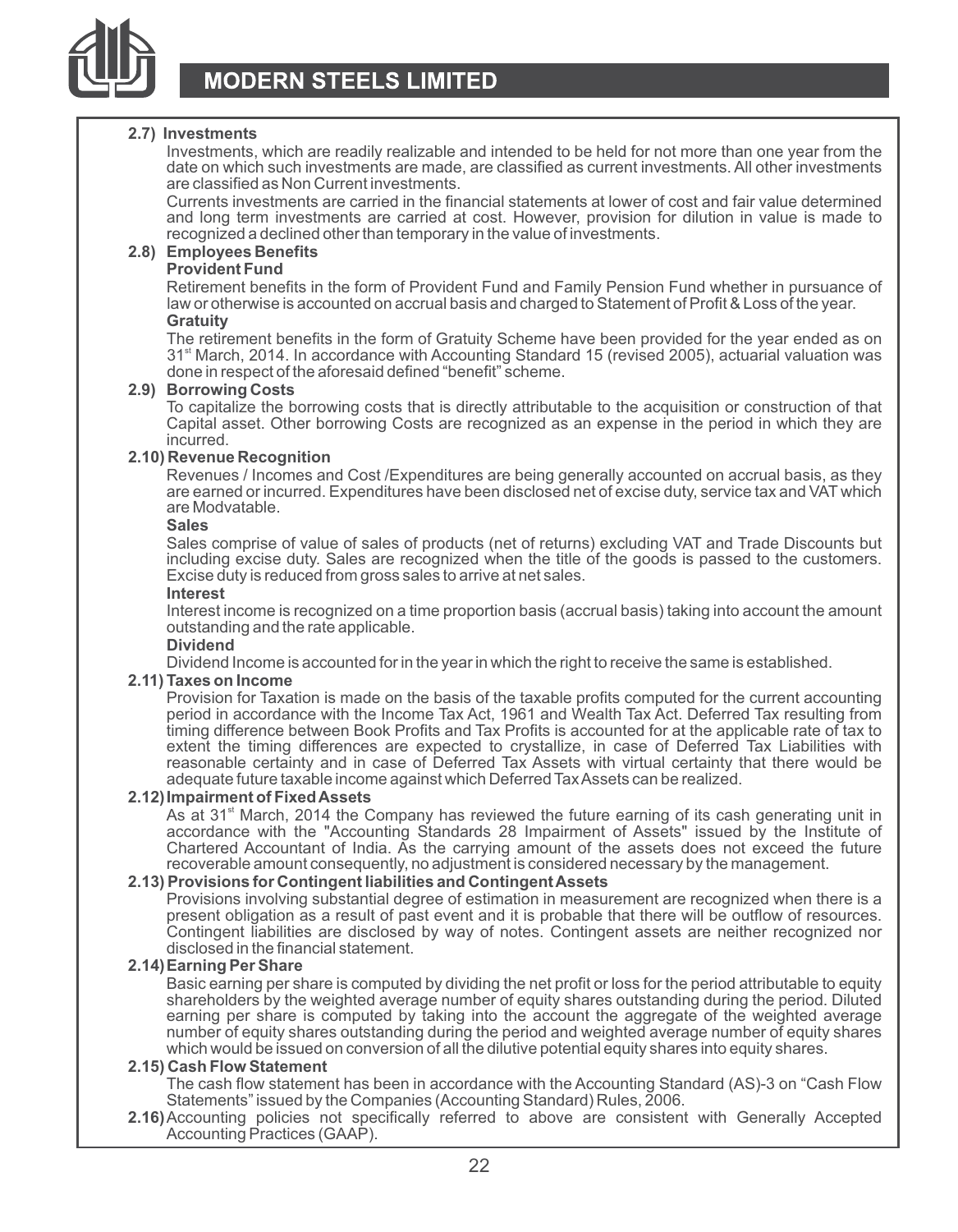# **NOTE : III**

### **SHARE CAPITAL**

| <b>Particulars</b>                                  |               | As at<br>31 <sup>st</sup> March, 2014 |               | As at<br>31 <sup>st</sup> March, 2013 |  |
|-----------------------------------------------------|---------------|---------------------------------------|---------------|---------------------------------------|--|
|                                                     | <b>Number</b> | $\bar{z}$ in Lacs                     | Number        | $\bar{\bar{\xi}}$ in Lacs             |  |
| <b>Authorised</b>                                   |               |                                       |               |                                       |  |
| Equity Shares of $\overline{5}$ 10/- each           | 2,49,00,000   | 24,90                                 | 2,49,00,000   | 24,90                                 |  |
|                                                     |               |                                       |               |                                       |  |
| 9.5% Redeemable Cumulative                          | 10,000        | 10                                    | 10,000        | 10                                    |  |
| Preference Shares of ₹ 100/- each                   |               |                                       |               |                                       |  |
|                                                     |               | 25,00                                 |               | 25,00                                 |  |
| <b>Issued, Subscribed and Fully Paid Up</b>         |               |                                       |               |                                       |  |
| Equity Shares of ₹ 10/- each                        | 1,25,92,359   | 12,59                                 | 1,25,92,359   | 12,59                                 |  |
|                                                     | А             | 12,59                                 |               | 12,59                                 |  |
| Forfeited Shares (Amount paid up)                   |               |                                       |               |                                       |  |
| Forfeited Warrants (Amount paid up)                 |               | 64                                    |               | 64                                    |  |
|                                                     | B             | 65                                    |               | 65                                    |  |
|                                                     | $(A+B)$       | 13,24                                 |               | 13,24                                 |  |
| Reconciliation of the number of equity shares<br>a) |               |                                       |               |                                       |  |
|                                                     | No. of Shares | $\bar{z}$ in Lacs                     | No. of Shares | $\bar{\tau}$ in Lacs                  |  |
| Number and amount of                                | 1,25,92,359   | 12,59                                 | 1,25,92,359   | 12,59                                 |  |

equity shares at the beginning and at the end of the year

### **b) Rights, Preferences, Restrictions attached to Equity Shareholders:-**

The Company has two classes of shares referred to as Equity Shares having par value of  $\bar{\zeta}$ 10/- each and 9.5% Redeemable cumulative Preference Shares of ₹100/- each.

The Company has issued equity shares only. Hence rights / preferences applicable for Redeemable cumulative Preference capital are not disclosed separately.

Each Equity Shareholder is entitle to one vote per share.

The Company declares and pays dividend in Indian Rupees. In respect to Equity Shares, the dividend if any, proposed by the Board of Directors will be subject to approval of shareholders in Annual General Meeting.

In the event of liquidation of Company, the holders of Equity Shares will be entitled to receive remaining assets of the Company, after distribution of all preferential amounts, if any. The distribution will be in proportion to the number of Equity Shares held by the shareholders.

- **c)** Shares held by holding Company or its ultimate holding Company or subsidiary or associates of the holding Company or the ultimate holding in aggregate Nil (Nil).
- **d)** Aggregate number and class of shares allotted as fully paid up pursuant to contract(s) without being received in cash Nil(Nil), bonus shares and shares buy back for the period of five years immediately preceding the reporting date Nil (Nil).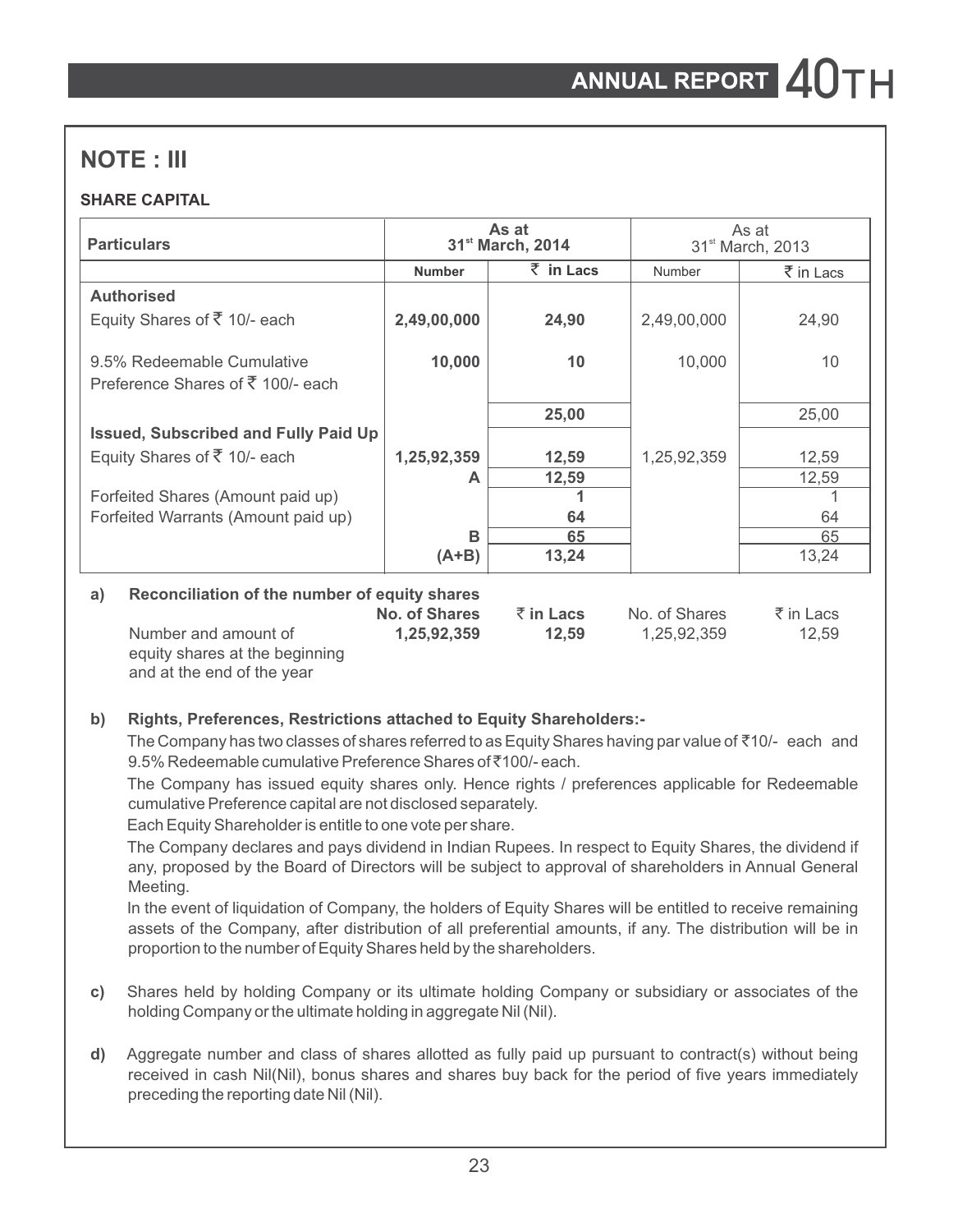

|                        |                                                                                                                                                                                                    | As at                        |                              | As at                        |                              |
|------------------------|----------------------------------------------------------------------------------------------------------------------------------------------------------------------------------------------------|------------------------------|------------------------------|------------------------------|------------------------------|
|                        |                                                                                                                                                                                                    | 31 <sup>st</sup> March, 2014 |                              | 31 <sup>st</sup> March, 2013 |                              |
|                        | <b>Name of Equity Shareholders</b>                                                                                                                                                                 | No. of Shares                | $\frac{0}{0}$                | No. of Shares                | $\frac{0}{0}$                |
|                        | 1 Krishan Kumar Goyal                                                                                                                                                                              | 23,96,179                    | 19.03                        | 23,96,179                    | 19.03                        |
| 2                      | Alka Goyal                                                                                                                                                                                         | 12,32,590                    | 9.79                         | 12,32,590                    | 9.79                         |
| 3                      | <b>Amarjit Goval</b>                                                                                                                                                                               | 10,99,250                    | 8.73                         | 10,99,250                    | 8.73                         |
|                        | 4 Nabha Commerce Pvt. Ltd.                                                                                                                                                                         | 8,37,750                     | 6.65                         | 8,37,750                     | 6.65                         |
| 5                      | Aditya Goyal                                                                                                                                                                                       | 7,95,590                     | 6.32                         | 7,95,590                     | 6.32                         |
| f                      | <b>Forfeiture of share warrants</b><br>In the F.Y. 2011-12, the amount paid up on 7,71,641 warrants @ $\bar{x}$ 8.25/- (Per warrant) of $\bar{x}$ 63.66 lacs stands<br>forfeited as not converted. |                              |                              |                              |                              |
|                        |                                                                                                                                                                                                    |                              |                              |                              |                              |
| <b>NOTE: IV</b>        | <b>RESERVES &amp; SURPLUS</b>                                                                                                                                                                      |                              |                              |                              |                              |
|                        |                                                                                                                                                                                                    |                              | As at                        |                              | As at                        |
| <b>Particulars</b>     |                                                                                                                                                                                                    |                              | 31 <sup>st</sup> March, 2014 |                              | 31 <sup>st</sup> March, 2013 |
|                        |                                                                                                                                                                                                    |                              | $\bar{z}$ in Lacs            |                              | ₹ in Lacs                    |
|                        | <b>Securities Premium Account</b><br>(Balance at the beginning and at the end of year)                                                                                                             |                              | 2,89                         |                              | 2,89                         |
| <b>General Reserve</b> |                                                                                                                                                                                                    |                              | 24,97                        |                              | 24.97                        |
|                        | (Balance at the beginning and at the end of year)                                                                                                                                                  |                              |                              |                              |                              |
|                        | Surplus/(Deficit) in the Statement of Profit & Loss                                                                                                                                                |                              |                              |                              |                              |
|                        | Balance at the beginning of year                                                                                                                                                                   | (6, 87)                      |                              | 6,85                         |                              |
|                        | Add/Less: Transferred from Statement of Profit & Loss                                                                                                                                              | (10, 67)                     |                              | (13, 72)                     |                              |
|                        | Balance at the end of year                                                                                                                                                                         |                              | (17, 54)                     |                              | (6, 87)                      |

# **NOTE : V**

### **MONEY RECEIVED AGAINST SHARE WARRANTS**

|                              | As at                        | As at                        |
|------------------------------|------------------------------|------------------------------|
| <b>Particulars</b>           | 31 <sup>st</sup> March, 2014 | 31 <sup>st</sup> March, 2013 |
|                              | $\bar{z}$ in Lacs            | $\bar{\bar{\tau}}$ in Lacs   |
| Opening Balance              | $\overline{\phantom{0}}$     | -                            |
| <b>Gross Amount received</b> | 10,67                        | -                            |
| Total                        | 10,67                        |                              |

11,70,000 (Nil) equity warrants allotted on preferential basis, carrying option to the holder of such warrants to subscribe to one equity share of `10/- at premium of `90/- per share for every warrant held, within 18 months from date of allotment i.e. 3<sup>rd</sup> October, 2013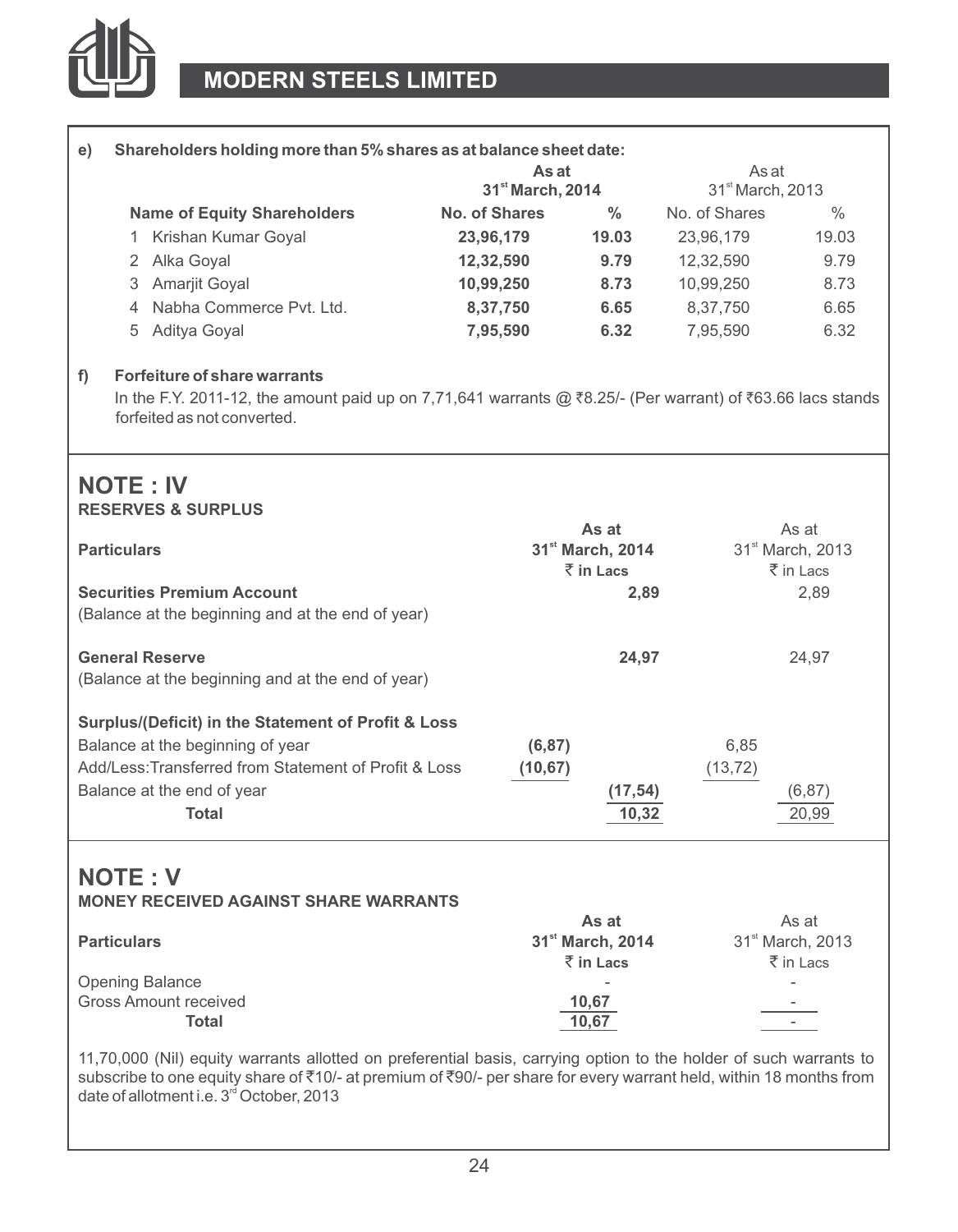# **NOTE : VI**

**LONG TERM BORROWINGS**

| <b>Particulars</b>                                                     |            | <b>NON CURRENT</b> | <b>CURRENT MATURITIES</b> |            |  |
|------------------------------------------------------------------------|------------|--------------------|---------------------------|------------|--|
|                                                                        | 31.03.2014 | 31.03.2013         | 31.03.2014                | 31.03.2013 |  |
|                                                                        |            | $\bar{z}$ in Lacs  | $\bar{z}$ in Lacs         |            |  |
| <b>SECURED BORROWINGS</b>                                              |            |                    |                           |            |  |
| <b>From Banks</b>                                                      |            |                    |                           |            |  |
| (a) Term Loan - I                                                      | 14,50      | 16,40              | 1,76                      |            |  |
| Term Loan - II                                                         | 21,04      |                    |                           |            |  |
| (b) Working Capital Term Loan                                          | 39,50      | 39,50              |                           |            |  |
| Funded Interest Term Loan<br>(c)                                       | 10, 10     | 3,90               |                           |            |  |
| Total (A)                                                              | 85,14      | 59,80              | 1,76                      |            |  |
| <b>UNSECURED BORROWINGS</b>                                            |            |                    |                           |            |  |
| <b>From Related Parties</b>                                            | 4,81       | 4,18               |                           |            |  |
| From Others                                                            | 1,45       | 23                 |                           |            |  |
| Total (B)                                                              | 6,26       | 4,41               |                           |            |  |
| Amount disclosed under "Other Current"<br>Liabilities" (Refer Note XI) |            |                    | (1,76)                    |            |  |
| Total $(A) + (B)$                                                      | 91,40      | 64,21              | 1,76                      |            |  |

#### **a) Details of Securities :-**

Term loans from State Bank of India, Punjab National Bank, State Bank of Patiala and Canara Bank are secured by equitable mortgage of Land and Building of the Company's properties situated at village Ajnali, Ambey Majra and Kukkar Majra & by hypothecation of all the movable properties forming part of the entire fixed assets of the Company on pari passu basis. The term loans from SBI, PNB, SBOP& Canara Bank are also secured by way of second charge on all the current assets of the Company.

Working Capital Term Loans and or Funded Interest Term Loans from State Bank of India, Punjab National Bank, Canara Bank and State Bank of Patiala are secured by equitable mortgage of Land and Building of the Company's properties situated at village Ajnali, Ambey Majra and Kukkar Majra & by hypothecation of all the movable properties forming part of the fixed assets of the Company on pari passu basis. The Working Capital Term Loan and/or Funded Interest Term Loan from State Bank of India, Punjab National Bank,Canara Bank and State Bank of Patiala are also secured by way of second charge on all the current assets of the Company.

#### **Collateral Security**

Equitable mortgage of i) a vacant industrial plot on Truck Stand Road, Mandi Gobindgarh owned by Chandigarh Finance Pvt. Ltd. ii) residential property in the name of a Director at Sarvapriya Vihar, New Delhi.

Pledge of promoters entire shareholding i.e. 62.33% of the paid up capital.

#### **b) Guarantee by Directors & others:-**

Aggregate amount of Secured Long Term Borrowings are guaranteed by Chairman, Managing Director and Mr. Aditya Goyal (Director) are as follows:

| <b>TERM LOAN I</b>  |     | 16,25.63 Lacs (16,40.39 Lacs) |
|---------------------|-----|-------------------------------|
| <b>TERM LOAN II</b> | . . | 21.04.16 Lacs (Nil)           |
| WCTL                | ÷.  | 39,49.97 Lacs (39,50.00 Lacs) |
| FITL                | ÷.  | 10,10.25 Lacs (3,90.30 Lacs)  |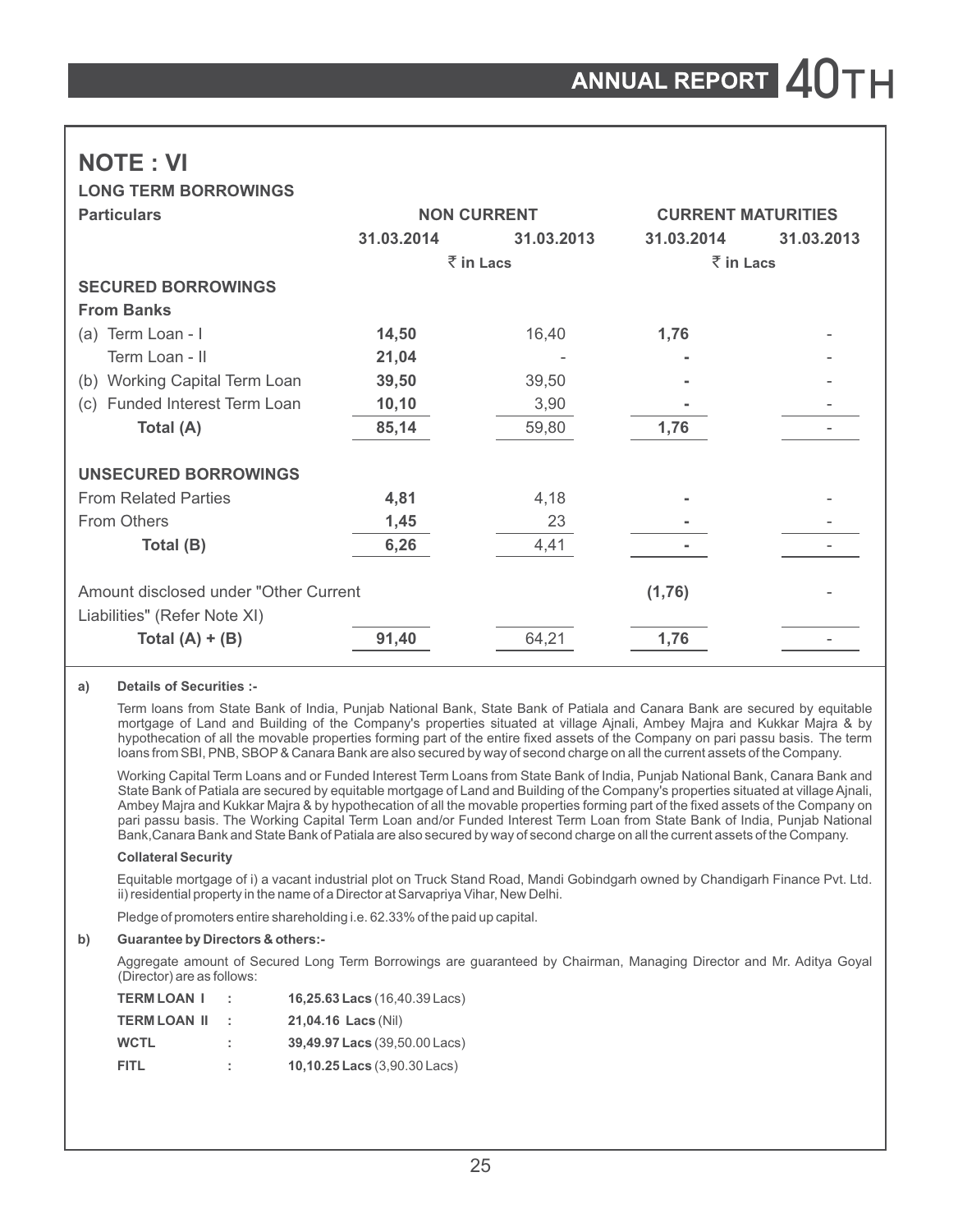

#### **c) Terms of Repayment :-**

Pursuant to the rework proposal approved under the Corporate Debt Restructuring (CDR) scheme by CDR Empowerment Group duly sanctioned by respective banks under the consortium, following interest rates and schedules of repayment have been agreed with the Company.

#### **Ia) Term Loans @ 16% pa. (included in Long Term Borrowings and Other Current Liabilities) (**` **in Lacs)**

| <b>TERM LOAN I</b> |  |
|--------------------|--|
|--------------------|--|

| Name of Bank         | Amount   | <b>Financial vear</b>                                                                                                                                                                                                               | 2014-15 |       |       | 2015-16 2016-17 2017-18 2018-19 2019-20 2020-21 |       |       |       | 2021-22 |
|----------------------|----------|-------------------------------------------------------------------------------------------------------------------------------------------------------------------------------------------------------------------------------------|---------|-------|-------|-------------------------------------------------|-------|-------|-------|---------|
|                      |          | <b>Outstanding</b> No of instalment in a vear and the same state of the state of the state of the state of the state of the state of the state of the state of the state of the state of the state of the state of the state of the |         |       |       |                                                 |       |       |       |         |
| State Bank of India  | 10.02.76 | Annual instalment amount 1.09.00  1.45.00  1.45.00  1.45.00  1.45.00  1.45.00  1.45.00                                                                                                                                              |         |       |       |                                                 |       |       |       | 23.76   |
| Punjab National Bank | 4.00.00  | Annual instalment amount 42.85                                                                                                                                                                                                      |         | 57 14 | 57 14 | 57 14                                           | 57 14 | 57 14 | 57 14 | 14.31   |
| Canara Bank          | 2.22.87  | Annual instalment amount 23.87                                                                                                                                                                                                      |         | 31.84 | 31.84 | 31.84                                           | 31.84 | 31.84 | 3184  | 7.96    |

#### **Ib) Term Loans @ 16% pa. (included in Long Term Borrowings and Other Current Liabilities) (**` **in Lacs) TERM LOAN II**

| Name of Bank          | Amount      | <b>Financial vear</b>      |       |       |          |       | 2014-15 2015-16 2016-17 2017-18 2018-19 2019-20 2020-21 2021-22 2022-23 |       |                    |       |
|-----------------------|-------------|----------------------------|-------|-------|----------|-------|-------------------------------------------------------------------------|-------|--------------------|-------|
|                       | Outstanding | No of instalment in a year |       | 4     | $\Delta$ |       | 4 4                                                                     |       | 4<br>$\mathcal{L}$ | 4     |
| State Bank of India   | 9.73.68     | Annual instalment amount   |       |       |          |       | $-1,21.72$ 1,21.72 1,21.72 1,21.72 1,21.72 1,21.72 1,21.72 1,21.64      |       |                    |       |
| Punjab National Bank  | 5.45.92     | Annual instalment amount   | 68 24 | 68 24 | 68 24    | 68 24 | 68.24                                                                   | 68 24 | 68 24              | 68 24 |
| Canara Bank           | 1.95.33     | Annual instalment amount   | 24 40 | 24.40 | 24.40    | 24.40 | 24.40                                                                   | 24.40 | 24 40              | 24.53 |
| State Bank of Patiala | 3.89.24     | Annual instalment amount   | 49.04 | 49 04 | 49.04    | 49.04 | 49.04                                                                   | 49 04 | 49.04              | 45.96 |

#### **II) Working Capital Term Loan (WCTL) (included in Long Term Borrowings and Other Current Liabilities) @ 10.50 % pa. (**` **in Lacs)**

|                       |             |                            | IK IN LACSI              |                           |                                          |                 |                  |         |                 |                |  |
|-----------------------|-------------|----------------------------|--------------------------|---------------------------|------------------------------------------|-----------------|------------------|---------|-----------------|----------------|--|
| Name of Bank          | Amount      | <b>Financial vear</b>      | 2014-15                  |                           | 2015-16 2016-17                          | 2017-18 2018-19 |                  | 2019-20 | 2020-21         | 2021-22        |  |
|                       | Outstanding | No of instalment in a year |                          | 4<br><b>Service</b> State | 4                                        | 4               | 4                | 4       |                 | $\overline{4}$ |  |
| State Bank of India   | 18.00.00    | Annual instalment amount   |                          |                           | $-2.57.14$ $2.57.14$ $2.57.14$ $2.57.14$ |                 |                  | 2.57.14 | 2.57.14 2.57.16 |                |  |
| Punjab National Bank  | 10.00.00    | Annual instalment amount   |                          | $-1.42.85$                | 1.42.85                                  |                 |                  | 1.42.85 | 1.42.85         | 1.42.90        |  |
| Canara Bank           | 7.99.98     | Annual instalment amount   |                          | $-1.14.28$                | 1.14.28                                  |                 | 1.14.28  1.14.28 | 1.14.28 | 1.14.28         | 1.14.32        |  |
| State Bank of Patiala | 3.50.00     | Annual instalment amount   | $\overline{\phantom{a}}$ | 50.00                     | 50.00                                    | 50.00           | 50.00            | 50.00   | 50.00           | 50.00          |  |

#### **III) Funded Interest Term Loans (FITL) (included in Long Term Borrowings and Other Current Liabilities) @ 10.50 % pa.**

|                       |             |                            |                          |       |                 |       | $(5 \in \mathsf{Lacs})$ |         |         |         |
|-----------------------|-------------|----------------------------|--------------------------|-------|-----------------|-------|-------------------------|---------|---------|---------|
| Name of Bank          | Amount      | <b>Financial vear</b>      | 2014-15                  |       | 2015-16 2016-17 |       | 2017-18 2018-19         | 2019-20 | 2020-21 | 2021-22 |
|                       | Outstanding | No of instalment in a year | $\overline{\phantom{a}}$ | Δ     |                 | 4     | 4                       |         | 4       | 4       |
| State Bank of India   | 5.24.25     | Annual instalment amount   | $\overline{\phantom{a}}$ | 75.00 | 75.00           | 75.00 | 75.00                   | 75.00   | 75.00   | 74.25   |
| Punjab National Bank  | 2.52.00     | Annual instalment amount   | ٠                        | 36.00 | 36.00           | 36.00 | 36.00                   | 36.00   | 36.00   | 36.00   |
| Canara Bank           | 1.08.00     | Annual instalment amount   | ٠                        | 15.42 | 15.42           | 15.42 | 15.42                   | 15.42   | 15.42   | 15.48   |
| State Bank of Patiala | 1.26.00     | Annual instalment amount   | $\overline{\phantom{a}}$ | 18.00 | 18.00           | 18.00 | 18.00                   | 18.00   | 18.00   | 18.00   |

#### **IV) Working Capital Term Loan (WCTL)**

In the previous year the amount of Working Capital Term Loan has been carved out of cash credit limits and same is repayable in 28 quarterly structured instalments commencing from 30<sup>th</sup> June, 2015.

#### **V) Funded Interest Term Loan (FITL)**

In the previous year the CDR Empowered Group has sanctioned the conversion of future interest into various instruments and repayments thereof keeping in view the present scale of operations and expected liquidity position in the initial years of post implementation of the restructuring scheme. The repayment of 28 quarterly structured instalments will be commencing from  $30<sup>th</sup>$  June, 2015.

#### **Other Loans (Unsecured Borrowings) @ 10% p.a. 6,25.54 Lacs (4,41.10 Lacs)**

Unsecured borrowings from related parties & others are due for payment from the financial year 2015-16 to 2016-17.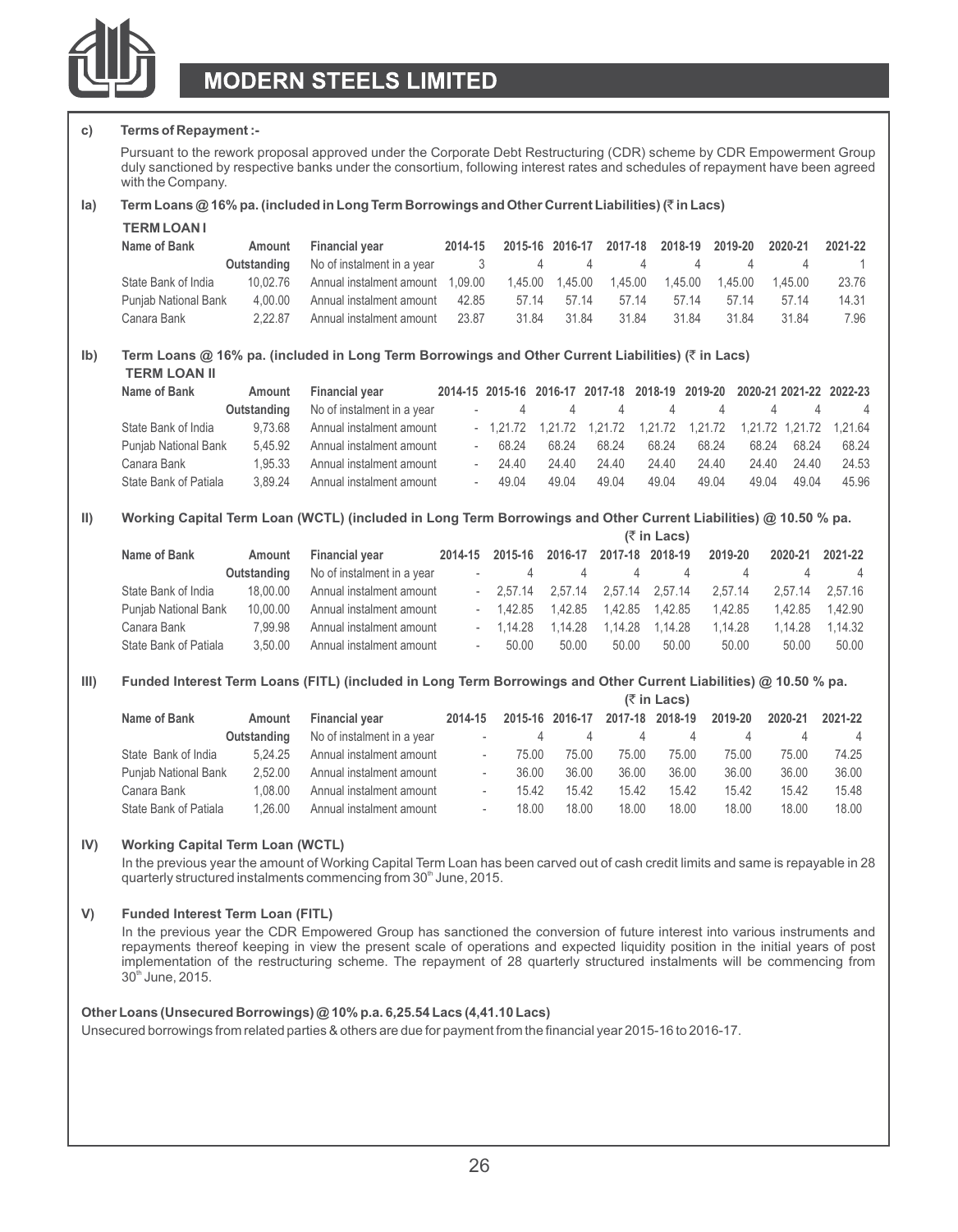# **NOTE : VII**

| <b>OTHER LONG TERM LIABILITIES</b> | As at                        | As at                             |  |
|------------------------------------|------------------------------|-----------------------------------|--|
| <b>Particulars</b>                 | 31 <sup>st</sup> March, 2014 | 31 <sup>st</sup> March, 2013      |  |
|                                    | $\bar{z}$ in Lacs            | $\bar{\bar{\tau}}$ in Lacs        |  |
| <b>Securities Received</b>         | 4                            | 3                                 |  |
| <b>Total</b>                       |                              |                                   |  |
| <b>NOTE: VIII</b>                  |                              |                                   |  |
| <b>LONG TERM PROVISIONS</b>        | As at                        | As at                             |  |
| <b>Particulars</b>                 | 31 <sup>st</sup> March, 2014 | 31 <sup>st</sup> March, 2013      |  |
|                                    | $\bar{z}$ in Lacs            | $\bar{\bar{\mathcal{J}}}$ in Lacs |  |

| <b>Provision for employee benefits</b> |      |      |
|----------------------------------------|------|------|
| Gratuity                               | 1.67 | 1.92 |
| Total                                  | 1.67 | 1.92 |

The Company has adopted Accounting Standard AS 15 (Revised 2005) on employment benefit on 1<sup>st</sup> April, 2007, consequent to the clarification issued by ASB of the Institute of Chartered Accountants of India for implementing AS 15, the liability in respect of the same of benefit have been reworked as on 31<sup>st</sup> March, 2014, based on the following assumptions.

|                                                                | As at                        | As at                        |
|----------------------------------------------------------------|------------------------------|------------------------------|
| <b>Particulars</b>                                             | 31 <sup>st</sup> March, 2014 | 31 <sup>st</sup> March, 2013 |
|                                                                | $\bar{z}$ in Lacs            | $\bar{\bar{\tau}}$ in Lacs   |
| a) Actuarial Assumptions                                       |                              |                              |
| Discount Rate (per annum)                                      | 8.75%                        | 8.00%                        |
| Rate of increase in compensation levels                        | $5.00\%$                     | 5.50%                        |
| Rate of return on plan assets                                  |                              |                              |
| Expected average remaining working {Lives of employees (year)} | 21.74                        | 21.98                        |
| b) Table showing changes in present value of obligations       |                              |                              |
| Present Value of Obligation as at the beginning of the year    | 2,41                         | 2,28                         |
| Acquisition adjustment                                         |                              |                              |
| <b>Interest Cost</b>                                           | 19                           | 18                           |
| Past Service Cost-vested                                       |                              |                              |
| <b>Current Service Cost</b>                                    | 22                           | 26                           |
| Curtailment Cost/(Credit)                                      |                              |                              |
| Settlement Cost/(Credit)                                       |                              |                              |
| <b>Benefits Paid</b>                                           | (35)                         | (26)                         |
| Actuarial (gain)/loss on obligations                           | (15)                         | (5)                          |
| Present Value of Obligation as at the end of the year          | 2,33                         | 2,41                         |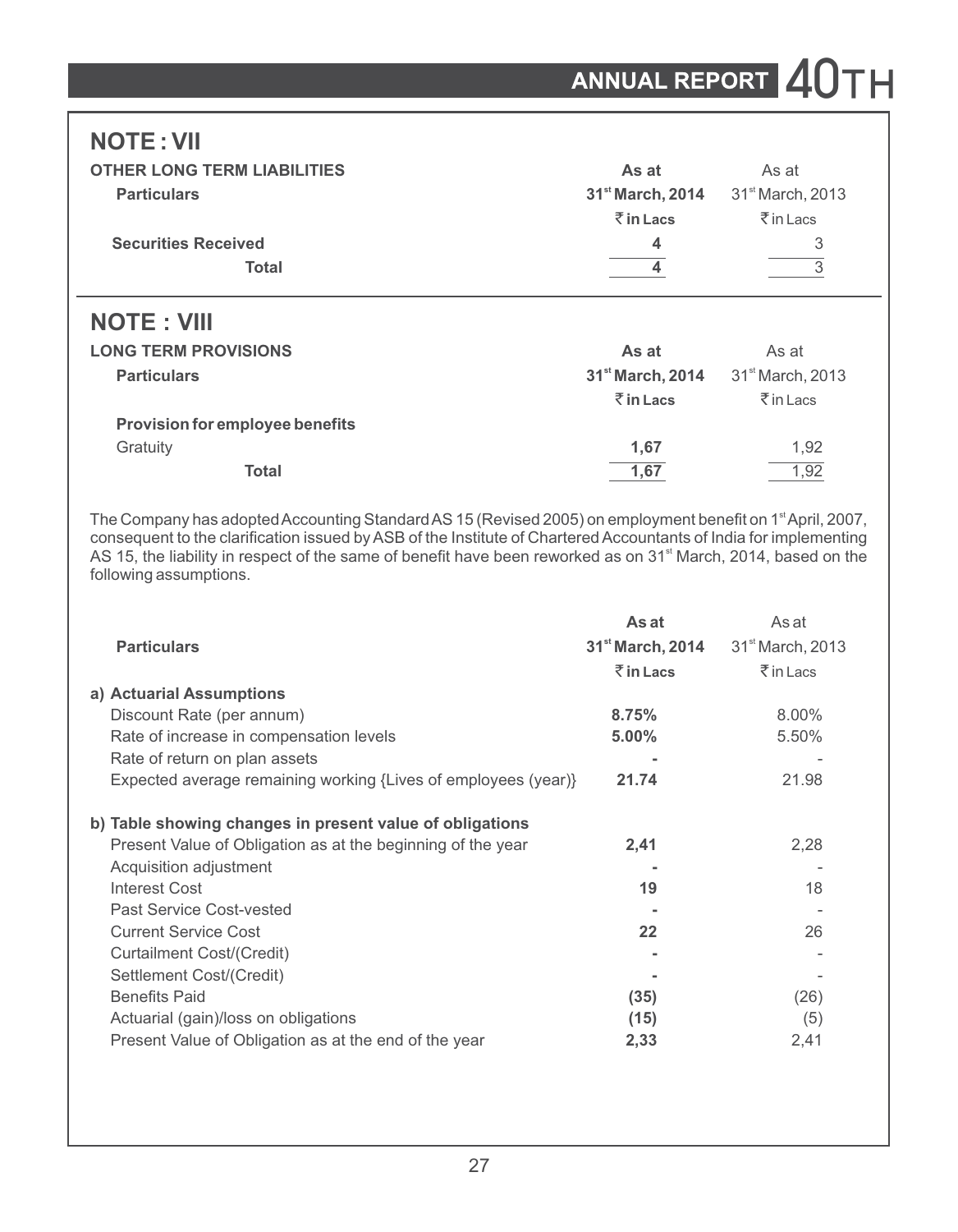

|    | c) Actuarial (Gain)/Loss Recognized<br>Actuarial (gain)/loss for the year - Obligation<br>Actuarial (gain)/loss for the year - Plan Assets<br>Total (gain)/loss for the year<br>Actuarial (gain)/loss recognized in the year<br>Unrecognized actuarial (gains)/losses at the end of year                                                            | (15)<br>(15)<br>(15)    | (5)<br>(5)<br>(5)          |
|----|-----------------------------------------------------------------------------------------------------------------------------------------------------------------------------------------------------------------------------------------------------------------------------------------------------------------------------------------------------|-------------------------|----------------------------|
|    | d) The amounts to be recognized in Balance Sheet and Statement of Profit & Loss<br>Present Value of Obligation as at the end of the year<br>Fair Value of Plan Assets as at the end of the year<br><b>Funded Status</b><br>Unrecognized Actuarial (gains)/losses<br>Net Asset/(Liability) recognized in Balance Sheet                               | 2,33<br>(2, 33)<br>2,33 | 2,41<br>(2, 41)<br>(2, 41) |
|    | e) Expenses recognized in the Statement of Profit & Loss<br><b>Current Service Cost</b><br>Past Service Cost-vested<br>Interest Cost<br><b>Expected Return on Plan Assets</b><br>Curtailment Cost/(Credit)<br>Settlement Cost/(Credit)<br>Net actuarial (gain)/Loss recognized in the year<br>Expenses Recognized in the statement of Profit & Loss | 22<br>19<br>(15)<br>27  | 26<br>18<br>(5)<br>38      |
| f) | Bifurcation of PBO at the end of year<br>Current Liability (Amount due within one year)<br>Non - Current Liability (Amount due over one year)<br>Total PBO at the end of year                                                                                                                                                                       | 65<br>1,67<br>2,33      | 49<br>1,92<br>2,41         |

### **NOTE : IX SHORT TERM BORROWINGS**

|                                               | As at                        | As at                        |
|-----------------------------------------------|------------------------------|------------------------------|
| <b>Particulars</b>                            | 31 <sup>st</sup> March, 2014 | 31 <sup>st</sup> March, 2013 |
|                                               | $\bar{z}$ in Lacs            | $\bar{z}$ in Lacs            |
| <b>SECURED BORROWINGS</b>                     |                              |                              |
| <b>LOANS REPAYABLE ON DEMAND</b><br>a)        |                              |                              |
| - From Banks                                  | 55,70                        | 37,97                        |
|                                               |                              |                              |
| <b>LOANS REPAYABLE WITHIN 12 MONTHS</b><br>b) |                              |                              |
| - From Banks                                  |                              |                              |
| <b>Buyer's Credit</b>                         | 11,41                        | 10,88                        |
| Total                                         | 67.11                        | 48,85                        |
|                                               |                              |                              |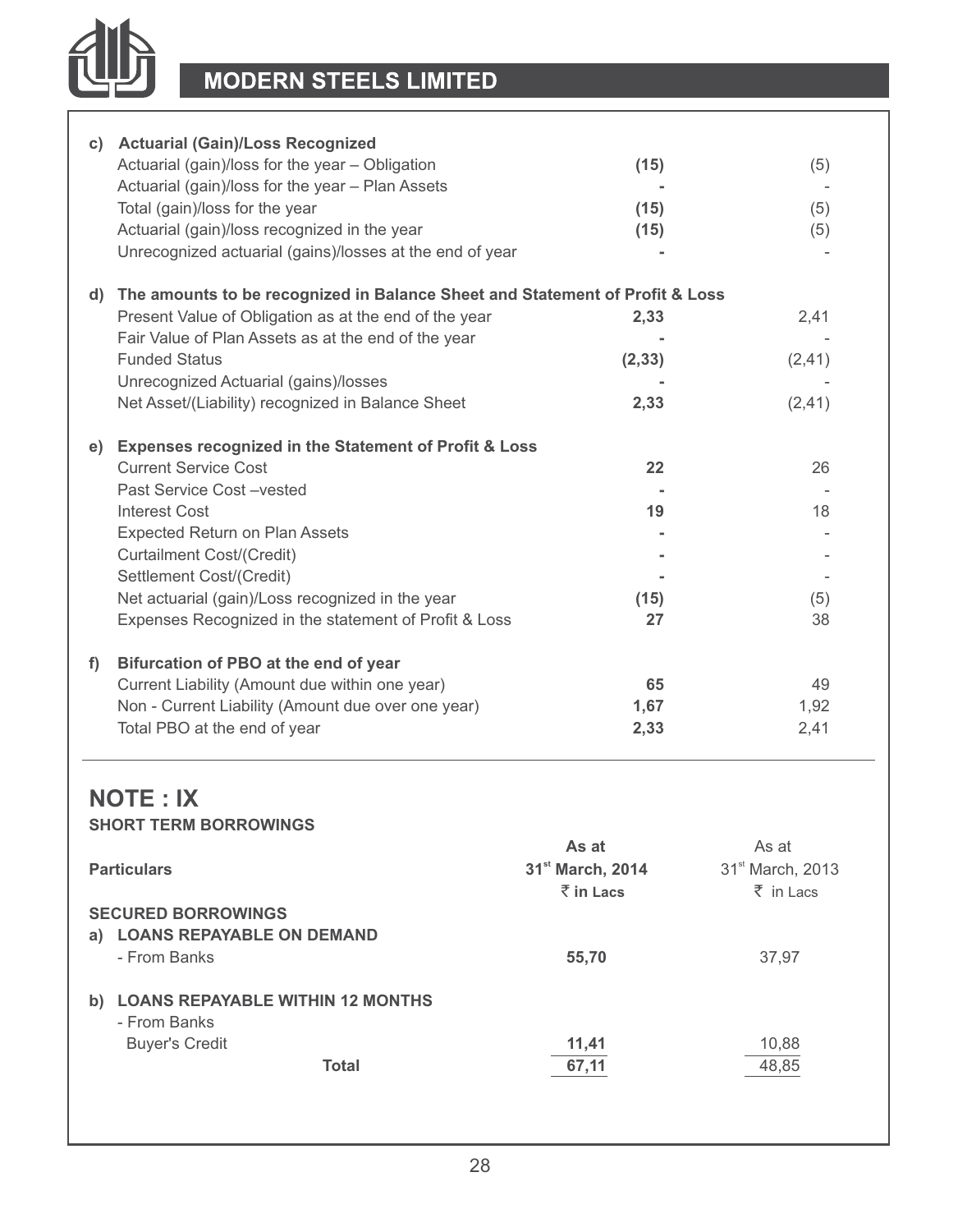### **a) Detail of Securities**

- (i) Working Capital Borrowings such as Cash Credit from State Bank of India, Punjab National Bank, Canara Bank and State Bank of Patiala is secured by hypothecation on entire current assets of the Company on pari passu basis and second charge on Fixed Assets of the Company.
- (ii) Working Capital Borrowings such as Buyer's Credit from State Bank of India and Bank of India is secured by hypothecation on entire current assets of the Company on pari passu basis and second charge on Fixed Assets of the Company.

### **b) Collateral Security**

Equitable mortgage of i) a vacant industrial plot on Truck Stand Road, Mandi Gobindgarh owned by Chandigarh Finance Pvt. Ltd. ii) residential property in the name of a Director at Sarvapriya Vihar, New Delhi.

### **c) Guarantee by Directors & Others:-**

Aggregate amount of Secured Short Term Borrowings guaranteed by Chairman, Managing Director & Mr. Aditya Goyal (Director) are as follows:

| Cash Credit                      | 55,69.98 Lacs (37,96.92 Lacs) |
|----------------------------------|-------------------------------|
| Buver's Credit                   | 11,41.29 Lacs (10,88.25 Lacs) |
| Letter of credit issued by banks | 34,42.12 Lacs (30,62.68 Lacs) |

### **NOTE : X TRADE PAYABLE**

|                                                                                       | As at                        | As at                        |
|---------------------------------------------------------------------------------------|------------------------------|------------------------------|
| <b>Particulars</b><br>- Dues to Micro, Small & Medium Enterprises<br>- Dues to Others | 31 <sup>st</sup> March, 2014 | 31 <sup>st</sup> March, 2013 |
|                                                                                       | $\bar{z}$ in Lacs            | $\bar{z}$ in Lacs            |
|                                                                                       | ۰                            | 5                            |
|                                                                                       | 29.42                        | 27.62                        |
| Total                                                                                 | 29.42                        | 27.67                        |

According to communication received from suppliers regarding the applicability of the act to them by the Company, dues to micro, small and medium enterprises pursuant to Section 22 of the Micro, Small and medium Enterprises Development Act, 2006 (MSMED)

| Principal amount remaining unpaid under MSMED Act, 2006 |   |  |
|---------------------------------------------------------|---|--|
| Interest accrued and remaining unpaid                   |   |  |
| Total                                                   | ۰ |  |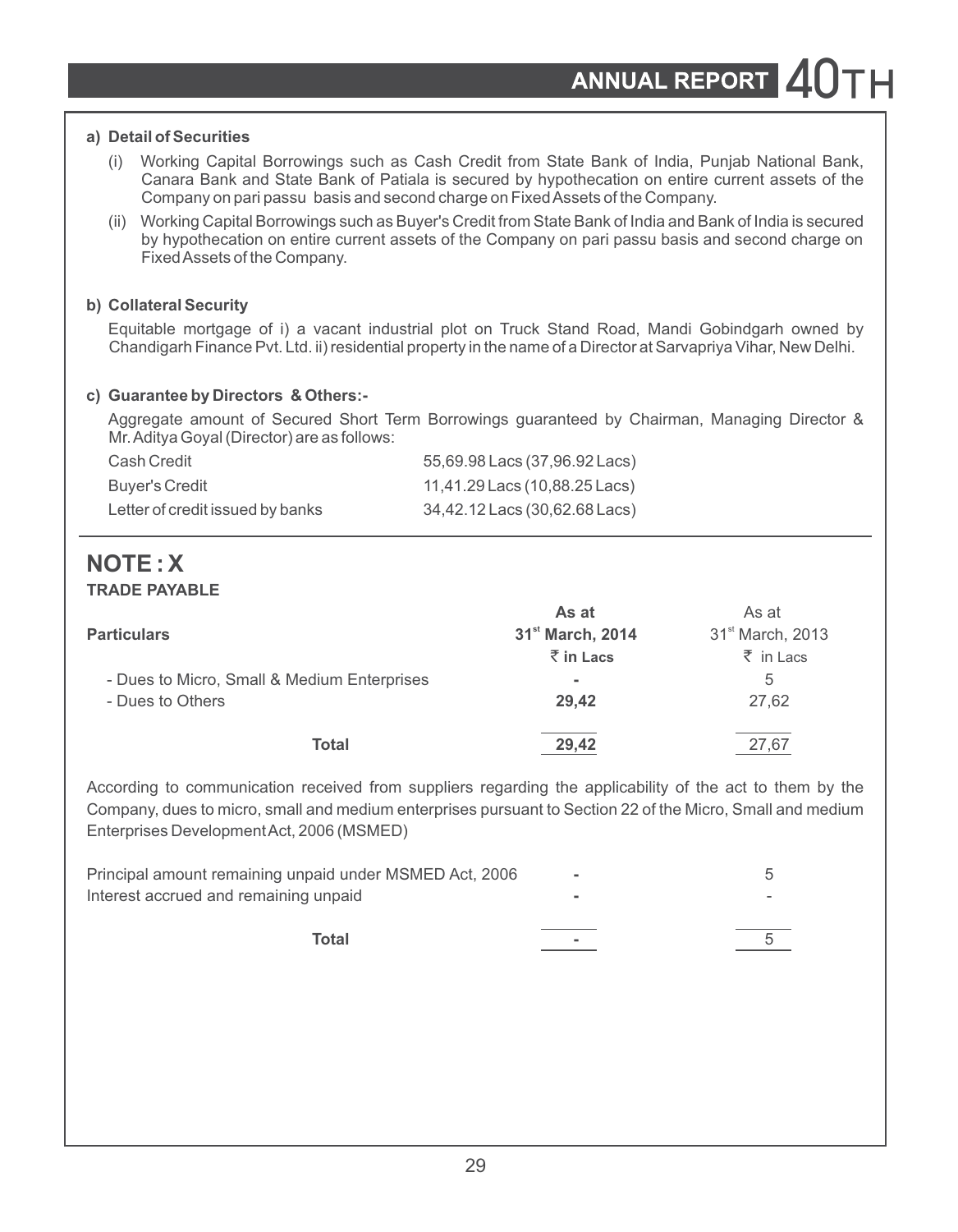

# **NOTE : XI**

| <b>OTHER CURRENT LIABILITIES</b>           | As at                        | As at                        |
|--------------------------------------------|------------------------------|------------------------------|
| <b>Particulars</b>                         | 31 <sup>st</sup> March, 2014 | 31 <sup>st</sup> March, 2013 |
|                                            | $\bar{z}$ in Lacs            | $\bar{z}$ in Lacs            |
| Current maturities of Long Term Borrowings | 1.76                         |                              |
| Interest accrued and due on borrowings     | 84                           |                              |
| <b>Other Payables</b>                      |                              |                              |
| Advances from Customer                     | 5                            | 3                            |
| Expenses payable                           | 3,19                         | 3.09                         |
| <b>Employee Related Payable</b>            | 99                           | 1.01                         |
| Statutory dues payable                     | 1,68                         | 1,37                         |
| Total                                      | 8,51                         | 5,50                         |

### **NOTE : XII SHORT TERM PROVISIONS**

|                                        | As at                        | As at                        |
|----------------------------------------|------------------------------|------------------------------|
| <b>Particulars</b>                     | 31 <sup>st</sup> March, 2014 | 31 <sup>st</sup> March, 2013 |
|                                        | ₹ in Lacs                    | $\bar{\bar{\xi}}$ in Lacs    |
| <b>Provision for Employee benefits</b> |                              |                              |
| Gratuity (Refer Note VIII)             | 65                           | 49                           |
| <b>Others</b>                          |                              |                              |
| Provision for Wealth Tax               |                              |                              |
| Total                                  | 67                           | 50                           |
|                                        |                              |                              |

# **NOTE : XIII**

#### **FIXED ASSETS**

|                                     |                                         |                          |                            |                                        |                                        |                          |                           |                             |                              | ₹ in Lacs                    |
|-------------------------------------|-----------------------------------------|--------------------------|----------------------------|----------------------------------------|----------------------------------------|--------------------------|---------------------------|-----------------------------|------------------------------|------------------------------|
| <b>Particulars</b>                  |                                         |                          | <b>GROSS BLOCK</b>         |                                        |                                        |                          | <b>DEPRECIATION</b>       |                             |                              | <b>NET BLOCK</b>             |
|                                     | As at<br>1 <sup>st</sup> April,<br>2013 | Addi<br>-tions           | Sales/<br>Adjust-<br>ments | As at<br>31 <sup>st</sup> Mar,<br>2014 | Upto<br>1 <sup>st</sup> April,<br>2013 | During<br>the<br>year    | Sold/<br>Adjust-<br>ments | Upto<br>$31st$ Mar,<br>2014 | As at<br>$31st$ Mar,<br>2014 | As at<br>$31st$ Mar,<br>2013 |
| <b>TANGIBLE ASSETS</b>              |                                         |                          |                            |                                        |                                        |                          |                           |                             |                              |                              |
| Land                                | 25                                      | $\overline{a}$           | $\overline{\phantom{a}}$   | 25                                     |                                        |                          | $\overline{\phantom{0}}$  |                             | 25                           | 25                           |
| <b>Buildings</b>                    | 11,97                                   | $\overline{\phantom{a}}$ | $\overline{\phantom{a}}$   | 11,97                                  | 3,57                                   | 36                       | $\overline{\phantom{0}}$  | 3,93                        | 8,04                         | 8,40                         |
| Plant & Machinery                   | 82,30                                   | 2,64                     | $\overline{\phantom{a}}$   | 84.94                                  | 39.74                                  | 3,84                     |                           | 43,58                       | 41,36                        | 42,56                        |
| Office Equipment                    | 1,24                                    | 2                        | $\sim$                     | 1,26                                   | 71                                     | 5                        | $\overline{\phantom{0}}$  | 76                          | 50                           | 53                           |
| Furniture                           | 1,10                                    | $\overline{2}$           | $\overline{\phantom{a}}$   | 1,12                                   | 76                                     | 5                        | $\overline{\phantom{a}}$  | 81                          | 31                           | 33                           |
| Vehicles                            | 2,17                                    | 31                       | 30                         | 2,18                                   | 1,48                                   | 20                       | 23                        | 1,45                        | 73                           | 69                           |
| <b>TANGIBLE ASSETS TOTAL</b>        | 99,03                                   | 2,99                     | 30                         | 1,01,72                                | 46,26                                  | 4,50                     | 23                        | 50,53                       | 51,19                        | 52,75                        |
| Previous Year                       | 92.24                                   | 7,24                     | 45                         | 99.03                                  | 42.05                                  | 4.47                     | 24                        | 46.28                       | 52,75                        | $\overline{a}$               |
| <b>INTANGIBLE ASSETS</b>            |                                         |                          |                            |                                        |                                        |                          |                           |                             |                              |                              |
| <b>Computer Software</b>            | 1.12                                    | $\overline{2}$           | $\overline{\phantom{a}}$   | 1,14                                   | 90                                     | 17                       | $\overline{\phantom{0}}$  | 1,07                        | 7                            | 22                           |
| <b>INTANGIBLE ASSETS TOTAL 1.12</b> |                                         | $\overline{2}$           | $\overline{\phantom{a}}$   | 1,14                                   | 90                                     | 17                       | $\overline{\phantom{0}}$  | 1,07                        | $\overline{7}$               | $\overline{22}$              |
| Previous Year                       | 1,12                                    | $\overline{a}$           | $\overline{\phantom{a}}$   | 1,12                                   | 69                                     | 21                       | $\overline{\phantom{a}}$  | 90                          | 22                           | $\overline{a}$               |
| <b>Total</b>                        | 1,00,15                                 | 3,01                     | 30                         | 1,02,86                                | 47,17                                  | 4,67                     | 23,39                     | 51,61                       | 51,26                        | 52,97                        |
| Previous Year                       | 93,36                                   | 7,25                     | 45                         | 1,00,16                                | 42,74                                  | 4,68                     | 24                        | 47,19                       | 52,97                        | $\overline{a}$               |
| <b>Capital Work-in-Progress</b>     | 1,31                                    | 22,55                    | 2,64                       | 21,22                                  | $\overline{\phantom{a}}$               | ٠                        | $\overline{\phantom{0}}$  | ۰                           | 21,22                        |                              |
| Previous Year                       | 3,60                                    | 3,41                     | 5,70                       | 1,31                                   | $\qquad \qquad \blacksquare$           | $\overline{\phantom{0}}$ | $\overline{\phantom{0}}$  |                             | 1,31                         | $\overline{a}$               |
|                                     |                                         |                          |                            |                                        |                                        |                          |                           |                             |                              |                              |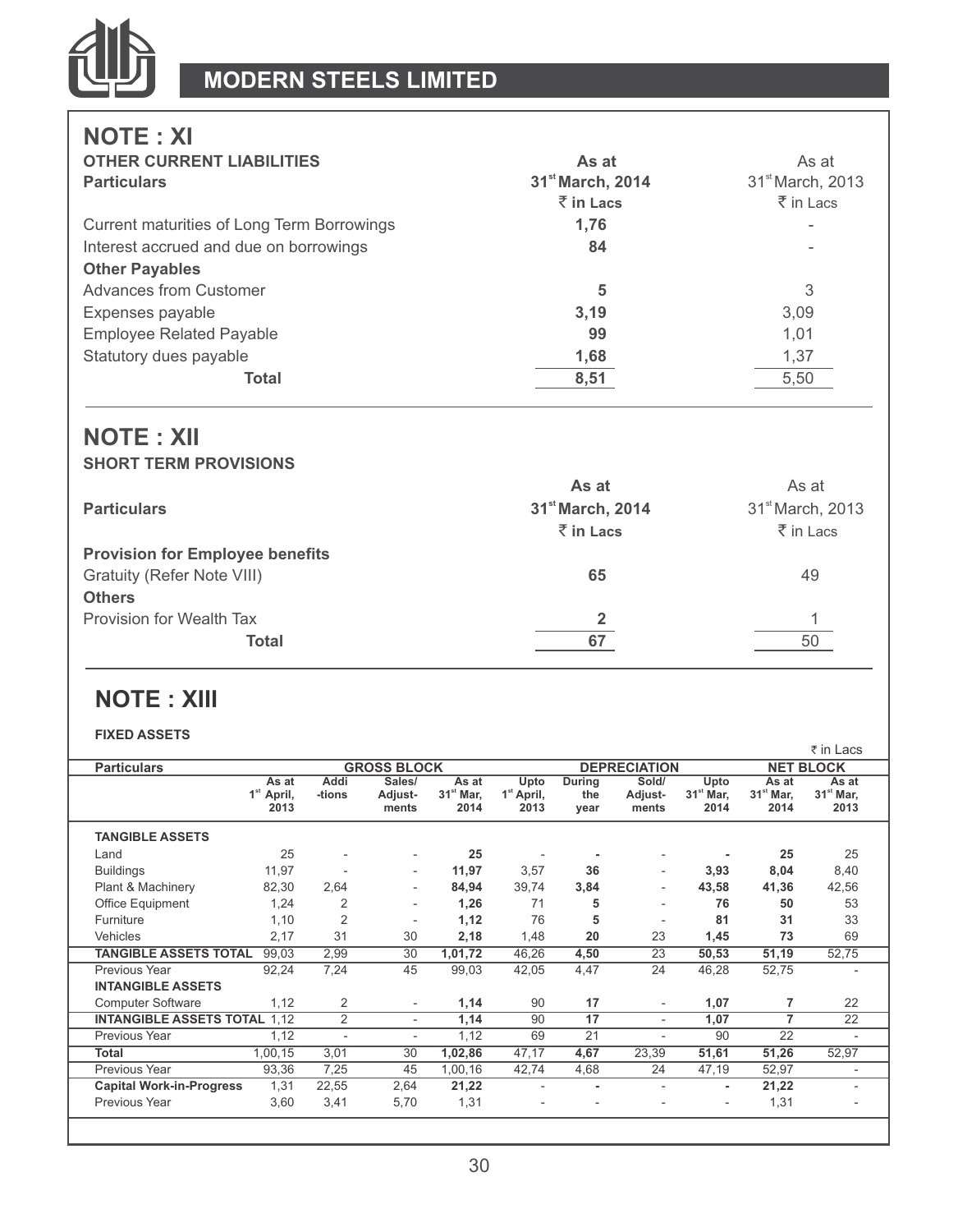# ANNUAL REPORT 40TH

## **NOTE : XIV NON - CURRENT INVESTMENTS**

| <b>Particulars</b>                                                                                                                                                          |     | As at<br>31 <sup>st</sup> March, 2014<br>$\bar{z}$ in Lacs | As at<br>31 <sup>st</sup> March, 2013<br>$\bar{z}$ in Lacs |
|-----------------------------------------------------------------------------------------------------------------------------------------------------------------------------|-----|------------------------------------------------------------|------------------------------------------------------------|
| A) TRADE INVESTMENTS (at Cost, Unquoted)                                                                                                                                    |     |                                                            |                                                            |
| Investment in equity instruments:                                                                                                                                           |     |                                                            |                                                            |
| In Associates:                                                                                                                                                              |     |                                                            |                                                            |
| 38,00,000 (38,00,000) Equity shares of ₹10<br>each fully paid up in Modern Automotives Ltd.<br>Out of which 8,00,000 equity shares allotted at<br>premium $@$ ₹40 per share |     | 7,00                                                       | 7,00                                                       |
|                                                                                                                                                                             | (A) | 7,00                                                       | 7,00                                                       |
| <b>B) OTHER INVESTMENTS (at Cost, Unquoted)</b>                                                                                                                             |     |                                                            |                                                            |
| Investment in equity instruments:                                                                                                                                           |     |                                                            |                                                            |
| In Others:                                                                                                                                                                  |     |                                                            |                                                            |
| 28,125 (28,125) Equity shares of ₹10 each<br>fully paid up in Nimbua Green Field (Punjab) Ltd.                                                                              |     | 3                                                          | 3                                                          |
|                                                                                                                                                                             | (B) | 3 <sup>1</sup>                                             | 3                                                          |
| Aggregate cost of Unquoted Investments (A+B)                                                                                                                                |     | 7,03                                                       | 7,03                                                       |

# **NOTE : XV**

#### **DEFERRED TAX LIABILITY / ASSET**

| <b>Particulars</b>                                               | As at<br>31 <sup>st</sup> March, 2014<br>$\bar{z}$ in Lacs | As at<br>31 <sup>st</sup> March, 2013<br>₹ in Lacs |
|------------------------------------------------------------------|------------------------------------------------------------|----------------------------------------------------|
| <b>Deferred Tax Liability</b>                                    |                                                            |                                                    |
| Impact of difference between income tax depreciation and         | 6,57                                                       | 6,51                                               |
| depreciation/amortisation charged for financial reporting period |                                                            |                                                    |
| Total (A)                                                        | 6,57                                                       | 6,51                                               |
| <b>Deferred Tax Asset</b>                                        |                                                            |                                                    |
| Disallowance u/s 40A(7) on account of provision of gratuity      | 75                                                         | 78                                                 |
| On account of accumulated losses as per Income Tax Act           | 12,75                                                      | 9.79                                               |
| Disallowance u/s 43B on account of FITL interest                 | 3,28                                                       | 1.26                                               |
| Disallowance u/s 43B on account of Bonus                         | 19                                                         | 18                                                 |
| Total (B)                                                        | 16,97                                                      | 12,01                                              |
| $Net(B-A)$                                                       | 10,40                                                      | 5,50                                               |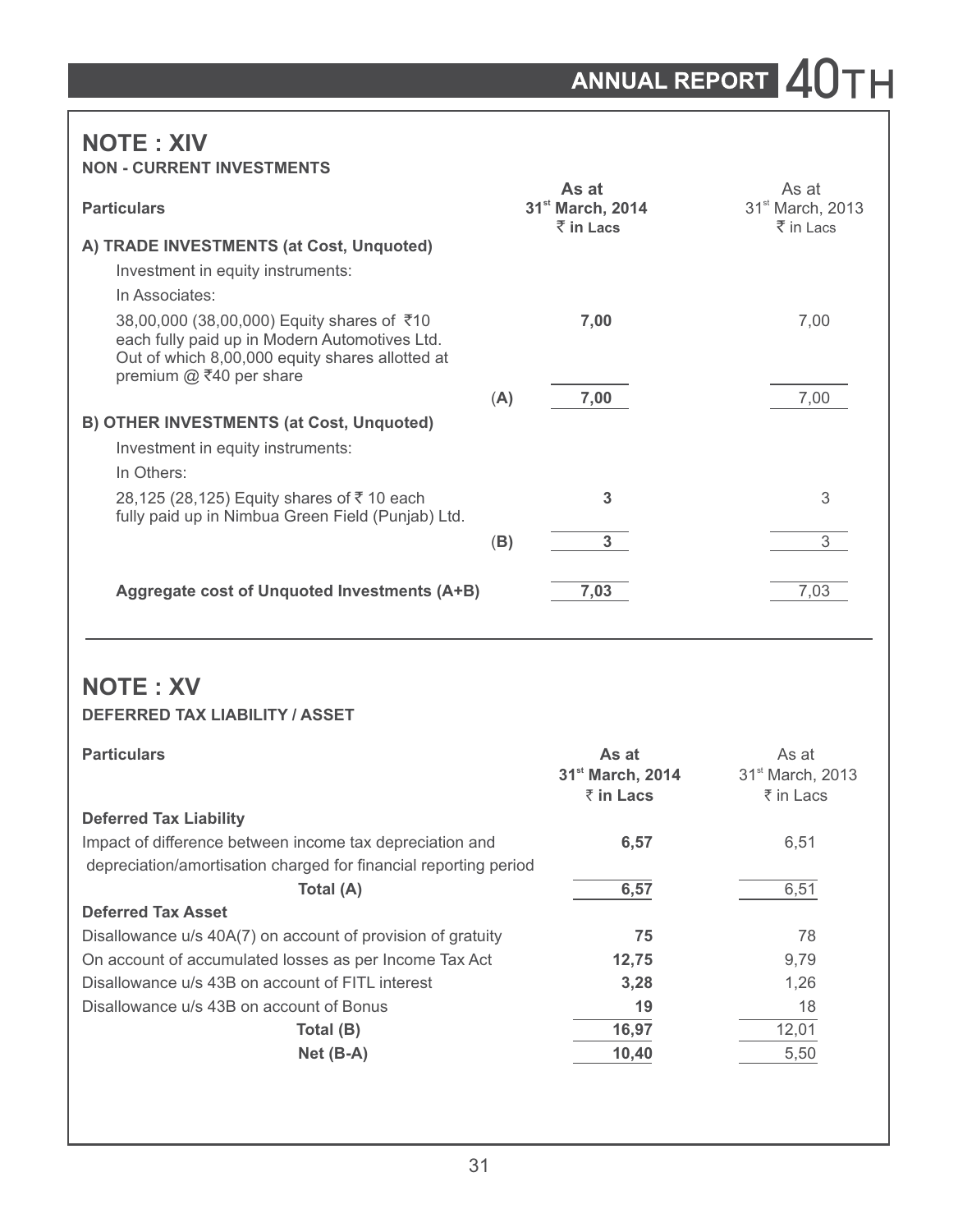

# **NOTE : XVI**

#### **LONG TERM LOANS AND ADVANCES**

|                                                                                                                                                                                                      | As at                        | As at                        |
|------------------------------------------------------------------------------------------------------------------------------------------------------------------------------------------------------|------------------------------|------------------------------|
| <b>Particulars</b>                                                                                                                                                                                   | 31 <sup>st</sup> March, 2014 | 31 <sup>st</sup> March, 2013 |
|                                                                                                                                                                                                      | ₹ in Lacs                    | ₹ in Lacs                    |
| (Unsecured, Considered Good)<br><b>Advances for Capital Goods</b><br><b>Security Deposits</b>                                                                                                        | 3,53<br>3,67                 | 3,67                         |
| Loans & Advances to Related Parties<br>Loans to Associates:-<br>Modern Automotives Ltd.                                                                                                              | 2,07                         | 2,14                         |
| Other Loans & Advances<br>Interest & Instalments refundable by Banks in view of CDR<br>Amount paid (under protest) on account of Excise, Power, ESI etc.<br><b>Prepaid Expenses</b><br>Earnest Money | 1,06<br>74<br>۰<br>۰         | 5,08<br>71                   |
| Total                                                                                                                                                                                                | 11,07                        | 11.61                        |

### **NOTE : XVII INVENTORIES**

|                                                    | As at                                     | As at                                     |
|----------------------------------------------------|-------------------------------------------|-------------------------------------------|
| <b>Particulars</b>                                 | 31 <sup>st</sup> March, 2014<br>₹ in Lacs | 31 <sup>st</sup> March, 2013<br>₹ in Lacs |
| Inventories                                        |                                           |                                           |
| Raw Materials (including-in-transit ₹ 4,13.61 Lacs | 22.85                                     | 16.14                                     |
| Previous Year ₹ 4,30.67 Lacs)                      |                                           |                                           |
| Work in Progress                                   | 6,85                                      | 4,16                                      |
| <b>Finished Goods</b>                              | 12.14                                     | 9.84                                      |
| Stores, Spares & Fuel (includes disposable stores) | 13,01                                     | 10,47                                     |
| Total                                              | 54,85                                     | 40,61                                     |

#### **Method of Valuation:**

- 1. Inventories are valued at cost or net realizable value, whichever is lower. The cost in respect of various items of inventory is computed as under:
- a. In case of Raw- material on FIFO Basis ( net of MODVAT, Service Tax & VAT).
- b. In Case of Work in Process- Rolling Raw Material are Valued at Monthly average cost basis. Cost for this purpose includes direct cost and all appropriate allocable overheads.
- c. In Case of Finished Goods at Cost plus all appropriate allocable overheads and Excise Duty thereon. Cost for this purpose includes direct cost on monthly average cost basis, all appropriate allocable overheads and Excise Duty thereon.
- 2. Fresh Stocks of Stores, spares & Fuel are valued at cost or net realizable value, whichever is lower and cost is computed on FIFO Basis (net of MODVAT, Service tax, VAT). Stocks in working condition are valued at depreciated value or realizable value whichever is less. Disposable and used stocks is valued at net realizable value.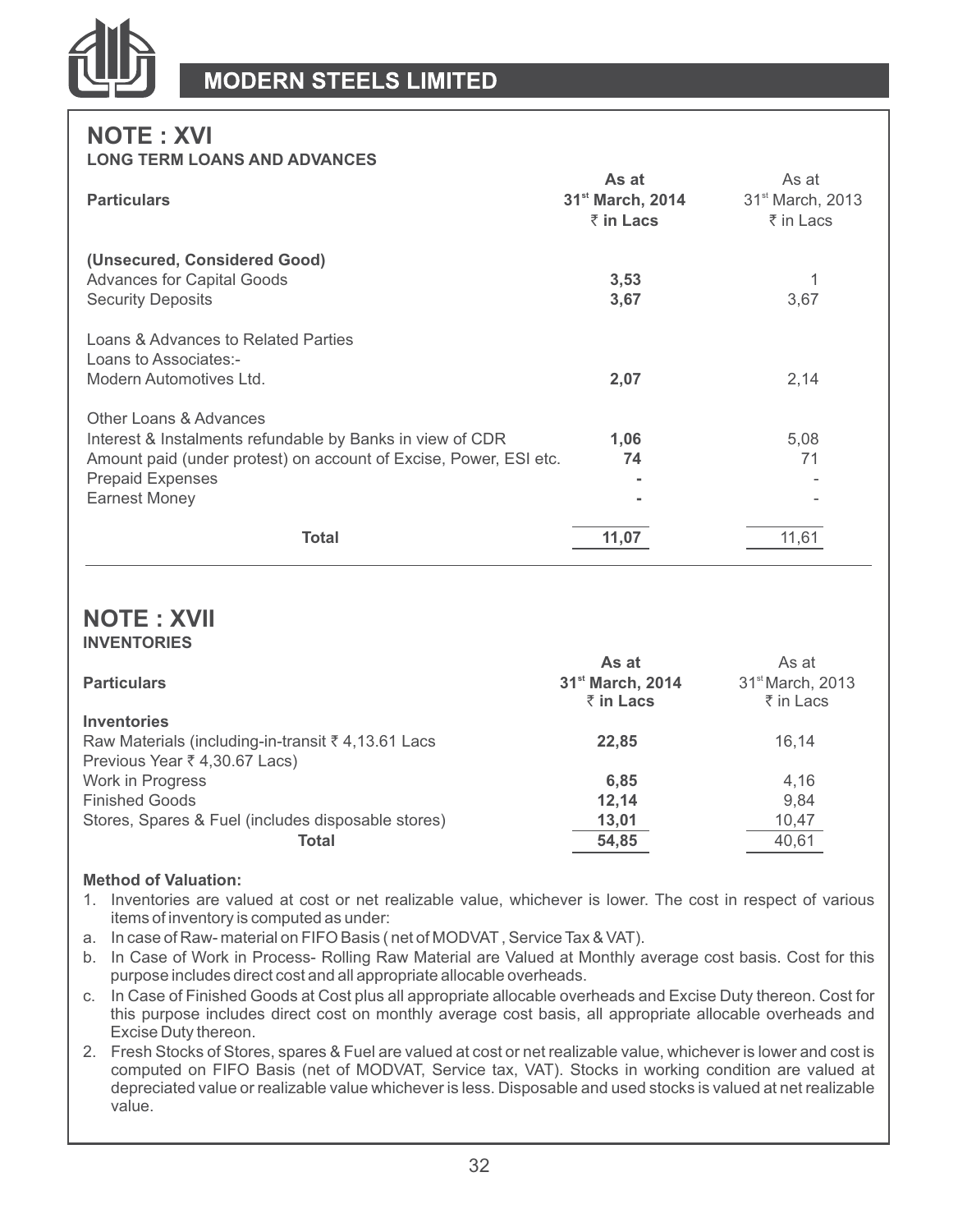# **NOTE : XVIII**

| <b>TRADE RECEIVABLES</b>                                            | As at                        | As at                        |
|---------------------------------------------------------------------|------------------------------|------------------------------|
| <b>Particulars</b>                                                  | 31 <sup>st</sup> March, 2014 | 31 <sup>st</sup> March, 2013 |
|                                                                     | $\bar{z}$ in Lacs            | ₹ in Lacs                    |
| (Unsecured, Considered Good)                                        |                              |                              |
| Debts Outstanding for period exceeding six                          |                              |                              |
| months from due date of payment                                     | 71                           | 79                           |
| <b>Other Debts</b>                                                  | 62,30                        | 52,32                        |
| <b>Total</b>                                                        | 63,01                        | 53,11                        |
| <b>NOTE: XIX</b>                                                    |                              |                              |
| <b>CASH AND BANK BALANCES</b>                                       |                              |                              |
|                                                                     | As at                        | As at                        |
| <b>Particulars</b>                                                  | 31 <sup>st</sup> March, 2014 | 31 <sup>st</sup> March, 2013 |
|                                                                     | $\bar{z}$ in Lacs            | ₹ in Lacs                    |
| (A) Cash and Cash Equivalents                                       |                              |                              |
| <b>Balances with Banks</b>                                          |                              |                              |
| In Current Accounts                                                 | 2,89                         | 2,04                         |
| Cheques in Hand                                                     | 2,36                         |                              |
| Cash in hand                                                        | 8                            | 25                           |
| (A)                                                                 | 5,33                         | 2,29                         |
| (B) Other Bank Balances                                             |                              |                              |
| In Fixed Deposits Accounts Inclusive of<br>interest accrued thereon | 3,07                         | 2,88                         |
| (B)                                                                 | 3,07                         | 2,88                         |
| Total (A+B)                                                         | 8,40                         | 5,17                         |

Fixed deposit having remaining maturity more than 12 months  $\bar{\tau}$ Nil (0.50 Lacs) Fixed deposits including interest given as security ₹3,07.01 Lacs (2,87.83 Lacs) to the Banks against margin of the Letter of Credit.

# **NOTE : XX**

| <b>Particulars</b>                            | As at<br>31 <sup>st</sup> March, 2014<br>₹ in Lacs | As at<br>31 <sup>st</sup> March, 2013<br>₹ in Lacs |
|-----------------------------------------------|----------------------------------------------------|----------------------------------------------------|
| (Unsecured, considered good)<br><b>OTHERS</b> |                                                    |                                                    |
| Advance Tax and TDS                           | 36                                                 | 43                                                 |
| Old Income Tax                                | 1,30                                               | 93                                                 |
| <b>Balance with Statutory Authorities</b>     | 2,54                                               | 1.98                                               |
| <b>Advances to Suppliers</b>                  | 75                                                 | 73                                                 |
| Advances to Employees                         | 8                                                  | 3                                                  |
| <b>Prepaid Expenses</b>                       | 25                                                 | 38                                                 |
| Other Recoverable                             |                                                    | 68                                                 |
| <b>Total</b>                                  | 5.31                                               | 5,16                                               |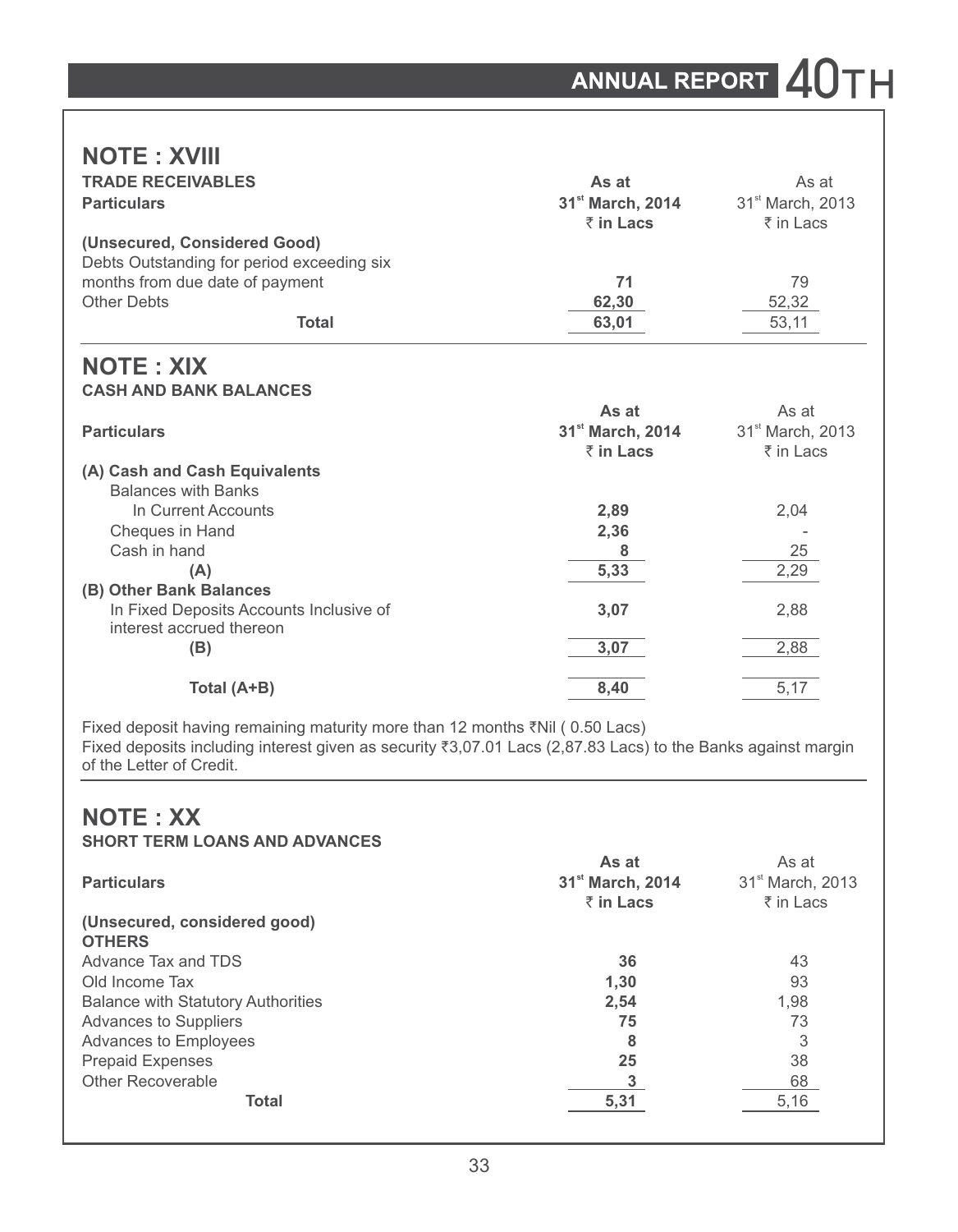

## **NOTE : XXI OTHER CURRENT ASSETS**

| <b>Particulars</b>                                                          | As at<br>31 <sup>st</sup> March, 2014<br>₹ in Lacs | As at<br>31 <sup>st</sup> March, 2013<br>₹ in Lacs      |
|-----------------------------------------------------------------------------|----------------------------------------------------|---------------------------------------------------------|
| (Unsecured, considered good)                                                |                                                    |                                                         |
| Insurance refund/claim receivable                                           | 12                                                 | 6                                                       |
| Interest receivable from PSPCL                                              | 38                                                 | 38                                                      |
|                                                                             |                                                    |                                                         |
| Total                                                                       | 50                                                 | 44                                                      |
| <b>NOTE: XXII</b>                                                           |                                                    |                                                         |
| <b>REVENUE FROM OPERATIONS</b>                                              |                                                    |                                                         |
|                                                                             | <b>Year Ended</b>                                  | Year Ended                                              |
| <b>Particulars</b>                                                          | 31 <sup>st</sup> March, 2014                       | 31 <sup>st</sup> March, 2013                            |
|                                                                             | ₹ in Lacs                                          | ₹ in Lacs                                               |
| Sale of Products (Refer Note No XXXIII)                                     | 2,95,32                                            | 2,93,50                                                 |
| <b>Other Operating Revenue</b>                                              | 10                                                 | 2                                                       |
| <b>Revenue from Operations (Gross)</b>                                      | 2,95,42                                            | 2,93,52                                                 |
| <b>NOTE: XXIII</b><br><b>OTHER INCOME</b>                                   |                                                    |                                                         |
|                                                                             | <b>Year Ended</b>                                  | Year Ended                                              |
| <b>Particulars</b>                                                          | 31 <sup>st</sup> March, 2014                       | 31 <sup>st</sup> March, 2013                            |
|                                                                             | ₹ in Lacs                                          | ₹ in Lacs                                               |
| Interest Income                                                             | 3,56                                               | 4,35                                                    |
| Amount written back                                                         | $\overline{a}$                                     | 12                                                      |
| Net gain on sale of fixed assets                                            | $\overline{2}$                                     |                                                         |
| Other Non-Operating Incomes                                                 | 4                                                  | 14                                                      |
| Profit on sale DEPB Licence                                                 |                                                    |                                                         |
| <b>Total</b>                                                                | 3,62                                               | 4,61                                                    |
| <b>NOTE: XXIV</b><br><b>COST OF MATERIAL CONSUMED</b><br><b>Particulars</b> | <b>Year Ended</b><br>31st March, 2014<br>₹ in Lacs | Year Ended<br>31 <sup>st</sup> March, 2013<br>₹ in Lacs |
| Scrap<br>Purchase Intermediates (Billets / Ingots)<br>Additives             | 1,41,81<br>65<br>24,43                             | 1,44,01<br>2,13<br>23,15                                |
| <b>Total</b>                                                                | 1,66,89                                            | 1,69,29                                                 |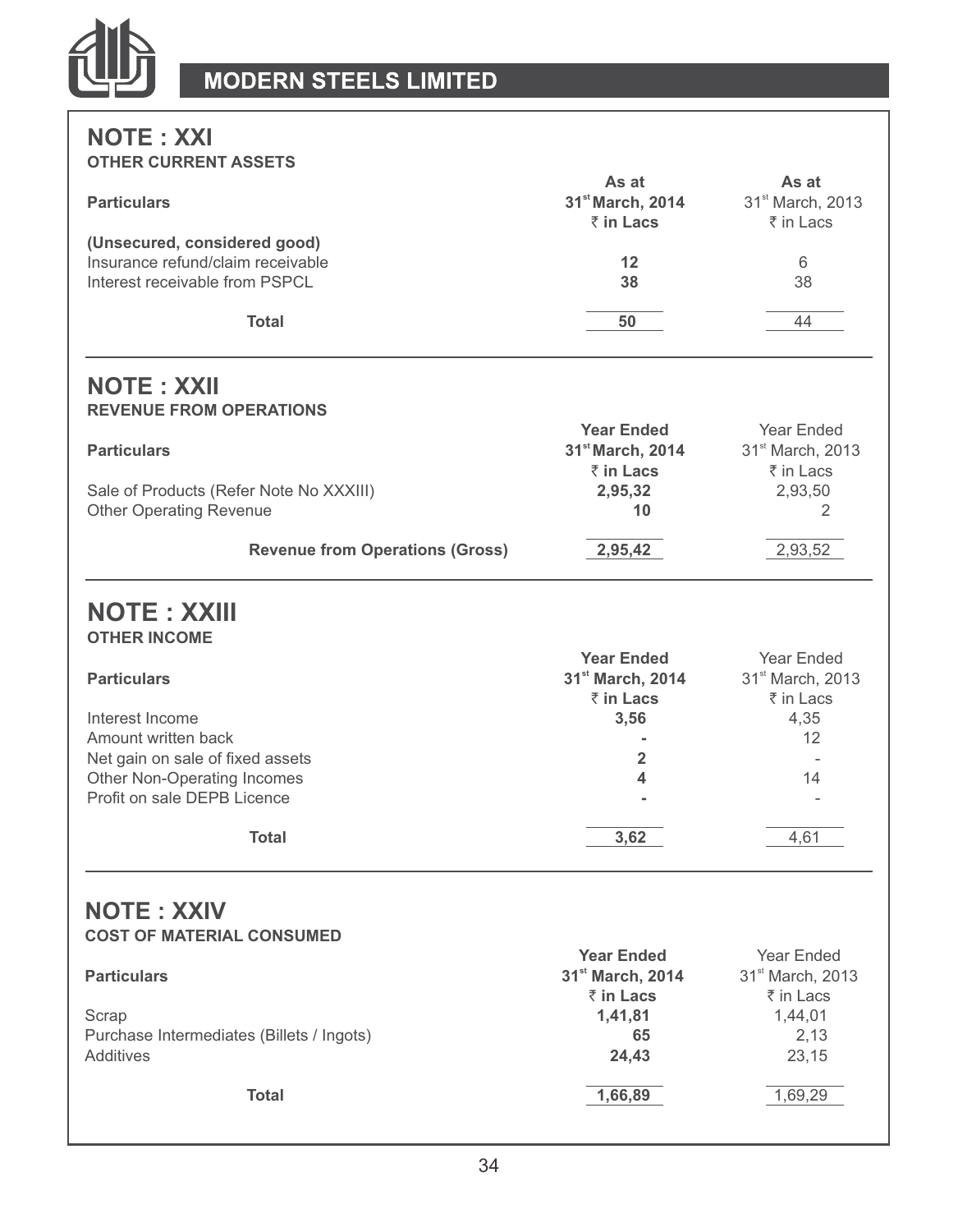# **NOTE : XXV**

|                       | <b>CHANGES IN INVENTORIES OF FINISHED GOODS AND WORK IN PROCESS</b> |                              |
|-----------------------|---------------------------------------------------------------------|------------------------------|
| <b>Particulars</b>    | <b>Year Ended</b>                                                   | Year Ended                   |
|                       | 31 <sup>st</sup> March, 2014                                        | 31 <sup>st</sup> March, 2013 |
|                       | ₹ in Lacs                                                           | ₹ in Lacs                    |
| <b>Opening Stock</b>  |                                                                     |                              |
| <b>Finished Goods</b> | 9,84                                                                | 14,85                        |
| Work-in-process       | 4,16                                                                | 6,97                         |
| (A)                   | 14,00                                                               | 21,82                        |
| <b>Closing Stock</b>  |                                                                     |                              |
| <b>Finished Goods</b> | 12.14                                                               | 9,84                         |
| Work-in-process       | 6,85                                                                | 4,16                         |
| (B)                   | 18,99                                                               | 14,00                        |
| (A-B)                 | (4, 99)                                                             | 7,82                         |

# **NOTE : XXVI**

# **EMPLOYEE BENEFITS EXPENSES**

| <b>Particulars</b>                        | <b>Year Ended</b>            | Year Ended                   |  |
|-------------------------------------------|------------------------------|------------------------------|--|
|                                           | 31 <sup>st</sup> March, 2014 | 31 <sup>st</sup> March, 2013 |  |
|                                           | ₹ in Lacs                    | ₹ in Lacs                    |  |
| Salary Wages and Bonus                    | 11.30                        | 10.66                        |  |
| Contributions to Provident and Other Fund | 1.05                         | 1.00                         |  |
| Gratuity                                  | 27                           | 38                           |  |
| Staff & Workers Welfare expenses          | 72                           | 61                           |  |
| Total                                     | 13,34                        | 12,65                        |  |

### **NOTE : XXVII FINANCE COST**

| <b>Year Ended</b>            | Year Ended                   |
|------------------------------|------------------------------|
| 31 <sup>st</sup> March, 2014 | 31 <sup>st</sup> March, 2013 |
| $\bar{z}$ in Lacs            | ₹ in Lacs                    |
|                              |                              |
|                              |                              |
| 7,49                         | 5,13                         |
| 5,85                         | 7.22                         |
| 2,12                         | 1,90                         |
|                              |                              |
| 38                           | 19                           |
| 2,01                         | 1,66                         |
| 1,99                         | 67                           |
| 19,84                        | 16,77                        |
|                              |                              |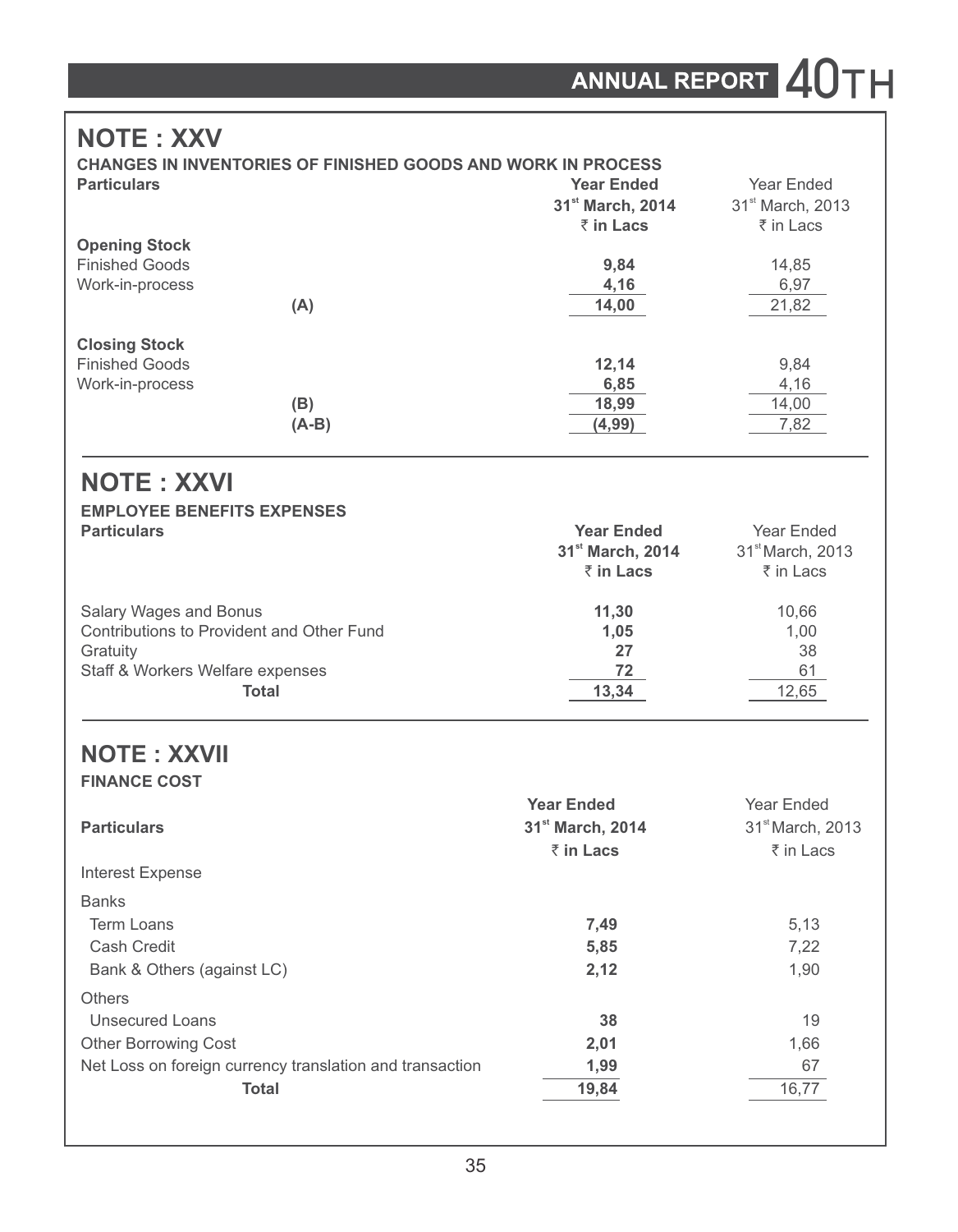

## **NOTE : XXVIII OTHER EXPENSES**

| <b>Particulars</b>                                                                                                                                                                                                                                                                                                                      | <b>Year Ended</b><br>31 <sup>st</sup> March, 2014<br>₹ in Lacs                             | Year Ended<br>31 <sup>st</sup> March, 2013<br>₹ in Lacs                                    |
|-----------------------------------------------------------------------------------------------------------------------------------------------------------------------------------------------------------------------------------------------------------------------------------------------------------------------------------------|--------------------------------------------------------------------------------------------|--------------------------------------------------------------------------------------------|
| Consumption of stores and spares parts<br>Power and fuel<br>Other manufacturing expenses<br>Conversion charges<br>Increase / (decrease) in excise duty of closing stock of finished goods<br>Rent<br>Repairs and maintenance:                                                                                                           | 16,11<br>46,42<br>6,64<br>1,26<br>25<br>16                                                 | 14,60<br>44,08<br>5,26<br>1,13<br>(55)<br>18                                               |
| - Building<br>- Machinery<br>- Others<br>Insurance<br>Rate & taxes<br>Fees<br>Travelling and conveyence<br>Forwarding expenses<br>Discount, rebate and allowances<br>Bad debt written off<br>Net loss on foreign currency translation & transactions<br>Miscellaneous expenses<br>Cost of trial run transferred to capital WIP<br>Total | 14<br>17<br>13<br>31<br>3<br>10<br>67<br>3,30<br>4.01<br>3<br>1,30<br>1,67<br>(6)<br>82,64 | 13<br>29<br>20<br>33<br>$\overline{4}$<br>8<br>81<br>1,87<br>3,69<br>1,10<br>1,63<br>74,87 |
| <b>NOTE: XXIX</b><br><b>PRIOR PERIOD ITEMS</b><br><b>Particulars</b>                                                                                                                                                                                                                                                                    | <b>Year Ended</b><br>31 <sup>st</sup> March, 2014<br>$\bar{z}$ in Lacs                     | Year Ended<br>31 <sup>st</sup> March, 2013<br>₹ in Lacs                                    |
| <b>Previous Year Expenses</b><br>Less: Previous Year Income<br><b>Total</b>                                                                                                                                                                                                                                                             | $\overline{7}$<br>12 <sup>2</sup><br>(5)                                                   | 7<br>11<br>(4)                                                                             |
| <b>NOTE: XXX</b><br><b>CONTINGENT LIABILITIES &amp; COMMITMENTS</b>                                                                                                                                                                                                                                                                     |                                                                                            |                                                                                            |
| <b>Particulars</b>                                                                                                                                                                                                                                                                                                                      | As at<br>31st March, 2014<br>₹ in Lacs                                                     | As at<br>31 <sup>st</sup> March.2013<br>₹ in Lacs                                          |
| <b>Contingent Liabilities:</b><br>Claim against the Company not acknowledged as debts<br>a)<br>Other money for which Company is contingent liable<br>b)<br><b>Commitments:</b>                                                                                                                                                          | 2,98.14<br>6,40.64                                                                         | 3,00.03<br>4,90.86                                                                         |
| Estimated amount of contractors remaining to be executed<br>a)<br>on capital accounts and not provided for.<br>Letter of credit against import of material<br>b)                                                                                                                                                                        | 6,70.00<br>2,29.23                                                                         | 11.65<br>3,39.41                                                                           |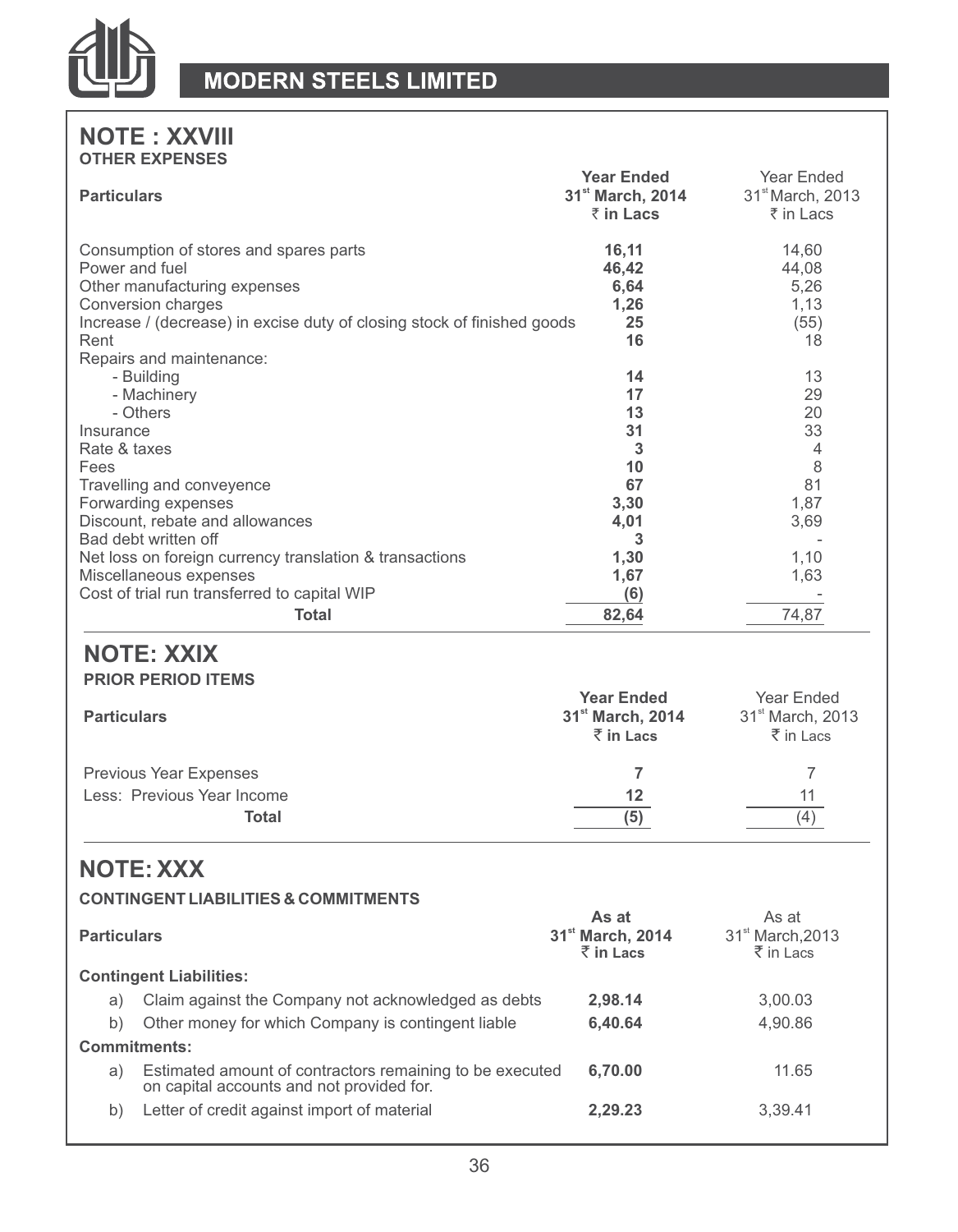ANNUAL REPORT 40TH

c) Unhedged foreign currency exposure as at year end: (Amount in Lacs)

|                       |                      |                                       | ,.  = =   = =  = .                    |
|-----------------------|----------------------|---------------------------------------|---------------------------------------|
| <b>Particulars</b>    | <b>Currency</b>      | As at<br>31 <sup>st</sup> March, 2014 | As at<br>31 <sup>st</sup> March, 2013 |
| <b>Buyer's Credit</b> | <b>USD</b>           | \$6.76                                | \$20.03                               |
| <b>Buver's Credit</b> | <b>Indian Rupees</b> | ₹4.07                                 | ₹10.88                                |
| Foreign Vendors       | <b>USD</b>           | \$12.40                               | \$15.87                               |
| Foreign Vendor        | Indian Rupees        | ₹7.45                                 | ₹8.63                                 |

# **NOTE: XXXI**

#### **EARNINGS/ (LOSS) PER SHARE**

| <b>Particulars</b>                                                                       | As at<br>31 <sup>st</sup> March, 2014 | As at<br>31 <sup>st</sup> March.2013 |
|------------------------------------------------------------------------------------------|---------------------------------------|--------------------------------------|
| Profit / (Loss) after taxation as per Statement of Profit & Loss ( $\bar{\tau}$ in lacs) | (10.66.66)                            | (13, 72, 10)                         |
| Equity shares outstanding                                                                | 1.25.92.359                           | 1.25.92.359                          |
| Basic earnings/(loss) per share in rupees (face value $\bar{\tau}$ 10/- each)            | (8.47)                                | (10.90)                              |
| Diluted earnings/(loss) per share in rupees (face value $\bar{\tau}$ 10/- each)          | (8.10)                                | (10.90)                              |

### **NOTE: XXXII PAYMENT TO AUDITORS\***

| <b>Particulars</b>          | As at<br>31 <sup>st</sup> March, 2014<br>$\bar{z}$ in Lacs | As at<br>31 <sup>st</sup> March.2013<br>$\bar{z}$ in Lacs |
|-----------------------------|------------------------------------------------------------|-----------------------------------------------------------|
| <b>Audit Fees</b>           | 3.93                                                       | 3.93                                                      |
| Tax Audit fees              | 0.17                                                       | 0.17                                                      |
| <b>Tax Consultancy Fees</b> | 0.39                                                       | 0.39                                                      |
| Reimbursement               | 0.54                                                       | 0.53                                                      |
| *inclusive of service tax   |                                                            |                                                           |

# **NOTE: XXXIII**

**Statement of Turnover and Closing Stock (Quantity figures are rounded off to Metric Ton).** ` **in Lacs**

| <b>Particulars</b>               | <b>Turnover</b> | <b>Finished Goods</b> |              |                | <b>Work in Process</b> |  |
|----------------------------------|-----------------|-----------------------|--------------|----------------|------------------------|--|
|                                  |                 | <b>Closing</b>        | Opening      | <b>Closing</b> | Opening                |  |
|                                  |                 | <b>Stock</b>          | <b>Stock</b> | <b>Stock</b>   | <b>Stock</b>           |  |
| <b>Concast Billets this year</b> | 73.97           |                       |              |                |                        |  |
| Previous year                    | 1,59.52         |                       |              |                |                        |  |
| <b>Rolled Product this year</b>  | 2,93,99.46      | 12,13.65              | 9,83.59      |                |                        |  |
| Previous year                    | 2,83,20.64      | 9.83.59               | 14.84.99     |                |                        |  |
| Induction Ingots this year       | 55.92           |                       |              |                |                        |  |
| Previous year                    | 8,69.95         |                       |              |                |                        |  |
| Others this year                 | 3.11            |                       |              |                |                        |  |
| Previous year                    |                 |                       |              |                |                        |  |
| <b>Current Year</b>              | 2,95,32.46      | 12,13.65              | 9,83.59      |                |                        |  |
| Previous year                    | 2,93,50.11      | 9,83.59               | 14,84.99     |                |                        |  |
| <b>Rolling Mills Material</b>    |                 |                       |              |                |                        |  |
| <b>Billet - Current Year</b>     |                 |                       |              | 4,60.38        | 2,07.29                |  |
| Billet - Previous Year           |                 |                       |              | 2.07.29        | 4.28.75                |  |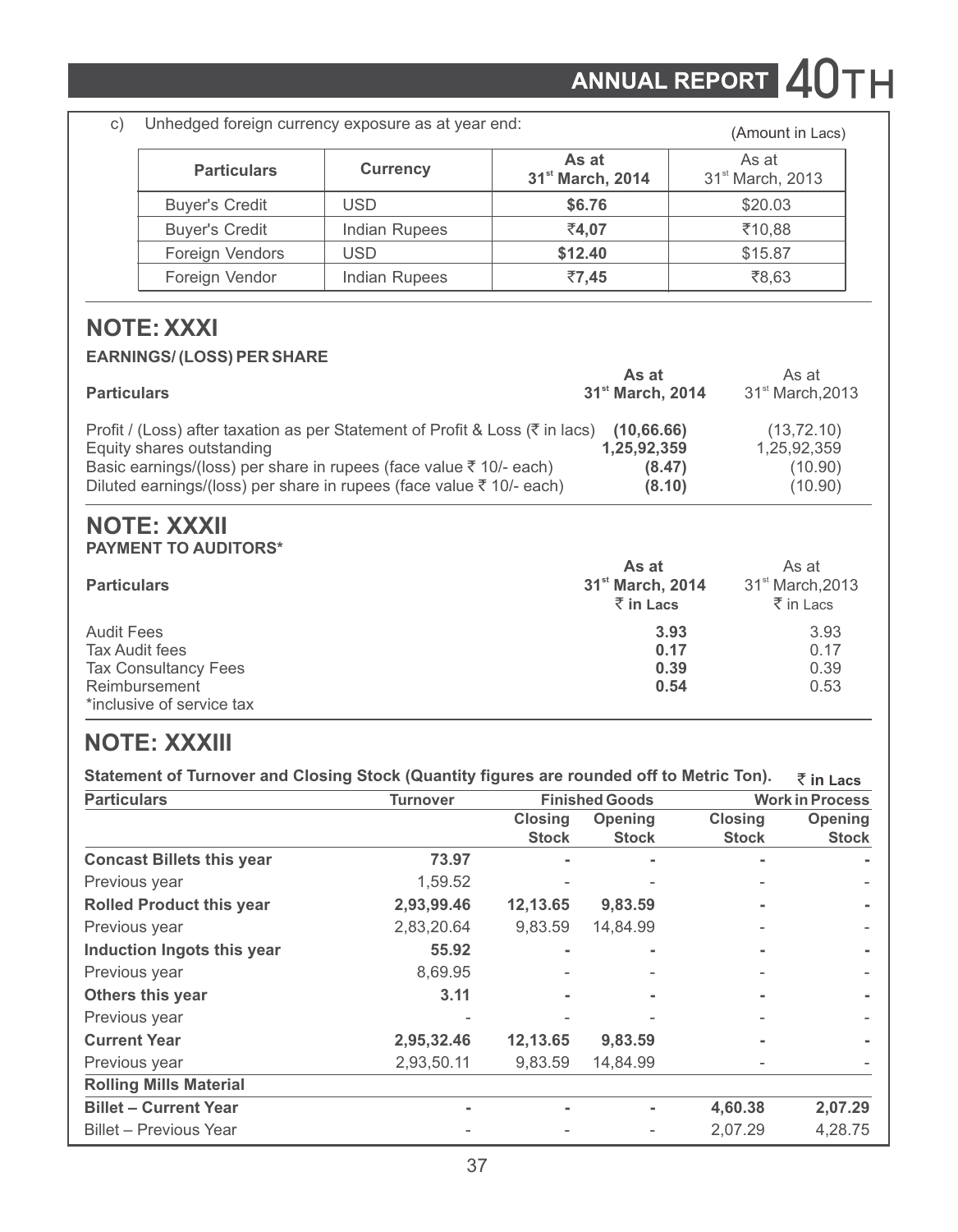

# **MODERN STEELS LIMITED**

| Ingot – Current Year        | $\sim$                   | $\overline{\phantom{a}}$ | ٠                        | 1.90.00 | 1,01.72 |
|-----------------------------|--------------------------|--------------------------|--------------------------|---------|---------|
| Ingot - Previous Year       | ۰                        | $\overline{\phantom{a}}$ | $\overline{\phantom{a}}$ | 1.01.72 | 1.80.83 |
| <b>Round - Current Year</b> | $\overline{\phantom{a}}$ | $\overline{\phantom{a}}$ | ۰                        | 35.07   | 1.06.58 |
| Round - Previous Year       | $\overline{\phantom{a}}$ | $\overline{\phantom{a}}$ | $\overline{\phantom{a}}$ | 1.06.58 | 86.93   |
| <b>Total - Current Year</b> | $\overline{\phantom{a}}$ | ۰                        | ٠                        | 6.85.45 | 4.15.59 |
| Total - Previous Year       | -                        | $\overline{\phantom{a}}$ | $\overline{\phantom{a}}$ | 4.15.59 | 6.96.51 |

# **NOTE: XXXIV**

**The Information required by paragraph 5 of general instructions for preparation of the Statement of Profit & Loss as per revised Schedule VI of Companies Act, 1956**

**a) Value of Imports (CIF Basis)**

|                                              | <b>Year Ended</b>            | Year Ended                   |
|----------------------------------------------|------------------------------|------------------------------|
| <b>Particulars</b>                           | 31 <sup>st</sup> March, 2014 | 31 <sup>st</sup> March, 2013 |
|                                              | $\bar{z}$ in Lacs            | ₹ in Lacs                    |
| Raw Material                                 | 63,56.65                     | 57,67.09                     |
| 2) Stores & Spares                           | 4,34.12                      | 3.72.12                      |
| <b>Expenditure in Foreign Currency</b><br>b) |                              |                              |
| <b>Travelling Expenses</b>                   | ۰                            | $\overline{\phantom{a}}$     |
| <b>Electrical Repairs</b>                    | ۰                            | 0.70                         |

#### **(c) Value of Raw Material Consumed**

|     |                                    |              |                              | <b>Year Ended</b>    |                              | Year Ended    |
|-----|------------------------------------|--------------|------------------------------|----------------------|------------------------------|---------------|
|     | <b>Particulars</b>                 |              | 31 <sup>st</sup> March, 2014 |                      | 31 <sup>st</sup> March, 2013 |               |
|     |                                    |              | $%$ age                      | <b>Value in Lacs</b> | %age                         | Value in Lacs |
|     | <b>Cost of Materials Consumed</b>  |              |                              |                      |                              |               |
|     | Imported                           |              | 51.56                        | 86.06                | 49.61                        | 83.99         |
|     | Indigenous                         |              | 48.44                        | 80,84                | 50.39                        | 85,30         |
|     |                                    | <b>Total</b> |                              | 1,66,90              |                              | 1,69,29       |
|     | <b>Store &amp; Spares</b>          |              |                              |                      |                              |               |
|     | Imported                           |              | 31.04                        | 5.00                 | 20.15                        | 2,96          |
|     | Indigenous                         |              | 68.96                        | 11,11                | 79.85                        | 11,64         |
|     |                                    | Total        |                              | 16,11                |                              | 14,60         |
| (d) | <b>Earning in Foreign Currency</b> |              |                              |                      |                              |               |
|     |                                    |              |                              |                      |                              |               |

# **NOTE: XXXV**

### **TREATMENT OF EXCISE DUTY**

Excise duty amounting to ₹32,27.69 Lacs (Previous year ₹32,15.87 Lacs) has been reduced from gross turnover as the same is included in the figure of gross turnover. Further the differences of excise duty between the closing stock and opening stock has been disclosed separately in the Other Expenses forming part of Statement of Profit & Loss.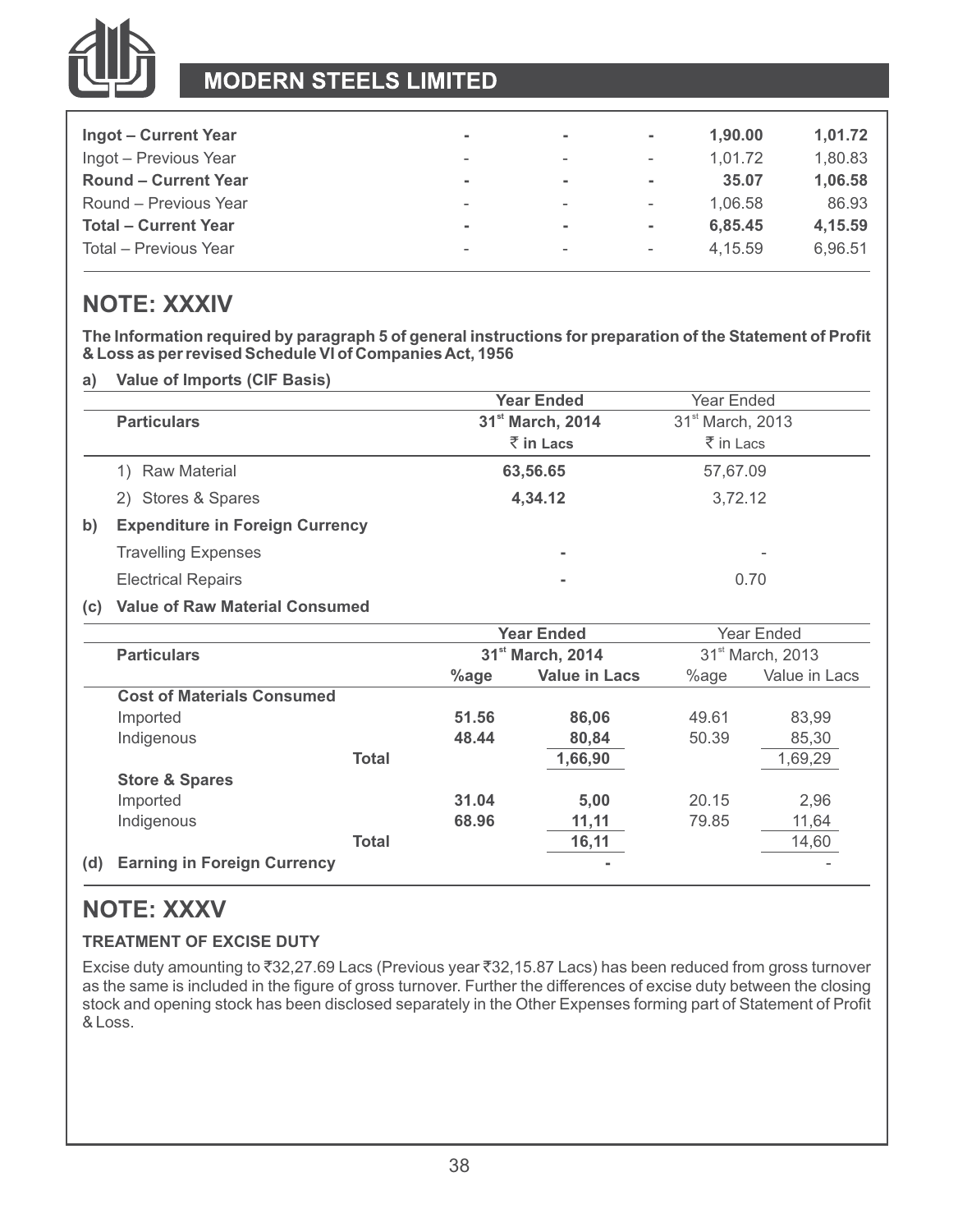# **NOTE: XXXVI**

### **CAPITALIZATION OF EXPENDITURE**

The following expenditures have been capitalized during the year:

|                       | $($ ₹ in Lacs) |
|-----------------------|----------------|
| Salary and Wages      | 66.39          |
| Power and Fuel        | 4.00           |
| <b>Finance Costs</b>  | 74.04          |
| <b>Trial run Cost</b> | 6.31           |
| Total                 | 1,50.74        |

The Company has not started any commercial activity in relation to Auto Components Unit as on 31<sup><sup>st</sup> March, 2014.</sup> But has only trial run production on which cost amounting to  $\bar{c}6.30$  lacs has been incurred which has been transferred to Capital Work in Progress.

The Company has made trial run sale amounting to  $\bar{v}$ . 16 lacs (net of excise) and recovered job work income in relation to auto components amounting to  $\bar{z}8.89$  lacs on which Company has incurred net cost of  $\bar{z}6.30$  lacs and same has been transferred to Capital work in progress.

# **NOTE: XXXVII**

#### **SEGMENT REPORTING**

The Company is engaged in the business of Steel Manufacturing which in context of Accounting Standards- 17 – "Segment Report" issued by the Institute of Chartered Accountants of India is considered the only business segment. So separate segment reporting is not necessary.

# **NOTE: XXXVIII**

In the opinion of the Board of Directors, Current Assets, Loan and Advances have value on realization in the ordinary course of business at least equal to the amounts at which they are stated and provision for all known liabilities have been made in accounts.

# **NOTE: XXXIX**

The Company has applied for its debts under Corporate Debt Restructuring Mechanism during the financial year 2012-13. The proposal to restructure all the debts from the lenders:

- State Bank of India
- Punjab National Bank
- State Bank of Patiala
- Canara Bank

CDR Empowered Group approved restructuring on 8<sup>th</sup> November, 2012 and CDR Cell issued Letter of Approval  $(LOA)$  on dated  $27<sup>th</sup>$  April, 2013. Master Restructuring Agreement incorporating the terms of LOA was signed with the lenders on  $25<sup>th</sup>$  July, 2013. The Company has created security in favour of the lenders.

# **NOTE: XXXX**

In terms of Letter of Approval (LOA) and Master Restructuring Arrangement (MRA), the Company's debts have been restructured with longer repayment schedule stretching upto FY 2022-23 and low rate of interest. A part of the interest for the period from September, 2012 to March, 2014 is being funded by the lenders by way of Funded Interest Term Loan (FITL). However, CDR lenders would have the right to recompense for their sacrifices at the time of Company's exit from CDR. The sacrifice amount for which lenders have right to recompense works out to  $\bar{\zeta}$ 12.33 Crores during the tenure of CDR, of which the amount for the period from 1<sup>st</sup> April, 2013 to 31<sup>st</sup> March, 2014 is ₹2.35 Crores and the cumulative amount for the period upto 31<sup>st</sup> March, 2014 is ₹4.29 Crores.

However no provision has been made in the books of accounts of the Company of the lenders right to recompense for their sacrifices, as the liability shall arise only at the time of exit from CDR.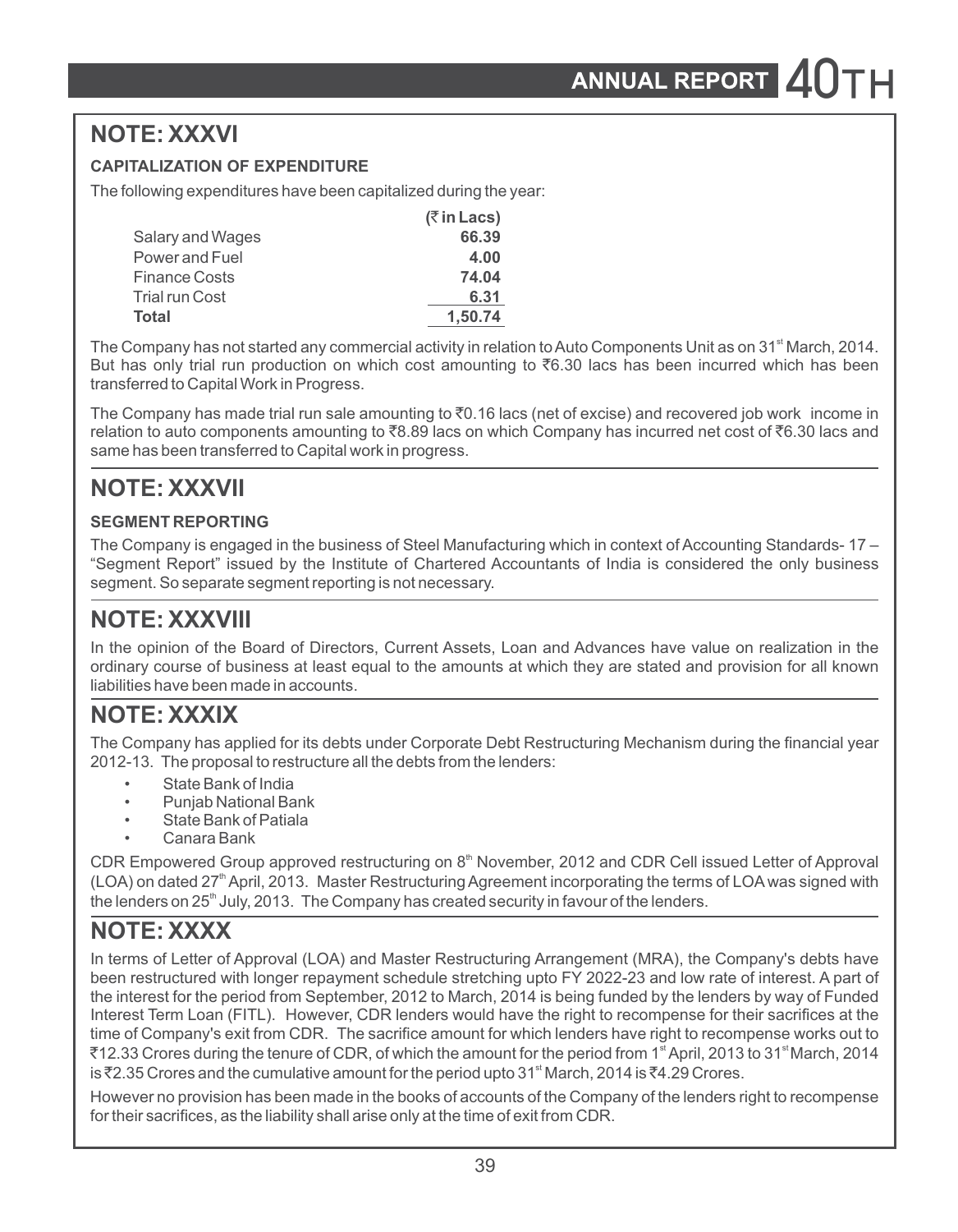

# **NOTE: XXXXI**

As per the Accounting Standard – 18 issued by the Institute of Chartered Accountants of India "Related Party Disclosure ". In view of this the Company has given the following disclosures for the year.

The Company has identified the related parties having transactions during the year, as per detail given below. No provision for doubtful debts is required to be made & no amount was written off during the year.

| A) | Related Party and their relationship                   |                              |                                                                                                          |                                                            |  |  |
|----|--------------------------------------------------------|------------------------------|----------------------------------------------------------------------------------------------------------|------------------------------------------------------------|--|--|
|    | <b>Key Management Personnel</b>                        |                              | Relatives of Key Management personnel's (KMP)                                                            |                                                            |  |  |
|    | Mr. Amarjit Goyal                                      |                              |                                                                                                          | Mrs. Rattan Mala Goyal, Mrs. Alka Goyal, Mr. Aditya Goyal, |  |  |
|    | Mr. Krishan Kumar Goyal                                | Mrs. Sonam Jhunjhunwala      |                                                                                                          |                                                            |  |  |
|    | Mr. P. L. Talwar                                       |                              |                                                                                                          |                                                            |  |  |
|    |                                                        |                              | Enterprises over which KMP and relatives of such personnel<br>are able to exercise significant influence |                                                            |  |  |
|    |                                                        |                              | Amarjit Goyal HUF, Krishan Kumar Goyal HUF, M/s. Chandigarh                                              |                                                            |  |  |
|    |                                                        |                              | Finance Pvt. Ltd., M/s. Mala Builders Pvt. Ltd., M/s. Modern                                             |                                                            |  |  |
|    |                                                        | Commerce Pvt. Ltd.           |                                                                                                          | Dairies Ltd., M/s. PHi Business Solutions Ltd., M/s. Nabha |  |  |
|    | Associates-                                            | M/s. Modern Automotives Ltd. |                                                                                                          |                                                            |  |  |
| B) | <b>Transactions with the Related Parties</b>           |                              |                                                                                                          | $(5 \in \mathsf{Lacs})$                                    |  |  |
|    | <b>Particulars</b>                                     | <b>Key Management</b>        | <b>Relatives of Key</b>                                                                                  | <b>Associates</b>                                          |  |  |
|    |                                                        | Personnel                    | <b>Management</b>                                                                                        |                                                            |  |  |
|    |                                                        |                              | Personnel & their                                                                                        |                                                            |  |  |
|    | Remuneration including perks                           | 1,08.11 (1,11.50)            | <b>Enterprises</b>                                                                                       |                                                            |  |  |
|    | Interest on Unsecured Loan                             | 29.92 (11.43)                | $-(2.00)$<br>6.63(4.84)                                                                                  | $-(-)$<br>$-(-)$                                           |  |  |
|    | <b>Rent Paid</b>                                       | $-(-)$                       | 10.80 (10.80)                                                                                            | $-(-)$                                                     |  |  |
|    | Loan Taken                                             | $-(1,79.00)$                 | 35.00 (21.00)                                                                                            | $-(-)$                                                     |  |  |
|    | Loan Repaid                                            | $-(25.00)$                   | $5.44(-)$                                                                                                | $-(-)$                                                     |  |  |
|    | Loan Given                                             | $-(-)$                       | $-(1,21.19)$                                                                                             | 75.00 (1,13.00)                                            |  |  |
|    | Loan Received back                                     | $-(-)$                       | $-(1,24.79)$                                                                                             | 1,02.29 (1,13.00)                                          |  |  |
|    | Investment made                                        | $-(-)$                       | $-(-)$                                                                                                   | - (-)                                                      |  |  |
|    | Interest income                                        | $-(-)$                       | $-(4.00)$                                                                                                | 23.07 (30.32)                                              |  |  |
|    | Share of expenses received<br>Purchase of Raw Material | $-(-)$                       | 32.47 (18.59)<br>7.45(9.41)                                                                              | 13.57 (4.71)                                               |  |  |
|    | Discount, Rebate & Allowances                          | $-(-)$<br>$-(-)$             | $-(-)$                                                                                                   | 5, 19.24 (3, 67.53)<br>76.70 (71.74)                       |  |  |
|    | Purchase of DEPB                                       | $-(-)$                       | $-(-)$                                                                                                   | $-(4.78)$                                                  |  |  |
|    | Sales of Finished Products                             | $-(-)$                       | $-(-)$                                                                                                   | 35,63.12 (29,45.69)                                        |  |  |
|    | Allotment of Warrants                                  | $1,07.50(-)$                 | $9,60.00(-)$                                                                                             | $-(-)$                                                     |  |  |

# **NOTE: XXXXII**

Figures for the previous year have been regrouped / rearranged wherever considered necessary.

For & on behalf of the Board of Directors

**FOR A.GOEL & ASSOCIATES MUKESH SEHGAL KRISHAN KUMAR GOYAL** Chartered Accountants **General Manager Chartered Accountants** Director

M. No. 515077 & Company Secretary **Place: Chandigarh th Dated: 26 June, 2014**

Firm Registration No 002743N (Corporate Finance) & CFO

**NEERAJ K. JINDAL ASHISH SHARMA D.S. GILL** Partner **Ceneral Manager (Secretarial)** Director Director